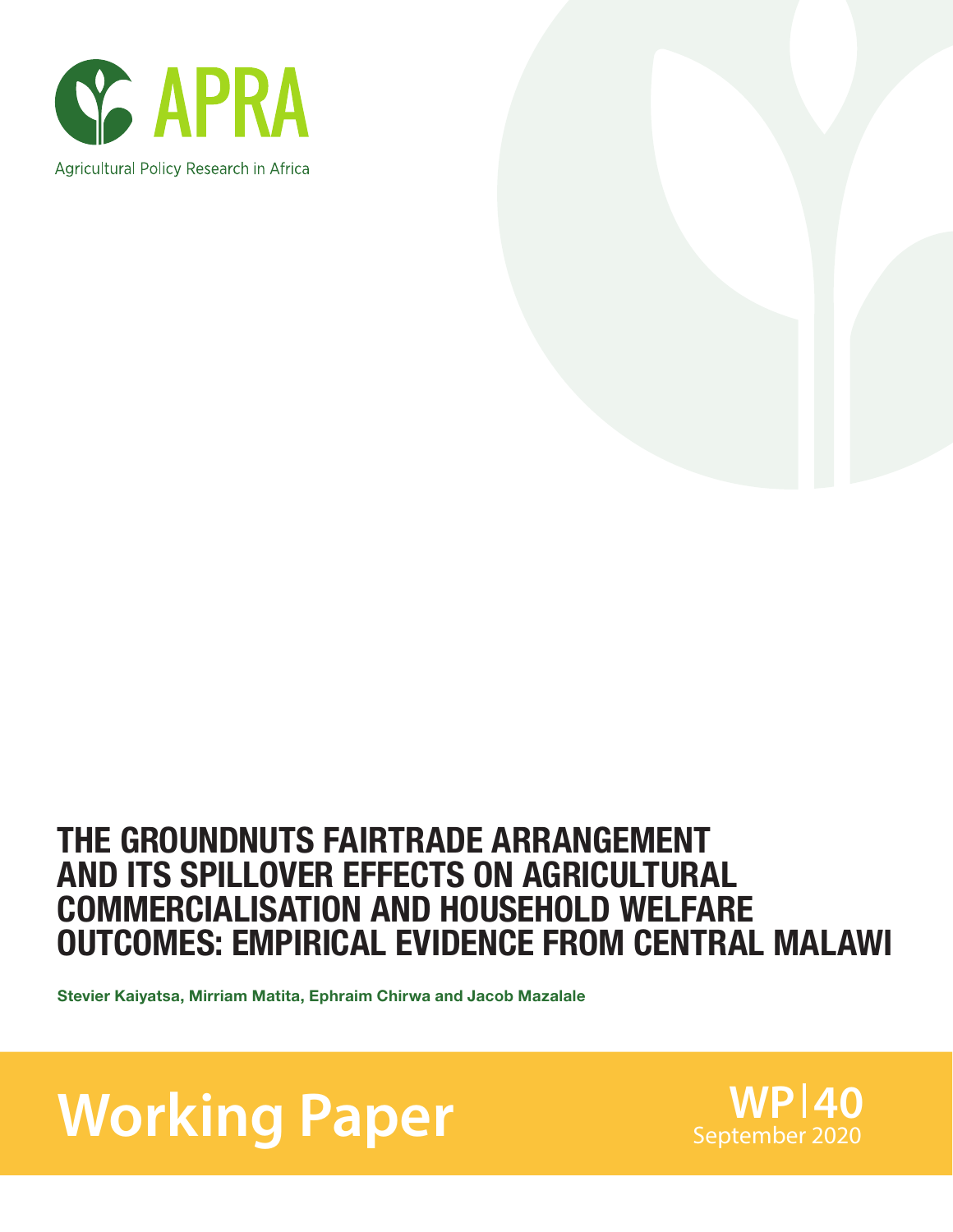# **CONTENTS**

### **Tables**

| Table 4.2 Factors affecting household decision to commercialise farming  18              |  |
|------------------------------------------------------------------------------------------|--|
| Table 4.3 Determinants of commercialisation intensity using CRE truncated regression18   |  |
| Table 4.4 Spillover impact of Fairtrade arrangement on commercialisation intensity using |  |
|                                                                                          |  |
|                                                                                          |  |
| Table 4.6 Effect of agricultural commercialisation on crop income using                  |  |
|                                                                                          |  |
| Table 4.7 Effect of agricultural commercialisation on asset value using                  |  |
|                                                                                          |  |
|                                                                                          |  |
| Table A.2 Comparison of households that commercialise farming and those that do not 22   |  |
|                                                                                          |  |
| Table A.4 A reduced form Tobit model of factors that influence fertiliser use 24         |  |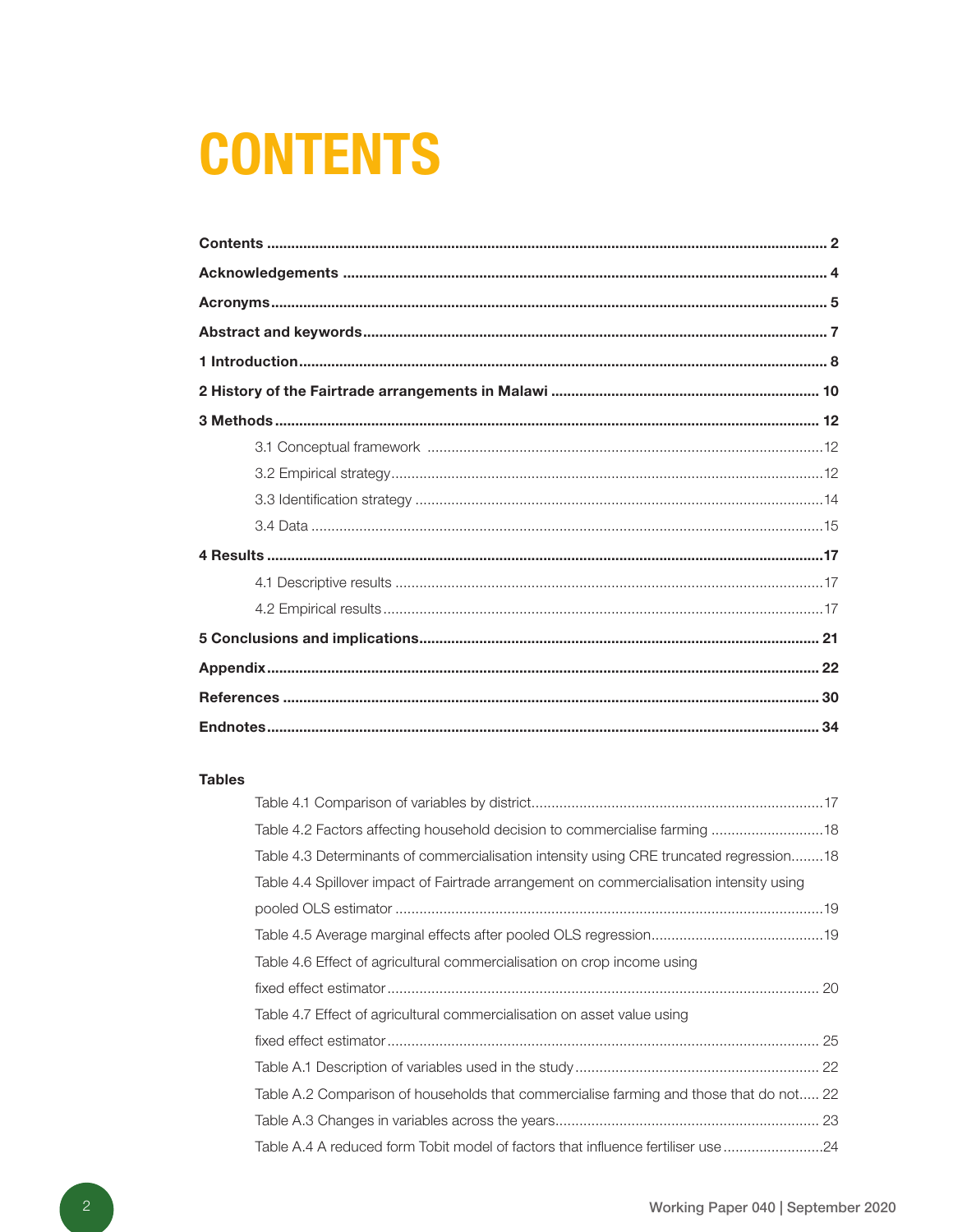| Table A.5 Factors influencing household decision to commercialise farming using           |
|-------------------------------------------------------------------------------------------|
|                                                                                           |
| Table A.6 Spillover impact of Fairtrade arrangement on agricultural commercialisation     |
|                                                                                           |
|                                                                                           |
| Table A.8 A reduced form Tobit model of factors that influence fertiliser                 |
|                                                                                           |
| Table A.9 Factors influencing household decision to commercialise                         |
|                                                                                           |
| Table A.10 Factors influencing household decision to commercialise                        |
|                                                                                           |
| Table A.11 Determinants of commercialisation intensity using full sample 27               |
| Table A.12 Spillover impact of Fairtrade arrangement on agricultural commercialisation in |
|                                                                                           |
| Table A.13 Spillover impact of Fairtrade arrangement on agricultural commercialisation in |
|                                                                                           |
| Table A.14 The effect of agricultural commercialisation on crop income                    |
|                                                                                           |
| Table A.15 The effect of agricultural commercialisation on value of assets                |
|                                                                                           |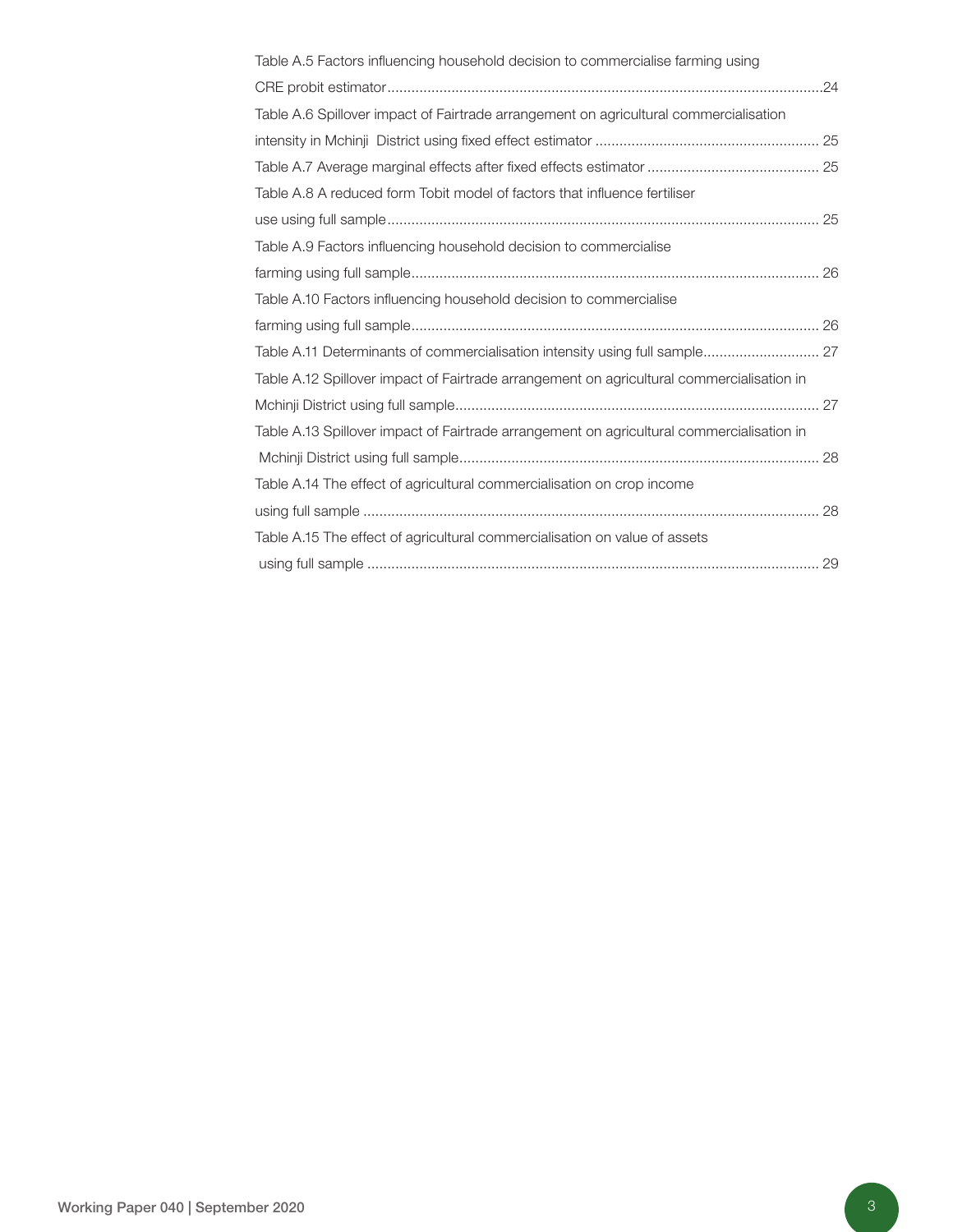# ACKNOWLEDGEMENTS

The authors acknowledge funding from UK aid of the UK government under the Agricultural Policy Research in Africa project. The authors are especially grateful to two referees for their helpful comments on this research paper.

Stevier Kaiyatsa is an economist for the Government of Malawi. Mirriam Matita is a lecturer at the Lilongwe University of Agriculture and Natural Resources. The late Ephraim Chirwa was Emeritus Professor at the University of Malawi, and Jacob Mazalale is a lecturer at the University of Malawi.

This research was conducted with funding from UK aid of the UK government. The findings and conclusions contained are those of the authors and do not necessarily reflect positions or policies of the UK government or the Foreign, Commonwealth & Development Office (FCDO).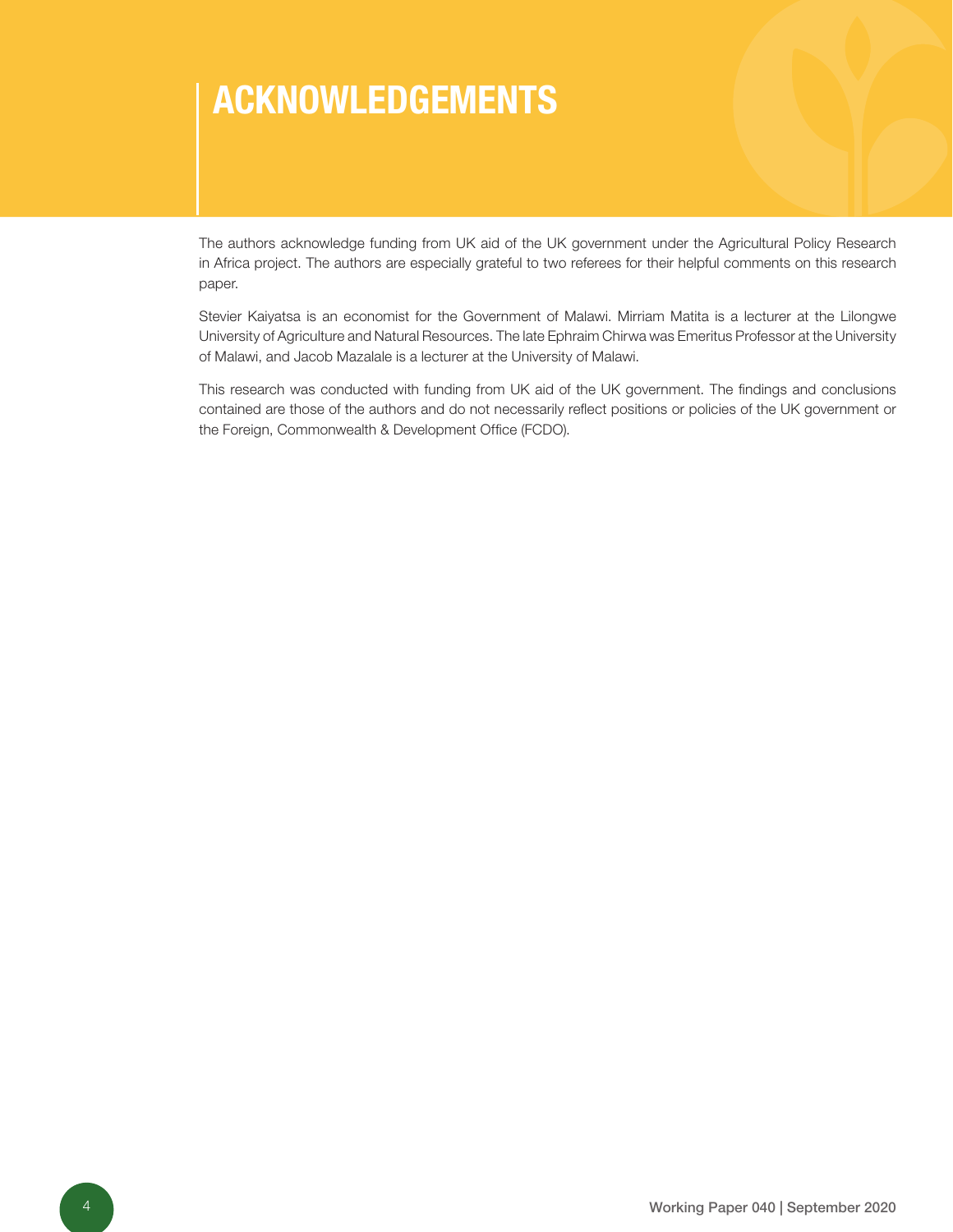# ACRONYMS

| <b>AAMP</b>  | African Agricultural Markets Programme                  |
|--------------|---------------------------------------------------------|
| <b>APRA</b>  | Agricultural Policy Research in Africa                  |
| APE          | average partial effect                                  |
| ATT          | average treatment effect on the treated                 |
| СF           | control function                                        |
| <b>CRE</b>   | correlated random effects                               |
| DD           | difference-in-differences                               |
| DH           | double hurdle                                           |
| <b>FAO</b>   | Food and Agriculture Organization of the United Nations |
| FE           | fixed effects                                           |
| <b>FISP</b>  | Farm Input Subsidy Programme                            |
| <b>HCI</b>   | household commercialisation index                       |
| <b>IAAE</b>  | International Association of Agricultural Economists    |
| <b>IDB</b>   | Inter-American Development Bank                         |
| <b>IPW</b>   | inverse probability weight                              |
| <b>LDC</b>   | least developed countries                               |
| <b>MAFAP</b> | Monitoring African Food and Agricultural Policies       |
| <b>MAPAC</b> | Malawi Programme for Aflatoxin Control                  |
| <b>MASFA</b> | Mchinji Area Small Farmers Association                  |
| <b>MASSP</b> | Malawi Strategy Support Programme                       |
| МP           | Member of Parliament                                    |
| <b>MSU</b>   | Michigan State University                               |
| NASFAM       | National Association of Smallholder Farmers of Malawi   |
| <b>NBER</b>  | National Bureau of Economic Research                    |
| <b>NGO</b>   | non-governmental organisation                           |
| <b>NSO</b>   | National Statistical Office                             |
| <b>OLS</b>   | ordinary least squares                                  |
| <b>PRUS</b>  | Poverty Research Unit at Sussex                         |
| <b>PTA</b>   | parallel trends assumption                              |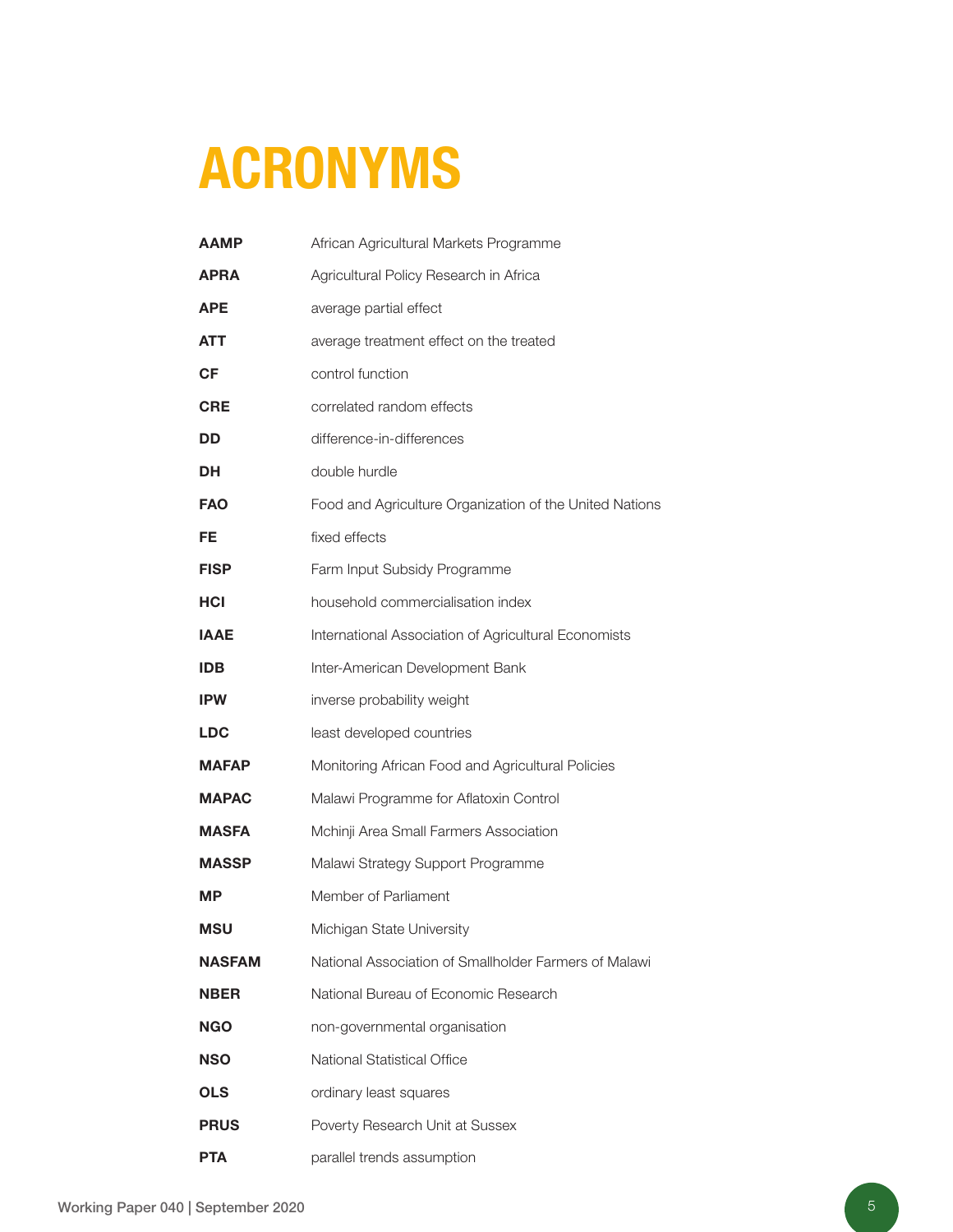- **SOAS** School of Oriental and African Studies
- **STDF** Standards and Trade Development Facility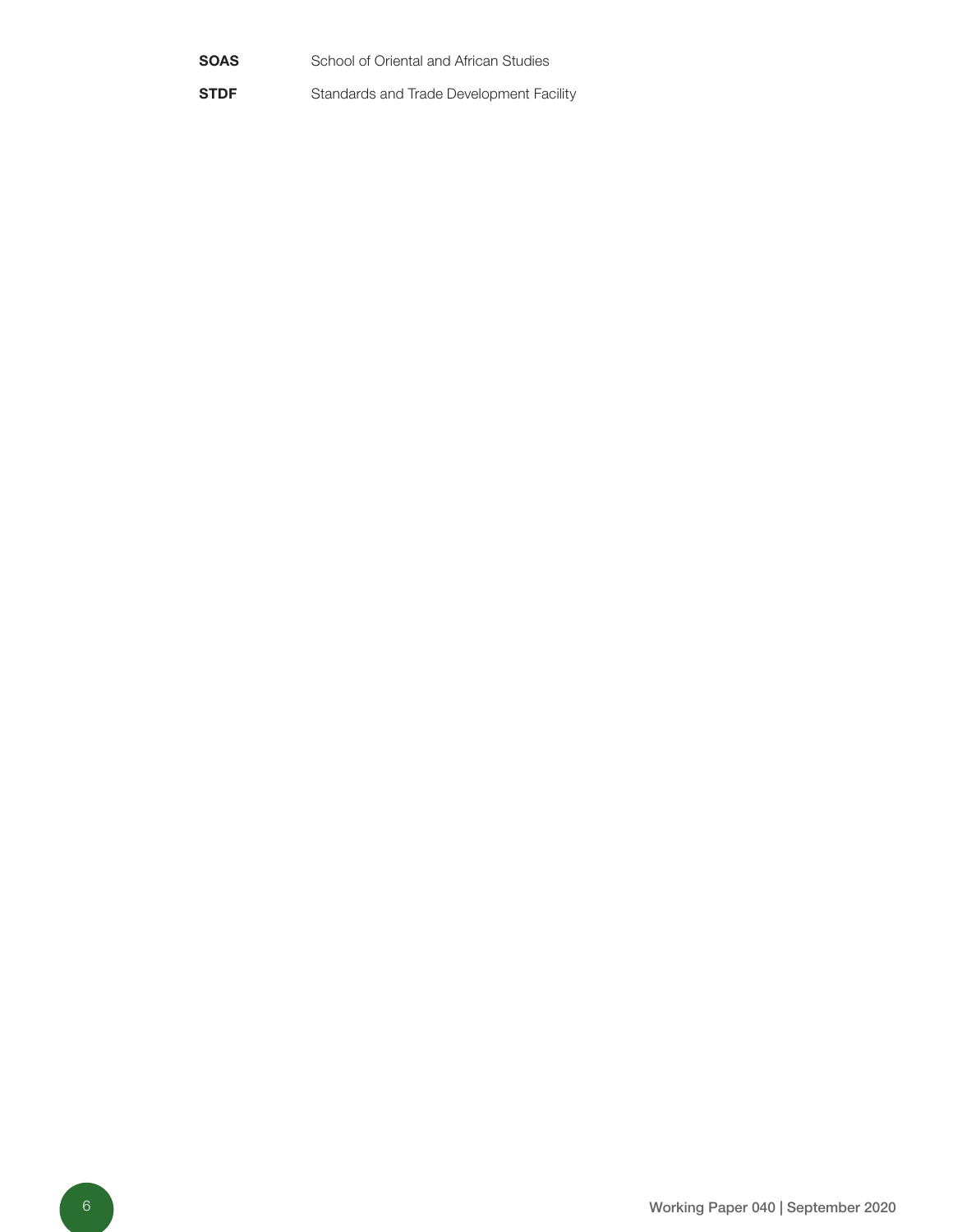## ABSTRACT AND KEYWORDS

In 2004, Fairtrade International certified one of the farmers' associations in Mchinji District, the Mchinji Area Small Farmers Association (MASFA), as a Fairtrade groundnuts producer to sell its groundnuts to the premium export market in the UK and Europe. MASFA sold its groundnuts through the National Association of Smallholder Farmers of Malawi (NASFAM) from 2007 to 2011 under the Fairtrade arrangement. In this study, we test whether there are spillover effects of this groundnut Fairtrade arrangement on smallscale agricultural commercialisation and its effect on household welfare for smallholder farmers that were not part of the arrangement in Mchinji District.

We use a unique panel data set of smallholder farmers that were collected in central rural Malawi in the 2006/07 and 2017/18 agricultural seasons. Our difference-in-differences (DD) estimator reveals that the implementation of the groundnuts Fairtrade arrangement in Mchinji District has a 30 per cent spillover effect on commercialisation intensity for smallholder farmers that were not part of the arrangement. Further, a fixed effect (FE) regression model reveals that crop income marginally improved by MK11 917 (US\$16.41) for smallholder farmers that were not part of the arrangement in Mchinji District, on average. However, we find no improvement in the value of assets for smallholder farmers in Mchinji District. Our results suggest that smallholder farmers need support to allow them to continue to commercialise farming and improve their welfare.

Keywords: Groundnuts Fairtrade, agriculture commercialisation, spillover effects, welfare outcomes, panel data analysis, Malawi.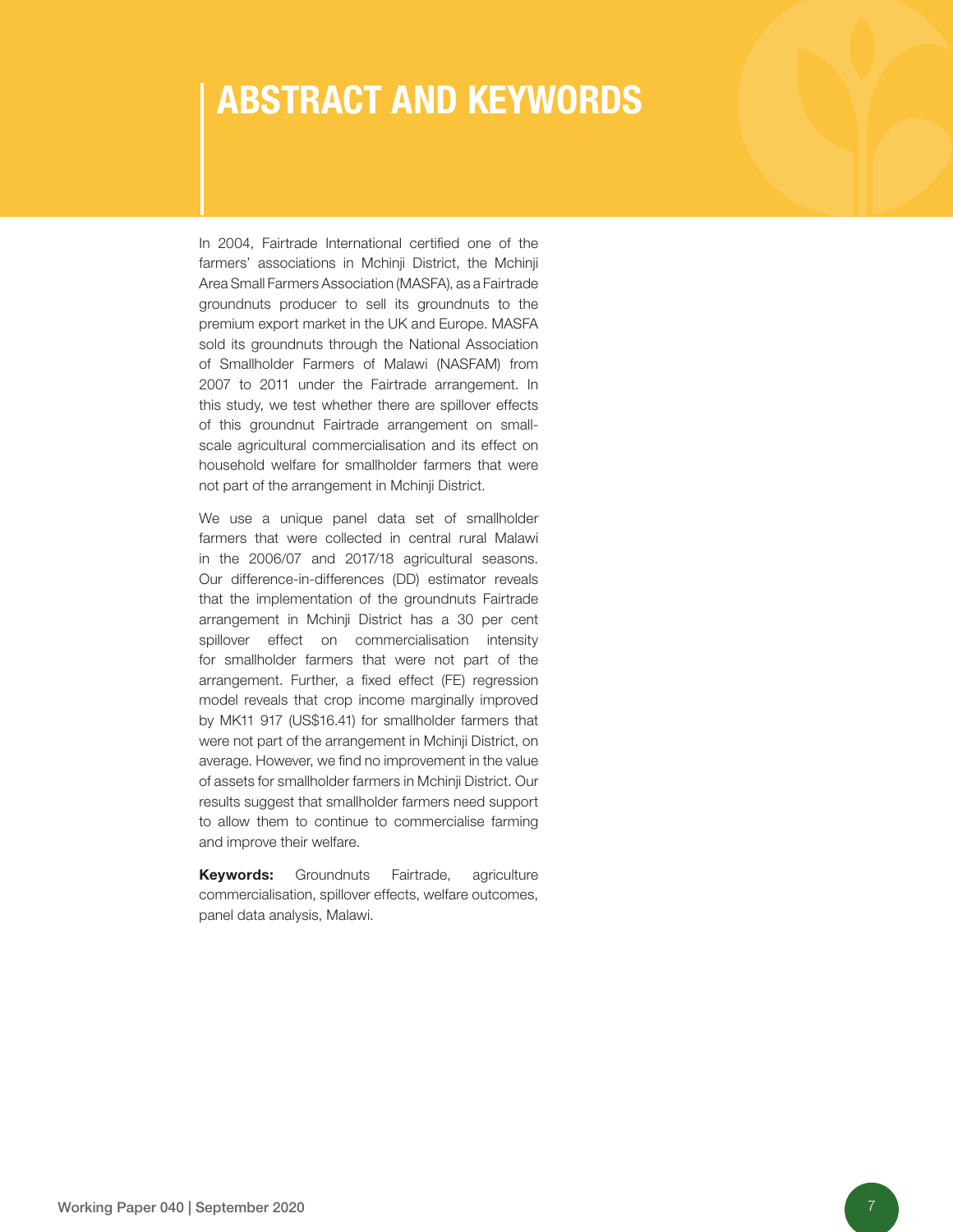# INTRODUCTION

Promoting smallholder agricultural commercialisation in the least developed countries (LDCs) is well known as a means to reduce rural poverty (Pingali 2007; Jayne *et al*. 2011; Muriithi and Matz 2015; Sibande, Bailey and Davidova 2017). Smallholder agriculture commercialisation happens when farmers use modern inputs (e.g. hybrid seed and chemical fertilisers) to produce market surpluses, which increase their engagements with output markets and result in better incomes and improved standards of living (Jayne *et al.*  2011; Kirsten *et al*. 2012). However, most rural farmers are unable to sell their output because of low yields due to limited use of modern inputs.

Recently, input support programmes have become popular in most LDCs to increase farmers' access to modern inputs and permit them to produce surpluses. Government-led input support programmes target the production of staple crops such as maize and rice while development partner-led programmes target the production of high-value crops such as root tubers, legumes, and horticultural crops. Some of the programmes that development partners support link farmers to export markets. For instance, recent studies have established that access to subsidised inputs increases the quantity of maize that farmers produce (Ricker-Gilbert and Jayne 2012) and sell (Sibande *et al*. 2017) in Malawi, whereas linking farmers to export markets increases their incomes in Senegal (Maertens and Swinnen 2009) and Kenya (Muriithi and Matz 2015).

In Malawi, the government has identified groundnuts, which smallholder farmers grow as one of the legumes to promote for export markets (Government of Malawi 2012). Although nearly all the districts grow groundnuts, production is concentrated in the central region, mostly in Kasungu, Mchinji, Nkhotakota, and Ntchisi. Sangole, Magombo and Kalima (2010) find that a groundnut farmer allocates 0.4ha of land to groundnuts production, on average. Traditionally, farmers cultivate groundnuts in a pure stand or intercrop with maize with limited input use. Farmers use their hands to shell the groundnuts. Because the shells are hard, most farmers soak their groundnuts to soften the shells, which builds up aspergillus fungus that causes aflatoxin (Pound *et al*. 2011).

In a liberalised market environment, smallholder farmers have several market options to sell their groundnuts. Farmers may sell their groundnuts to the National Association of Smallholder Farmers of Malawi (NASFAM),<sup>1</sup> small-scale traders,<sup>2</sup> large-scale traders,<sup>3</sup> and processors, or enter into contract farming arrangements with seed growers. NASFAM has also invested in processing facilities, which are limited to sorting, grading, and packaging in the Kasungu and Ntchisi districts (Fitzgerald 2015; Diaz Rios *et al*. 2013). According to Derlagen and Phiri (2012) and Diaz Rios *et al.* (2013), about 60 per cent of hand-shelled nuts have the potential to reach the export markets but exports are as low as 10–15 per cent.

In 2004, the Fairtrade Labelling Organisation International (now Fairtrade International) certified one of the NASFAM's farmer associations, the Mchinji Area Small Farmers Association (MASFA) in Mchinji District, as a Fairtrade groundnuts producer to sell its groundnuts to the premium export market. This arrangement involved three key partner organisations: namely, NASFAM (a Fairtrade International certified exporter), Twin Trading (a Fairtrade International certified buyer), and Liberation Foods Community Interest Company (an owned producer organisation). MASFA would sell its groundnuts through NASFAM, which would export the groundnuts to Twin Trading in the UK, and then Liberation Foods would coordinate the retail of groundnuts in the UK and European markets (Pound and Phiri 2011).

During implementation of the Fairtrade arrangement, MASFA received support which included, but was not limited to, capacity building, improved seed varieties (CG7), and extension services, and were introduced to cheaper ways of detecting and controlling the problem of aflatoxin (Pound and Phiri 2011). Farmer organisations access relatively higher prices when they sell their products on Fairtrade terms, which improves their incomes and welfare (Oya *et al.* 2017; Fairtrade International n.d.).4 Fairtrade has sets of standards, which allow consumers to pay a premium price, which is over and above the usual product price. The farmer organisations decide democratically on how to utilise the premiums for community projects. Traceability of products along the supply chain ensures that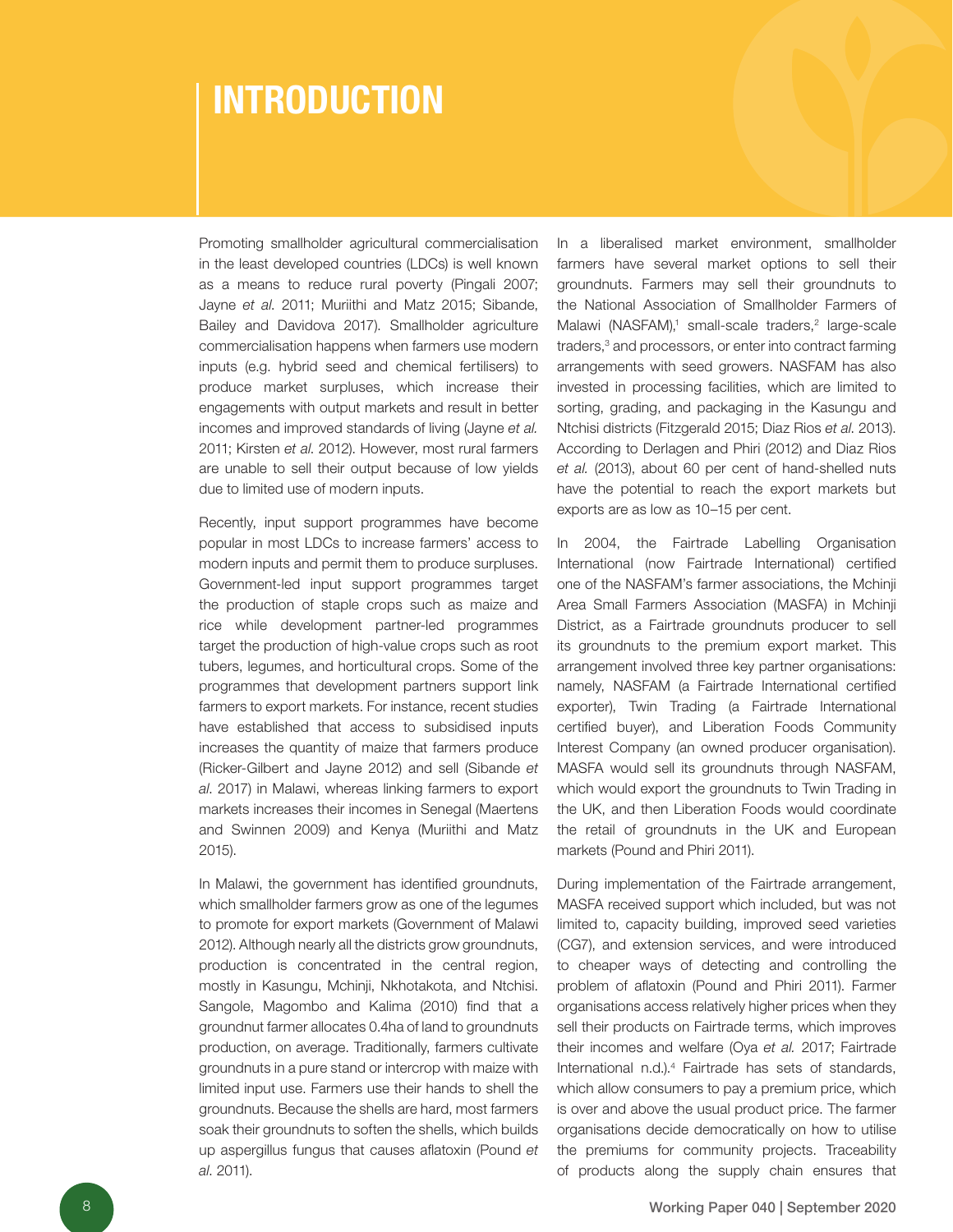producers are compliant with economic, social, and environmental standards for Fairtrade.<sup>5</sup> MASFA sold its groundnuts through the Fairtrade arrangement to the UK from 2007 to 2011 (Derlagen and Phiri 2012; Pound *et al.* 2011).

The objectives of the present study are threefold. Firstly, to test whether smallholder farmers in a district in which Fairtrade International implemented the groundnut Fairtrade arrangement are more likely to commercialise their farming and have a higher commercialisation intensity than those in a district in which NASFAM invested in processing facilities. Secondly, to explicitly test whether the groundnuts Fairtrade arrangement has spillover effects on commercialisation intensity for smallholder farmers that were not part of the arrangement in Mchinji District.<sup>6</sup> Thirdly, to test whether agricultural commercialisation intensity improved household welfare for smallholder farmers that were not part of the arrangement in Mchinji District. Understanding the direction and magnitude of spillover effects from the Fairtrade arrangement is important, given that the effects may lead to transfer of technology, affect the level and intensity of input use, increase yield, and encourage market participation for programme non-participants (Adewumi, Jimoh and Omotesho 2013; Ali, Deininger and Harris 2015).

Conversely, Key, Sadoulet and de Janvry (2000), Hall (2011), and Ali *et al.* (2015) indicate that the spillover effects may lead to competition for productive land and casual labour, which may discourage non-participants from expanding their production. Von Braun, Hotchkiss and Immink (1989), Neven *et al.* (2009), and Maertens and Swinnen (2009) find positive spillover effects from farmers' participation in the export market on demand for wage labour in the production of horticultural crops in Guatemala, Kenya, and Senegal, respectively. Ours is the first study to estimate the spillover effects from the Fairtrade certification scheme on commercialisation intensity for smallholder farmers that are not involved in the programme in sub-Saharan Africa.

In this study, we hypothesise that smallholder farmers in a district in which Fairtrade International implemented the groundnut Fairtrade arrangement are more likely to commercialise their farming and have a higher commercialisation intensity than those in a district in which NASFAM invested in processing facilities. Further, we hypothesise that the groundnuts Fairtrade arrangement has spillover effects on commercialisation intensity for smallholder farmers that were not part of the arrangement in Mchinji District. If this hypothesis holds, we further hypothesise that an increased level of commercialisation intensity improved the living standards of smallholder farmers that were not part of the arrangement in Mchinji District.

We use unique panel data collected over a span of ten years (between the 2006/07 and 2017/18 agricultural seasons) from smallholder farmers which the School of Oriental and African Studies and the National Statistical Office surveyed in the evaluation of the 2006/07 Farm Input Subsidy Programme (FISP) in the Mchinji and Ntchisi districts. Thus, our data comprise smallholder farmers that were not part of the groundnuts Fairtrade arrangement in Mchinji District and those that do not have access to NASFAM's processing facilities in Ntchisi District.

The 2006/07<sup>7</sup> data represent the year before MASFA started selling its groundnuts through NASFAM to the UK while the 2017/18 data represent the year after Twin Trading stopped importing MASFA's groundnuts into the UK, which allows us to measure spillover effects from the groundnut Fairtrade arrangement for farmers that were not part of the arrangement in Mchinji District.

Firstly, we estimate a double hurdle (DH) model to test whether smallholder farmers in Mchinji District are more likely to commercialise their farming and have a higher commercialisation intensity than those in Ntchisi District. Then, we estimate a difference-indifferences (DD) model to explicitly test whether the groundnuts Fairtrade arrangement has spillover effects on commercialisation intensity and household welfare outcomes for smallholder farmers that were not part of the programme in Mchinii District. Finally, we estimate a fixed effects (FE) regression model to test whether agricultural commercialisation intensity improved household welfare for smallholder farmers that were not part of the arrangement in Mchinji District.

Our findings reveal that the likelihood of commercialising farming is lower for households in Mchinji District than for those in Ntchisi District by -38 per cent. The volume of fertiliser used increases the likelihood of a household's decision to commercialise farming. Commercialisation intensity between 2007 and 2018 has increased by 29 per cent, on average. We find that the groundnut Fairtrade arrangement has a spillover effect of 30 per cent for smallholder farmers that were not part of the arrangement in Mchinji District. Further, we find that while increased intensity of commercialisation did not improve the value of assets, it marginally improved crop income for smallholder farmers that were not part of the arrangement in Mchinji District – by MK11 917 (US\$16.41), on average.

The rest of the paper is organised as follows. The history of the Fairtrade arrangements in Malawi is detailed in Section 2. A discussion of the methods and data used in the analysis is given in Section 3, and empirical findings follow in Section 4. The paper concludes with implications in Section 5.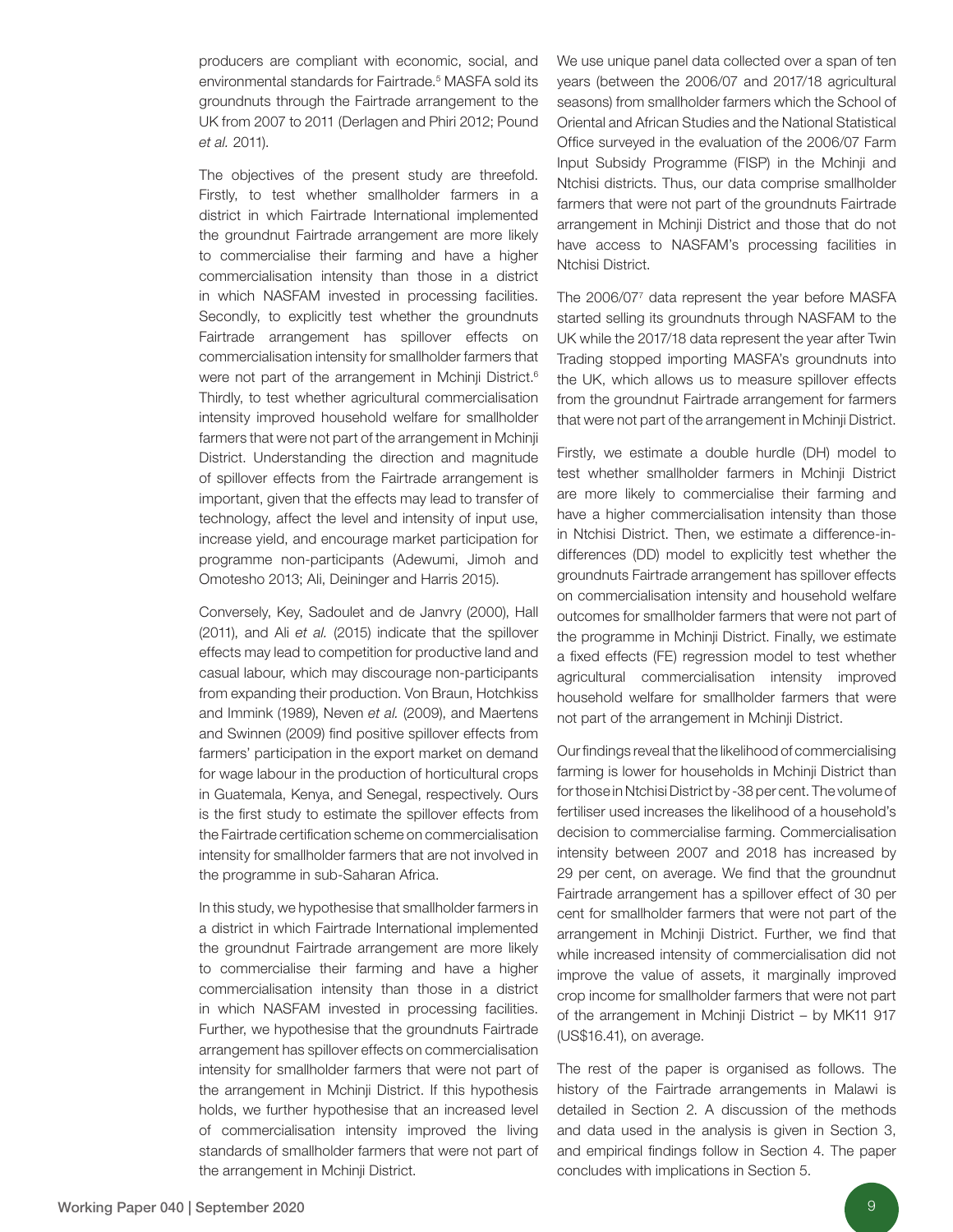# 2 HISTORY OF THE FAIRTRADE ARRANGEMENTS IN MALAWI

International Fairtrade introduced Fairtrade arrangements in tea, sugar cane, and groundnuts production in 2004 in Malawi. According to Pound *et al.* (2011), International Fairtrade certified the Kasinthula Cane Growers Association as a farmer organisation that produces sugar cane, the Eastern Outgrowers Trust, Sukambizi Association Trust, and Satemwa Tea Estates Limited as producers of tea, and MASFA as producers of groundnuts. As the name suggests, MASFA is located in the district of Mchinji in the Central region of Malawi. NASFAM facilitated the establishment of MASFA in 2001 (Fairtrade Foundation n.d.) and they were certified as groundnut Fairtrade producers in 2004. Initially, it had a small membership of about 200 local farmers who wanted to improve their market access and selling prices for groundnuts. Over the years, membership has grown (e.g. 2,275 farmers were recorded in 2012) and members have been subdivided into farmer clubs, each comprising about 20 members. MASFA has six individual associations from across the district, namely: Kalulu, Mikundu, Chiosya, Mkanda, Mlonyeni, and Msitu. MASFA has employed six field officers who provide extension services to its members from groundnuts production to post-harvest handling. In addition, MASFA provides its members with high-yielding seed varieties,<sup>8</sup> extension services, and warehousing facilities.

In 2007, Twin, NASFAM, and other organisations with an interest in groundnuts Fairtrade, established Liberation Foods as the company to coordinate operations of Fairtrade arrangements in the UK. In this groundnut Fairtrade arrangement, NASFAM was the main buyer of MASFA's groundnuts in Malawi, Twin was the importing organisation in the UK, while Liberation Foods was providing MASFA members with control over the supply and retail of their groundnuts in the UK and Europe (Fairtrade Foundation n.d.). Initially, NASFAM was buying groundnuts from MASFA without a contract (Pound *et al.* 2011). NASFAM introduced informal contracts in 2010; however, they were a loose arrangement, like a Memorandum of Understanding. If the quality was poor, NASFAM could reject the groundnuts. Pound *et al.* (2011) indicate that NASFAM delayed in opening its markets to allow the groundnuts to dry on the farm, which slows down aflatoxin from building up. This late opening of the market led to

the side-selling of some of the groundnuts by some MASFA members to private traders who opened their markets early in the season.

Twin had a contractual arrangement with NASFAM on Fairtrade terms. Given that the quality of groundnuts produced was poor, Twin limited the volume of groundnuts to import from MASFA to 72,000kg every season. NASFAM started exporting MASFA's groundnuts in 2007 to the UK. Although the production of groundnuts started to increase in the 2007/08 season, the volume that NASFAM exported to Fairtrade markets afterwards steadily decreased (Pound *et al.* 2011). Twin gradually reduced the volume it was importing from MASFA due to poor quality groundnuts, which was unacceptable in Europe. In order to resolve this quality issue, NASFAM procured shelling equipment for MASFA from South Africa. However, the equipment was not suited to the type of groundnuts in Malawi in that it had a high unacceptable percentage (14 per cent) of split nuts, which did not stop farmers from shelling their groundnuts by hand.

NASFAM, in collaboration with Twin, established a joint venture known as Afri-Nut Limited in 2011. Afri-Nut Limited procured a processing plant for MASFA. This plant could only sort and preserve the quality of groundnuts that farmers produced or process the groundnuts into paste. This meant that if farmers produced poor quality groundnuts that were unacceptable in the export markets, the plant could not modify its quality to acceptable levels. Thus, the responsibility to produce good quality groundnuts required for Fairtrade remained with the farmers. Further, Afri-Nut Limited procured and installed a small laboratory with aflatoxin testing equipment, and employed trained staff to check the levels of aflatoxin in groundnuts at the farm level.

The reduction in the volume of groundnuts that MASFA could sell through Fairtrade negatively affected its premium income. For example, Pound *et al.* (2011) indicate that Twin imported 18 containers (each carrying 18,000kg of groundnuts) in the 2007/08 season, four containers in both 2008/09 and 2009/10, and a container in 2010/11 from MASFA. One of the four containers in 2008/09 and the 2010/11 shipment was found on arrival to have some contamination with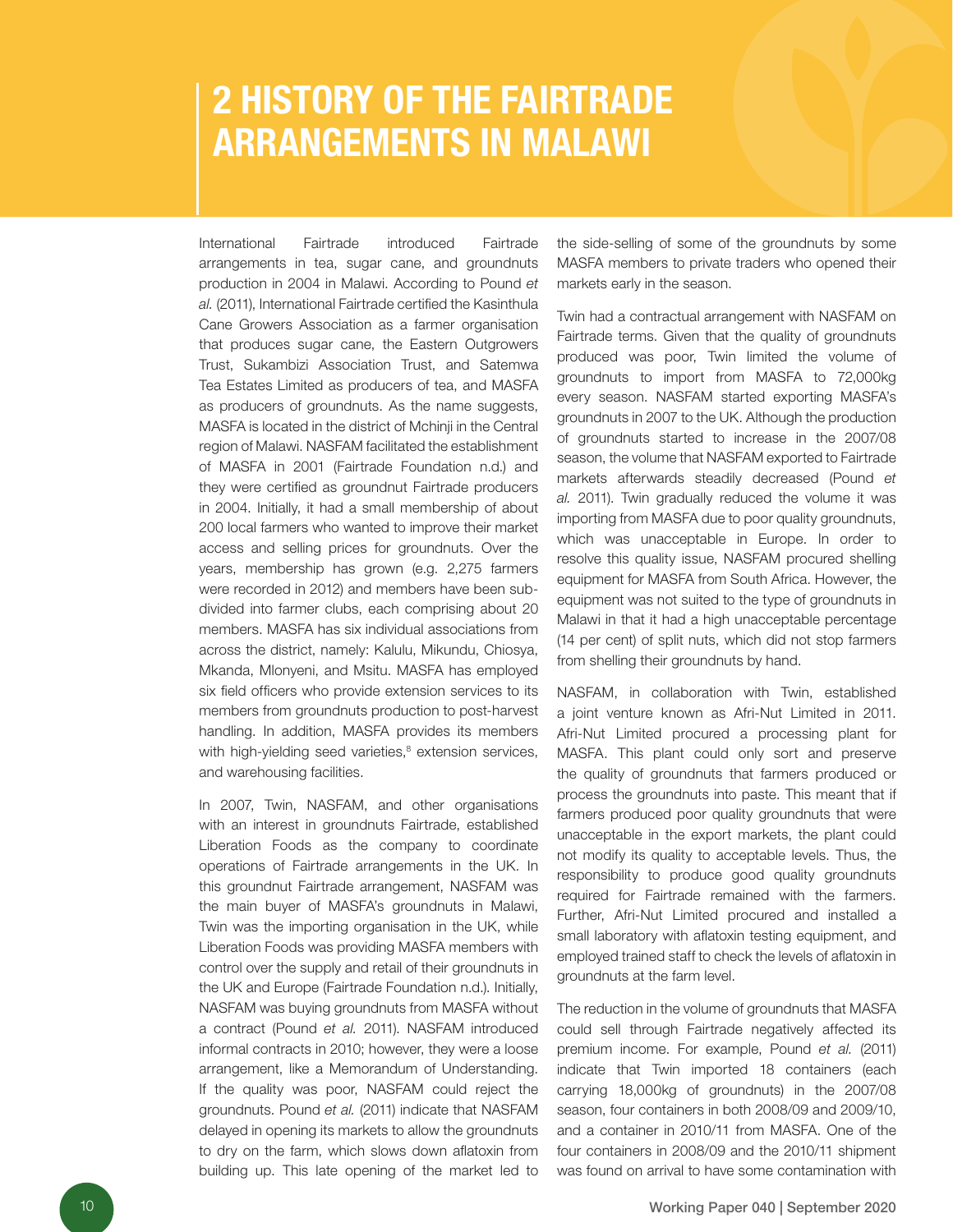aflatoxin. According to one of the key informants, Twin could dictate aflatoxin contamination upon arrival in Europe because Malawi did not have an accredited facility to test for aflatoxin. The 2010/11 shipment was returned to Malawi and later Twin completely stopped importing MASFA groundnuts in 2012.

Apart from proceeds accruing to individual farmers through improved selling prices for achieving certain groundnuts attributes, Fairtrade International also provided social or community premiums to producer organisations like MASFA for investment in assets and infrastructure with wider community benefits (Oya *et al.* 2017; Fairtrade Foundation n.d.). The MASFA membership decided the use of such social premiums at each annual General Assembly. In one of the years, MASFA used the funds to construct a guardian shelter at Mchinji District Hospital where people that accompany sick people sleep and cook, in an effort to improve access to health services. Further, MASFA constructed two warehouses at Mkanda and Matutu trading centres to provide storage facilities to its members. MASFA also used the money to meet the costs associated with the process of Fairtrade certification, which includes auditing on developed standards and strategising on improvements to ensure adherence. Thus, whilst engagement with premium markets accrued benefits to NASFAM participating members in Mchinji District as individuals, non-members and the community at large also benefited because of the social premiums and implemented community projects.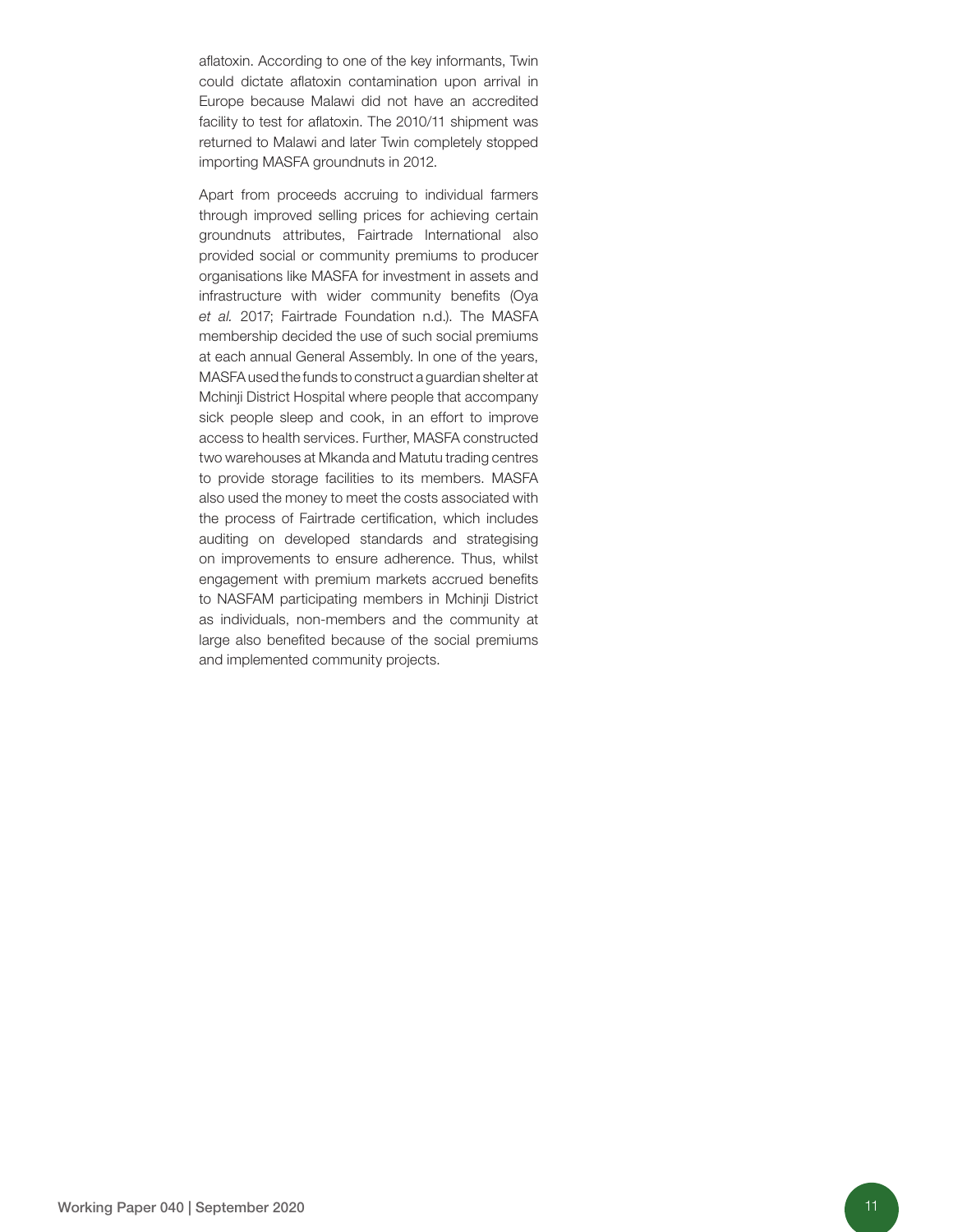## 3 METHODS

### *3.1 Conceptual framework*

Smallholder farmers that participate in Fairtrade arrangements are considered to have access to better prices and stable markets, which in turn strengthen farmer organisations and improve the living standards of its members (von Braun, Bouis and Kennedy 1994; Ronchi 2002; Milford 2004; Calo and Wise 2005; Jaffee 2007; Bacon 2005; Asfaw *et al.* 2012; Arslan *et al.* 2014; Meemken, Spielman and Qaim 2017; Carletto, Corral and Guelfi 2017; Ogutu and Qaim 2019). Usually, smallholder farmers that operate in isolation produce smaller surpluses, which are geographically dispersed and attract the operation of small-scale traders who penetrate rural remote areas (Burke, Jayne and Sitko 2020). These small-scale traders purchase smaller quantities from farmers, and aggregate and re-sell them to large traders who usually operate in wellestablished markets such as the district capital market (locally known as the *boma* market), where farmers with relatively large surpluses sell.

It has previously been noted that the groundnuts Fairtrade arrangement came with extension services and improved seed varieties, which improved farm productivity for smallholder farmers that participated in the arrangement. Extension messages and technology may potentially spread and reach other smallholder farmers that were not part of the arrangement in Mchinji District, thereby motivating them to change their farming practices. Previous studies have established that social networks lead to transfers of technology among programme non-participants (Rogers 1963; Carter, Laajaj and Yang 2014; Aramburu *et al.* 2019; Varshney, Joshi and Dubey 2019). In this study, we hypothesise that geographic or social interactions might have facilitated the spread of extension messages and improved seed varieties from farmers that participated in the groundnuts Fairtrade arrangement (i.e. MASFA members) to farmers that were not part of the arrangement in Mchinji District. As a result, farmers that were not part of the arrangement might have improved their farming practices in a way that enabled them to produce market surpluses.

It is very likely that farmers that participated in the arrangement focused on groundnuts production as a cash crop and maize production as a food crop. Given that the market channel for farmers that were not part of the arrangement is small-scale traders and that farmers do not know the prices that traders will buy before cultivating, we anticipate a farmer cultivating a particular crop or more than one crop, based on their access to inputs, agronomic technical expertise, and expected output prices. Thus, we expect the spillover benefits from the groundnuts Fairtrade arrangement to improve the human capital of smallholder farmers that were not part of the arrangement, which allows them to increase market surplus for groundnuts as well as other food crops such as maize and soybeans that farmers find feasible to produce (Govereh and Jayne 1999).

If this hypothesis holds, we further hypothesise that increased commercialisation intensity might have improved the living standards of smallholder farmers that were not part of the groundnuts Fairtrade arrangement in Mchinji District. Thus, these smallholder farmers may enjoy increased crop income from relatively higher market surpluses. Usually, formal saving and banking institutions are rare or not available in rural areas; therefore, most smallholder farmers use crop income to build their household assets such as kitchenware, furniture, livestock, ploughs, solar panels, and simple electronic equipment (Kiiru 2007).

#### *3.2 Empirical strategy*

We use Goetz's (1992) household model of market participation to derive the underlying factors that influence farmers' decision to commercialise their farming and intensity of commercialisation. Farmer at time in district will commercialise farming if:

$$
\begin{cases}\nU_{\text{Cit}} - U_{\text{Nit}} \ge 0 \\
U_{\text{Cit}} = X_{\text{it}} \gamma + \epsilon_{\text{it}} \ge 0\n\end{cases} (1)
$$

$$
C_{it} = \begin{cases} 1 \text{ if } U_{cit} - \epsilon_{it} \ge X_{it} \gamma \\ 0 \text{ if } U_{cit} - \epsilon_{it} \le X_{it} \gamma \end{cases} (2)
$$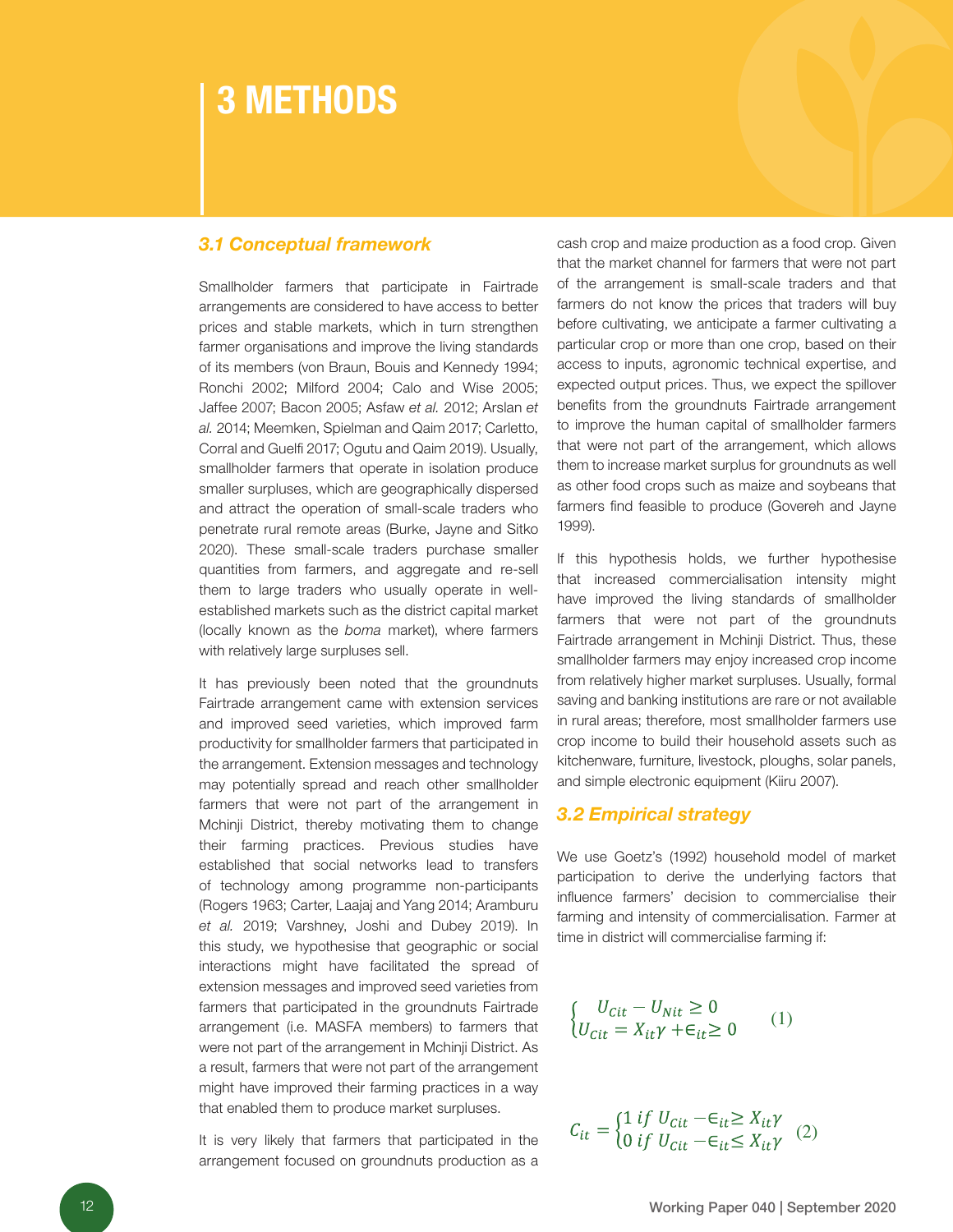where  $U_{\text{cut}}$  is the utility farmer i derives from choosing to commercialise farming at time t and  $U_{Nit}$  is the utility from not commercialising.  $X_{it}$  represents a list of covariates that determine agricultural commercialisation and *γ* the vector of corresponding parameters to estimate. We do not observe utility directly, but we do observe  $C<sub>i</sub>$  which takes on a value of zero if the farmer decides not to commercialise and a one if he does.  $\epsilon_i$  represents the composite error  $(\rho_i + \mu_i)$ , where  $\rho_i$  captures unobservable time-invariant factors affecting the decision to commercialise farming such as entrepreneurial skills, agronomic technical expertise, and ability to avert risk, while *μ*<sub>is</sub> represents the unobservable time-variant factors affecting the decision to commercialise farming. When  $C_i = I$ , the farmer must decide the proportion of the output to sell.

Govereh and Jayne (1999) measure household commercialisation as the proportion of the output from the crop marketed over its total production, while Strasberg *et al.* (1999) measure household commercialisation as the proportion of the value of total produce from all the crops marketed over the value of total production. In this study, we use the household commercialisation index (HCI) that Strasberg *et al.* (1999) developed as a measure of household commercialisation intensity, given that our data set has farmers that produce and sell more than one crop such as groundnuts, beans, maize, soya beans, and tobacco.9 We specify the commercialisation intensity equation as follows:

$$
CI_{it} = C_{it}(CI_{it}^*) \tag{3}
$$

$$
CI_{it}^* = Z_{it}\beta + \varepsilon_{it} \qquad (4)
$$

where  $CI<sub>i</sub>$  represents the household commercialisation index and  $CI^*_{ii}$  is an unobserved variable for the level of commercialisation intensity. We only observe  $CI<sub>i</sub>$  if  $C<sub>i</sub>$ =1.  $Z<sub>i</sub>$  represents a vector of variables that influences commercialisation intensity. *β* represents the corresponding parameters to estimate. The variables that influence the decision to commercialise farming  $(X<sub>i</sub>)$  are the same as those that affect the intensity of commercialisation  $(Z_{ij})$ . Similarly,  $\varepsilon_{ij}$  represents the composite error and is different from  $\epsilon$ <sup>*i*</sup> in the decision to commercialise equation. The model assumes that the error terms  $\varepsilon_i$  and  $\epsilon_i$  have zero covariance (i.e. cov *(ε<sub>it</sub>* $\epsilon$ <sup>*i*</sup>*(ε<sub>it</sub>)=0)* (Wooldridge 2001).

We then estimate the spillover effect from the groundnuts Fairtrade arrangement on smallholder agricultural commercialisation. It has previously been noted that Fairtrade International implemented the groundnuts Fairtrade arrangement in Mchinji District with MASFA from 2004 to 2011, where 2007 is the year in which exports to the UK started and 2018 represents seven years after the exports stopped. This therefore allows us to measure the spillover effects from this intervention on agricultural commercialisation intensity for smallholder farmers that were not part of the arrangement in Mchinji District. In this paper, Mchinji District is our treatment district whereas Ntchisi District is the control district.<sup>10</sup> We do not have observations for households that participated in the Fairtrade arrangement in Mchinji District to estimate the direct impacts from this arrangement. We use our data to estimate a DD estimator to measure the indirect effects from the Fairtrade arrangement on commercialisation intensity for the farmer *i* at *t* time in district *d* as follows:

$$
CI_{idt} = \delta_0 + \delta_1 D_d + \delta_2 y_t
$$
  
+  $\delta_3 (D_d * y_t) + \delta_4 \Lambda_{idt} + \mu_{idt}$  (5)

where *CI* is the household commercialisation index for each farmer. The constant is represented by  $\delta_{\scriptscriptstyle{\theta}}$ , and  $\delta$ <sub>*l*</sub>-  $\delta$ <sub>4</sub> are all unknown parameters to estimate, while  $\mu$ <sub>idt</sub> is a random error term. *D* denotes farmers that were not part of the groundnuts Fairtrade arrangement in Mchinji District. *t* is a year variable equal to 1 for 2018 and zero for the base year, 2007. The parameter  $\delta$ , represents the average treatment effect on the treated (ATT) district, which measures the indirect effect from the groundnuts Fairtrade arrangement on commercialisation intensity. A positive coefficient estimate on  $\delta_{\scriptscriptstyle{3}}$  indicates that the Fairtrade arrangement increased commercialisation intensity for smallholder farmers that were not part of the arrangement, while a negative coefficient indicates that the arrangement reduced their commercialisation intensity. *Λ* is a list of explanatory variables and are the same as those in equation [4] and [2], affecting the decision to commercialise farming and its intensity.

Finally, we test whether an increased level of agricultural commercialisation improved household welfare for smallholder farmers that were not part of the groundnut Fairtrade arrangement in Mchinji District. We use crop income and the value of assets as measures of household welfare outcomes (Muriithi and Matz 2015). We apply a FE regression model to estimate the effect of commercialisation intensity on crop income and the value of assets for the farmer *i* at time *t* in district *d* as follows: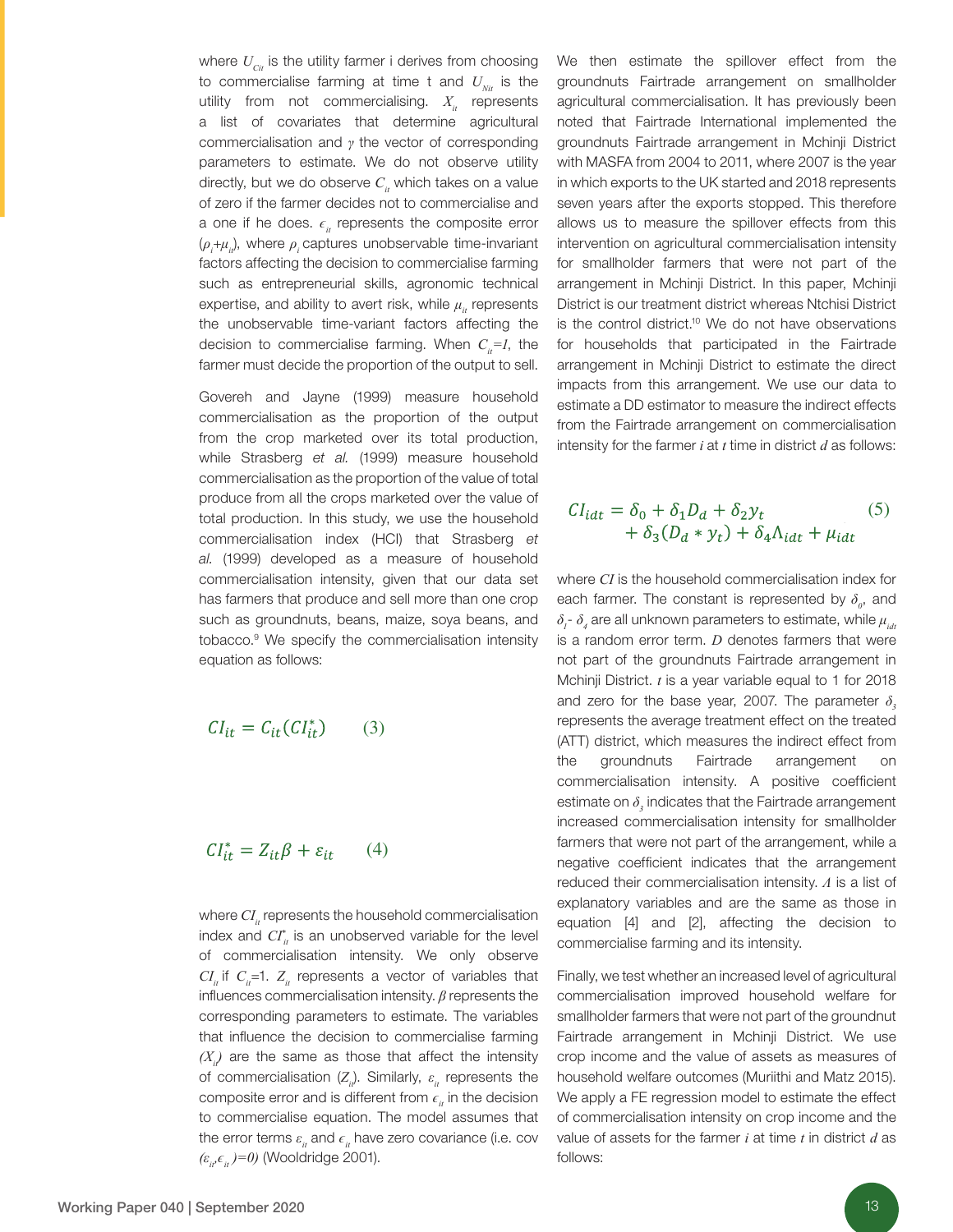$$
Y_{idt} = \varphi_0 + \varphi_1(D_d * CI_{idt})
$$
  
+ 
$$
\varphi_2 H_{idt} + \theta_i + \tau_{idt}
$$
 (6)

where *Y* is household crop income or value of assets in another specification for each farmer.<sup>11</sup> The constant is represented by  $\varphi_{\scriptscriptstyle p}$  and  $\varphi_{\scriptscriptstyle 2}$  represents all unknown parameters to estimate, while *τ<sub>idt</sub>* is a random error term. *θ<sup>i</sup>* controls for unobserved heterogeneity, which enables us to measure changes in crop income and value of assets within households between the two periods. Similarly, *D* denotes farmers that were not part of the groundnuts Fairtrade arrangement in Mchinji District.  $\varphi_{I}$  is a parameter of interest because it measures the effect of commercialisation intensity on crop income or value of assets in another specification for smallholder farmers that were not part of the groundnuts Fairtrade arrangement in Mchinji District. A positive coefficient estimate on *φ<sup>1</sup>* indicates that commercialisation intensity improves crop income or value of assets in another specification, while a negative coefficient indicates that commercialisation intensity reduces crop income or value of assets in another specification for smallholder farmers that were not part of the groundnuts Fairtrade arrangement in Mchinji District. *H* is a list of explanatory variables and are the same as those in equation [5], [4], and [2]. These variables include school years of household head, age of household head, landholding size, distance to the *boma* market, and volume of fertiliser used (a list and description of variables used in the analysis is in Table A.1 in the Appendix).

#### *3.3 Identification strategy*

#### 3.3.1 Commercialisation decision and its intensity

Our data include a significant proportion of farmers who did not commercialise their farming; thus, the intensity of agricultural commercialisation is zero and the rest have a positive level of agricultural commercialisation. We treat the zero values in our data as genuine zeros and not as missing values, which is modelled using the Heckman selection model (Yu and Abler 2008; Ricker-Gilbert, Jayne and Chirwa 2011; Humphreys 2013; Mather, Boughton and Jayne 2013). Given that selling agricultural produce is the main source of livelihood in the rural areas, we use a corner solution model to account for the genuine zeros in our data. This is estimated via a Tobit or DH model. A Tobit model is estimated when the farmer makes the decision to commercialise farming and increase the intensity of commercialisation simultaneously. This means that the same factors affect the decision to commercialise

and the intensity of commercialisation (Wooldridge 2009; Ricker-Gilbert *et al.* 2011; Mather *et al.* 2013). Conversely, the DH model is used where the farmer makes the decision to commercialise and to increase the intensity of commercialisation sequentially. Thus, the two decisions may be influenced by different, or the same factors may have different effects on the two decisions (Yu and Abler 2008; Ricker-Gilbert *et al.* 2011; Mather *et al.* 2013). The DH model has two components, a probit model and a truncated normal regression model.

It has previously been noted that one of our study objectives is to test whether smallholder farmers in a district in which Fairtrade International implemented the groundnut Fairtrade arrangement are more likely to commercialise their farming and have a higher commercialisation intensity than those in a district in which NASFAM invested in processing facilities. We apply a probit model to estimate the likelihood of the farmer commercialising farming or not, (equation [2]), and a truncated normal regression model to estimate the intensity of commercialisation once the decision to commercialise is made (equation [4]).

#### Unobserved heterogeneity

Our coefficient estimates would be biased when unobservable factors that do not vary with time, for instance, entrepreneurial skills and agronomic technical expertise in the error term, correlate with observable predictors of commercialisation intensity, *CI*, such as the household head's education level, landholding, and input use. The FE estimator is well known to deal with heterogeneity when unobservable and observable predictors correlate. However, in our case, the FE estimator would be inconsistent given that *CI* is nonlinear with a corner solution at zero (Wooldridge 2001; Ricker-Gilbert et al. 2011; Mather et al. 2013). To deal with heterogeneity and its correlation with observable characteristics, we use correlated random effects (CRE) in our DH model (Mundlak 1978; Chamberlain 1984). According to Wooldridge (2001), the CRE approach involves computing the average for each predictor that varies with time and adding them to the DH model as additional predictors. This enables the unobserved heterogeneity to correlate with the time averages while keeping the predictors uncorrelated in the DH model in each period.

#### Controlling for endogeneity

To recap, smallholder farmers have been receiving subsidised fertiliser through the government's Farm Input Subsidy Programme since the 2004/05 agricultural season. Therefore, the volume of fertiliser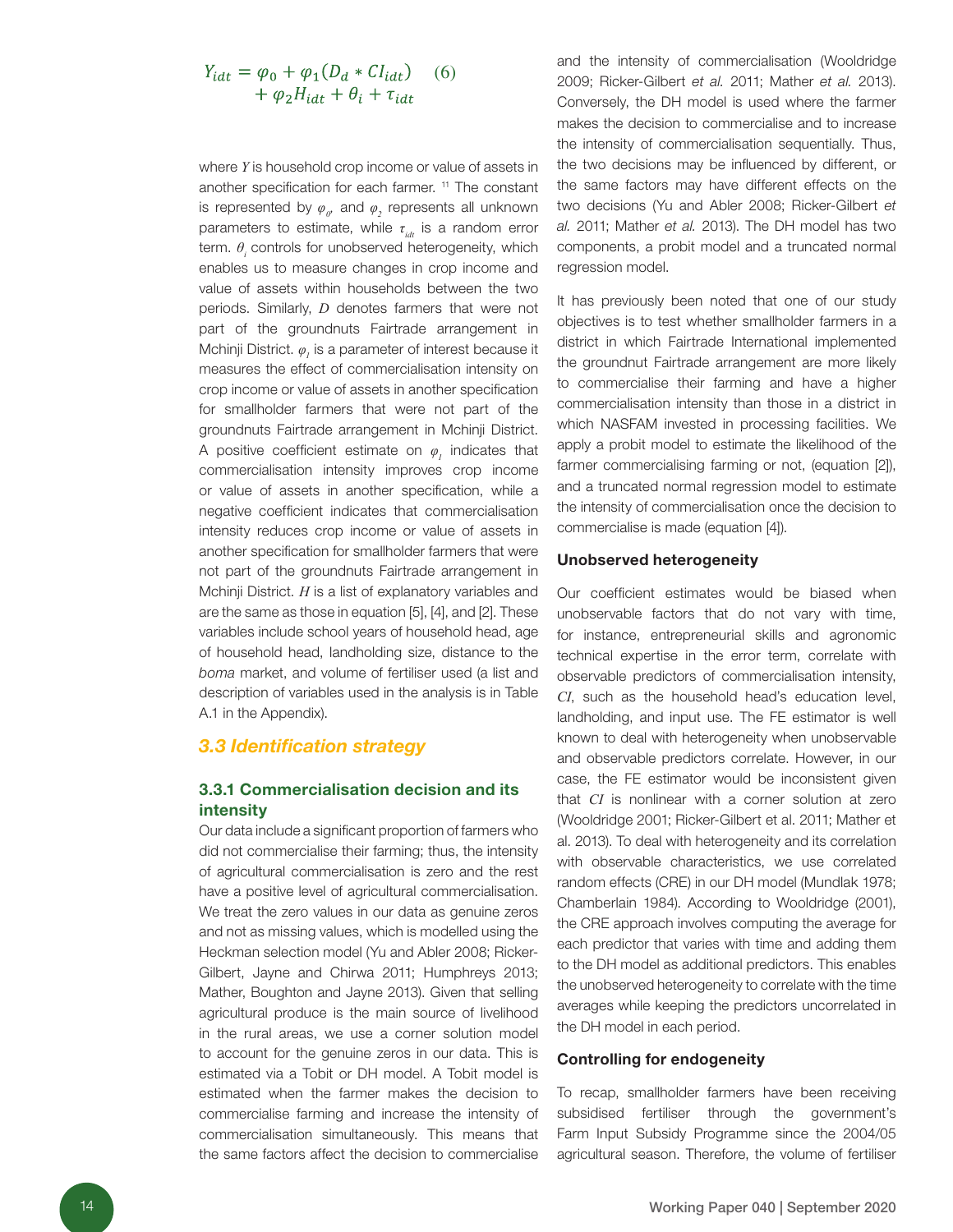that farmers applied to their plots would likely be a source of endogeneity. To test for the possible endogeneity problem in our DH model, we use the control function (CF) approach (Ricker-Gilbert *et al*  2011; Mason and Ricker-Gilbert 2013; Mather *et al.* 2013; Sibande *et al.* 2017). Our endogenous variable, the volume of fertiliser applied on the plots, is nonlinear with a corner solution at zero since some of the farmers do not apply fertiliser at all. Therefore, we regress the endogenous variable on instruments for fertiliser use and the predictors of agricultural commercialisation using a reduced form Tobit estimator and obtain the residual. A variable =1 if a resident of the community is a Member of Parliament (MP) and the distance to the fertiliser market are our instruments for fertiliser use (Ricker-Gilbert *et al.* 2011; Mason and Ricker-Gilbert 2013; Mather *et al.* 2013; Sibande *et al.* 2017).

We then estimate a DH model with a Tobit regression residual, the predictors of agricultural commercialisation, while maintaining the possible endogenous variable, the volume of fertiliser applied on the plots. A significant partial effect of the residual in the DH model indicates that the volume of fertiliser applied on the plots is endogenous. We find that distance to the fertiliser market is significant (=0.068), whereas the variable =1 if a resident of the community is the MP is not significant in the Tobit regression (see Table A.4 in the Appendix). Further, the partial effect of the Tobit regression residual in the DH model is not significant in the probit model (see Table A.5 in the Appendix) but significant in the truncated normal regression model. Therefore, we conclude that the volume of fertiliser applied on the plots is exogenous in the probit model and endogenous in the truncated normal regression model in the DH model. Therefore, we estimate the probit model without the reduced form Tobit residual, but include them in the truncated normal regression model.

#### 3.3.2 DID estimator for the spillover effects from the Fairtrade arrangement

It is likely that the selection of MASFA in Mchinji District was based on the volume of groundnuts that its members produced; hence, it was non-random. In this regard, conditions that we cannot observe (i.e. time-invariant unobserved heterogeneity) which likely determine the selection of MASFA as well as influencing the intensity of commercialisation for smallholder farmers that were not part of the arrangement is a possible source of endogeneity (Jalan and Ravallion 1998; Khandker, Koolwal and Samad 2010, Kaiyatsa, Ricker-Gilbert and Jumbe 2019). The DD estimator allows us to control for the possible endogeneity of the producer organisation that was selected for the groundnuts Fairtrade arrangement in Mchinji District. According to Khandker

*et al.* (2010) and Kaiyatsa *et al.* (2019), differencing in the DD estimator allows the unobserved difference in mean counterfactual outcomes between smallholder farmers that were not part of the Fairtrade arrangement in the Mchinji and Ntchisi districts to cancel out. The increase in agricultural commercialisation intensity for the smallholder farmers in Ntchisi District acts as a counterfactual indicator.

#### Test for parallel trend assumption

Our coefficient estimates need to be consistent with the parallel trends assumption (PTA). The PTA stipulates that the average change in outcome for the smallholder farmers that were not part of the Fairtrade arrangement in Mchinji District if the district was untreated would be the same as the observable average change among comparable farmers in Ntchisi District (Mora and Reggio 2012; Kaiyatsa *et al.* 2019). Thus, in the absence of the groundnuts Fairtrade arrangement, the time trend for commercialisation intensity for smallholder farmers that were not part of the arrangement in both districts should be the same. Our coefficient estimates would be biased if the results were inconsistent with the PTA, which would mean that smallholder farmers that were not part of the Fairtrade arrangement in both districts have the same average change in commercialisation intensity regardless of the groundnuts Fairtrade implementation in Mchinji District.

To deal with this problem and provide evidence in support of the PTA in our context, we test for the change in time trend in each group during the pretreatment and post-treatment years (i.e. the slope of  $D_d$  versus  $y_i$ ) using *-margins command-* in Stata after the estimation of equation [6] (Williams 2012). If the two groups are parallel before treatment, then their pre-treatment slopes will be approximately the same and  $\delta_j$  will be approximately 0. If they diverge after the start of treatment, then  $\delta$ <sub>3</sub> will be large, and the two post-treatment slopes will differ significantly, and the estimate will be consistent with the PTA.

For robustness, we also estimate the spillover effect from the Fairtrade arrangement on smallholder agricultural commercialisation intensity for smallholder farmers that were not part of the arrangement in Mchinji District via FE (Kaiyatsa *et al.* 2019). The results are shown in tables A.6–A.7 in the Appendix, which are consistent with  $\delta$ , from equation [5].

#### *3.4 Data*

The study uses two waves of panel data from Malawi's central districts of Mchinji and Ntchisi where groundnut production is concentrated. Data were collected as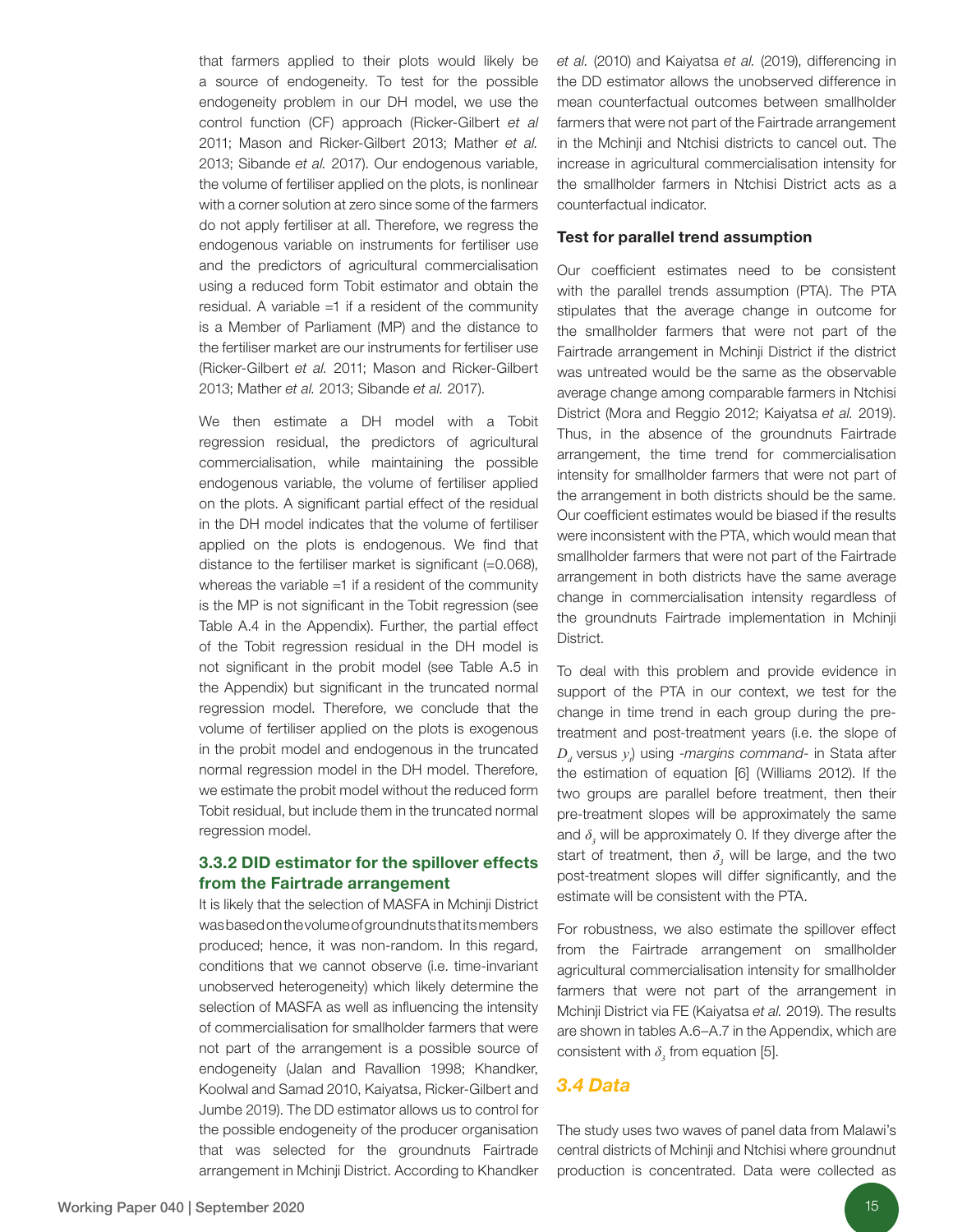part of a longitudinal tracker study for the Agricultural Policy Research in Africa (APRA)<sup>12</sup> research project that explores pathways to agricultural commercialisation and livelihood trajectories (Matita *et al.* 2018). The first wave of the data comes from the study that the School of Oriental and African Studies (SOAS) in collaboration with the National Statistical Office (NSO) conducted to evaluate the 2006/07 FISP in Malawi.<sup>13</sup> We use the sub-sample of 240 households selected in Mchinji and Ntchisi districts, which were interviewed in 2006/07. Respondents answered various questions on agricultural activities and FISP for the reference farming season of 2006/07 and welfare outcomes. We tracked the 240 household heads in September and October 2018 as part of the APRA study.

We successfully re-interviewed 217 out of the 240 households, representing a 10 per cent attrition rate, which is not significant to affect our results (Alderman *et al.* 2001; Burke and Jayne 2008; Chapoto and Jayne 2008). We added new questions in the 2018 survey and kept all the questions in the data collection tools that SOAS and the NSO used in the 2007 survey. This study is based on data that were collected in both years from the same households in both districts.

#### Testing for attrition

We use a balanced panel sample of 410 households to control for unobserved heterogeneity given that the CRE framework includes household time averages as additional regressors (Ricker-Gilbert *et al.* 2011; Mather *et al.* 2013). To check for potential attrition bias due to removing these households, we compare our key results with those from the unbalanced sample. To deal with the attrition problem in the unbalanced sample, we use an inverse probability weight (IPW) approach (Wooldridge 2001). We find that our overall results from the balanced sample are not different in magnitude from the unbalanced sample (see tables A.8–A.15 in the Appendix).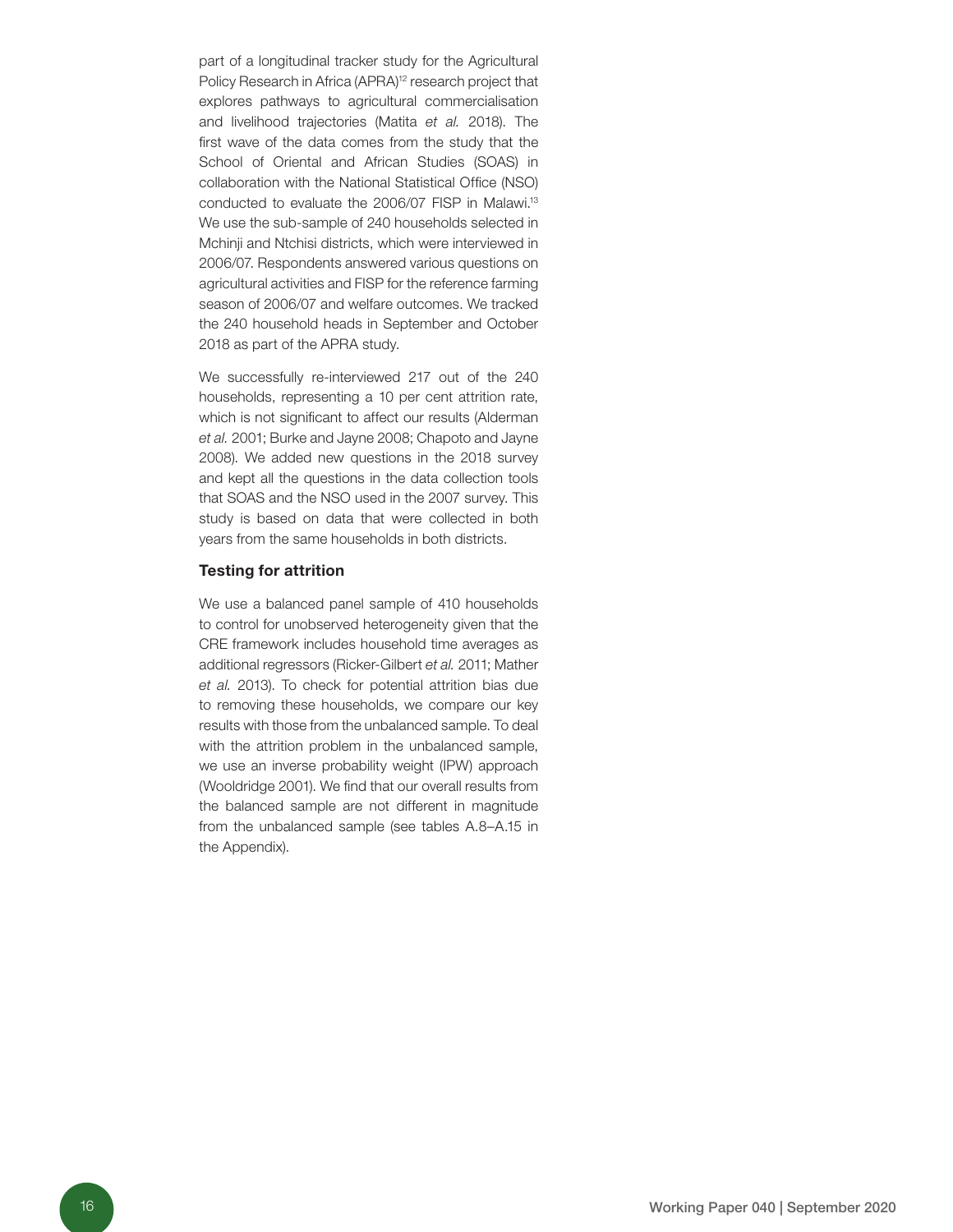# 4 RESULTS

### *4.1 Descriptive results*

Table 4.1 presents a descriptive summary of variables used in this study. The results indicate that about 49 per cent of households in Mchinji District and 59 per cent of the households in Ntchisi District commercialise their farming.<sup>14,15</sup> This might suggest that fewer households have commercialised their farming in Mchinji District than in Ntchisi District. Further, Table 4.1 indicates that the commercialisation intensity for households in Mchinji District is 31.96 per cent while for Ntchisi District, it is 37.28 per cent. The difference is marginally significant at the 10 per cent level. This means that commercialisation intensity is lower for households in Mchinji District than those in Ntchisi District. About 85 per cent and 75 per cent are male-headed households in the Mchinji and Ntchisi districts, respectively. This suggests that most households in Mchinji District are male-headed households compared to those in Ntchisi District.

The results show that households in Mchnji District own 2.82ha of land while those in Ntchisi District own

1.71ha, on average. This means that landholding size is higher in Mchinji District than in Ntchisi District. Distance to the *boma* market as a proxy for market access is 32.34km with 13.94km standard deviation in Mchinji District while in Ntchisi District, it is 21.29km with 8.27km standard deviation. This finding suggests that the transaction costs for small-scale traders who penetrate the rural markets are higher in Mchinji District than in Ntchisi District.

### *4.2 Empirical results*

#### 4.2.1 Determinants of household commercialisation decision and its intensity

Table 4.2 presents the probit results of the household decision to commercialise farming. The results indicate that the likelihood to commercialise farming is lower for households in Mchinji District than for those in Ntchisi District by -38 per cent. This finding may suggest that most households in Mchinji District are subsistence farmers compared to those in Ntchisi District. The time effect shows that the probability of households' decision to commercialise farming has increased by 94

| <b>Variables</b><br><b>Full sample</b><br>$(N=410)$ |                              | <b>Households in Mchinji</b><br>District (N=200) |           | <b>Households in Ntchisi</b><br>District (N=210) |           | Chi-<br>square/t- |                          |
|-----------------------------------------------------|------------------------------|--------------------------------------------------|-----------|--------------------------------------------------|-----------|-------------------|--------------------------|
|                                                     | <b>Mean or</b><br>proportion |                                                  | Std. dev. | <b>Mean or</b><br>proportion                     | Std. dev. |                   | test<br><b>statistic</b> |
| $=1$ if commercialise<br>farming                    | 55.85                        |                                                  | 48.65     |                                                  | 59.03     |                   | $4.869**$                |
| Commercialisation Index<br>$(\% )$                  | 34.68                        | 39.17                                            | 31.96     | 39.17                                            | 37.28     | 39.09             | $1.376*$                 |
| School years of head                                | 3.81                         | 3.92                                             | 3.87      | 4.15                                             | 3.76      | 3.70              | $-0.278$                 |
| Household size                                      | 7.85                         | 2.91                                             | 7.82      | 2.93                                             | 7.89      | 2.90              | 0.246                    |
| $=1$ if head is male                                | 80.98                        |                                                  | 85        |                                                  | 77.14     |                   | $4.11***$                |
| Age of head                                         | 52.19                        | 16.35                                            | 52.37     | 17.08                                            | 52.01     | 15.58             | 0.224                    |
| Landholding size in ha                              | 2.25                         | 3.51                                             | 2.82      | 4.65                                             | 1.71      | 1.71              | $-3.23***$               |
| $=1$ if rents in land                               | 16.83                        |                                                  | 18.5      |                                                  | 15.24     |                   | 0.779                    |
| Volume of fertiliser used<br>in kg                  | 116.43                       | 266.7                                            | 122.39    | 265.36                                           | 110.75    | 268.56            | $-0.44$                  |
| Distance to boma market<br>in km                    | 26.68                        | 12.66                                            | 32.34     | 13.94                                            | 21.29     | 8.27              | $-9.818***$              |

Table 4.1 Comparison of variables by district

Notes: The average difference in mean or proportion between households in Mchinji and Ntchisi districts; \*, \*\*, \*\*\* indicates the mean or proportion difference is significant at the 0.10, 0.05, and 0.01 level, respectively. Source: Authors' own computation.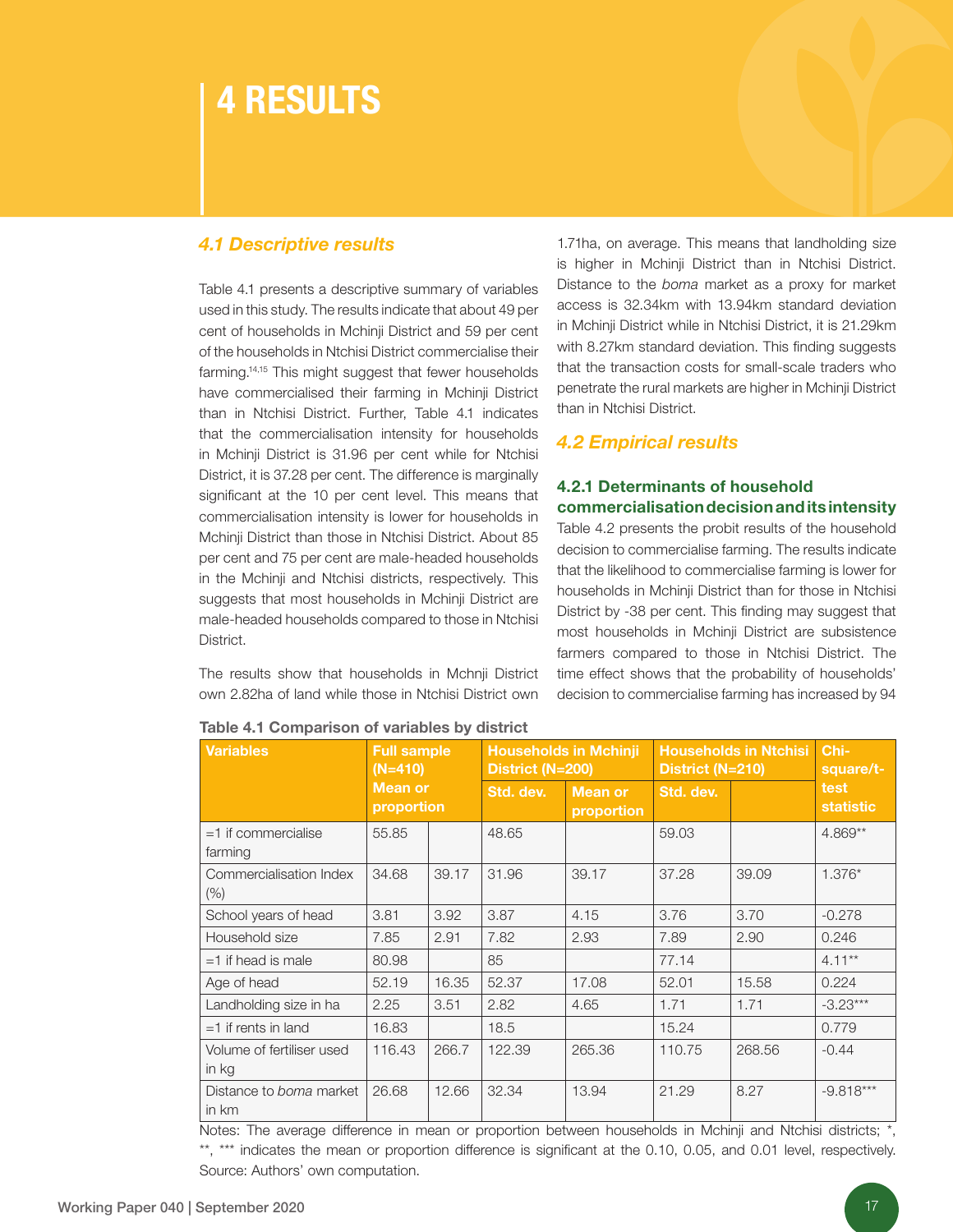#### Table 4.2 Factors affecting household decision to commercialise farming

| Dependent variable: =1 if commercialise farming | <b>CRE probit estimator (N=410)</b> |            |  |
|-------------------------------------------------|-------------------------------------|------------|--|
|                                                 | <b>APE</b>                          | Std. error |  |
| Covariates:                                     |                                     |            |  |
| $=1$ if district is Mchinji                     | $-0.378**$                          | 0.173      |  |
| School years of head                            | 0.007                               | 0.023      |  |
| Distance to <i>boma</i> market in km            | 0.002                               | 0.006      |  |
| $=1$ if year 2018                               | $0.944***$                          | 0.302      |  |
| Household size                                  | 0.100                               | 0.069      |  |
| $=1$ if head is male                            | 0.055                               | 0.189      |  |
| Age of head                                     | $-0.012$                            | 0.015      |  |
| Landholding size in ha                          | 0.008                               | 0.057      |  |
| $=1$ if rents in land                           | 0.333                               | 0.217      |  |
| Volume of fertiliser used in kg                 | $0.003*$                            | 0.001      |  |
| Constant                                        | $-0.223$                            | 0.497      |  |

Notes: The variable volume quantity of fertiliser used is treated as exogenous; \*, \*\*, \*\*\* indicates that the average partial effect (APE) is significant at the 0.10, 0.05, and 0.01 level, respectively. Source: Authors' own computation.

per cent from the 2007 level. As we would expect, the volume of fertiliser used increases the likelihood of a household's decision to commercialise farming by 0.3 per cent. The use of fertiliser has a greater potential to enable households to produce more output per unit of land.

Table 4.3 presents the factors that influence commercialisation intensity using a truncated normal regression model. The results indicate that commercialisation intensity has increased by 29 per cent from the 2007 levels. This suggests that the proportion of marketed output has increased over time. Landholding size has a marginal negative association of 4.5 per cent with commercialisation intensity. This is surprising, as we would expect agricultural output to increase as landholding size increases, which may

enable households to produce a greater surplus. Nevertheless, this might mean that land is not a limiting factor in preventing households from commercialising their farming.

#### 4.2.2 Spillover effect of Fairtrade arrangement on agricultural commercialisation

Table 4.4 shows that the coefficient for measuring the effect from the Fairtrade arrangement on agricultural commercialisation intensity for households that were not part of the Fairtrade arrangement in Mchinji District (i.e. indirect impact or spillover effect) is positive at the 1 per cent level of significance. The treatment variable takes on a value of one if the household is in Mchinji District and zero if it is in Ntchisi District. This finding suggests that implementation of the

| Table 4.3 Determinants of commercialisation intensity using CRE truncated regression |                                                                  |
|--------------------------------------------------------------------------------------|------------------------------------------------------------------|
| I Danandant variablas UOI                                                            | $\bigcap E$ trungeted normal requestion $\bigcap_{n=1}^{\infty}$ |

| <b>Dependent variable: HCI</b>  | <b>CRE truncated normal regression (N=229)</b> |            |  |
|---------------------------------|------------------------------------------------|------------|--|
|                                 | <b>APE</b>                                     | Std. error |  |
| Covariates:                     |                                                |            |  |
| $=1$ if district is Mchinji     | 3.168                                          | 4.416      |  |
| residual                        | $-0.090**$                                     | 0.041      |  |
| $=1$ if year 2018               | 29.253***                                      | 8.037      |  |
| Distance to boma market in km   | $-0.158$                                       | 0.166      |  |
| Household size                  | $-1.182$                                       | 2.015      |  |
| $=1$ if head is male            | $-1.362$                                       | 5.977      |  |
| Age of head                     | $-0.045$                                       | 0.358      |  |
| Landholding size in ha          | $-4.417*$                                      | 2.398      |  |
| $=1$ if rents in land           | $-10.714$                                      | 8.164      |  |
| Volume of fertiliser used in kg | $-0.004$                                       | 0.008      |  |

Notes*:* The variable volume quantity of fertiliser used is treated as endogenous; \*, \*\*, \*\*\* indicates that the average partial effect (APE) is significant at the 0.10, 0.05, and 0.01 level, respectively. Source*:* Authors' own computation.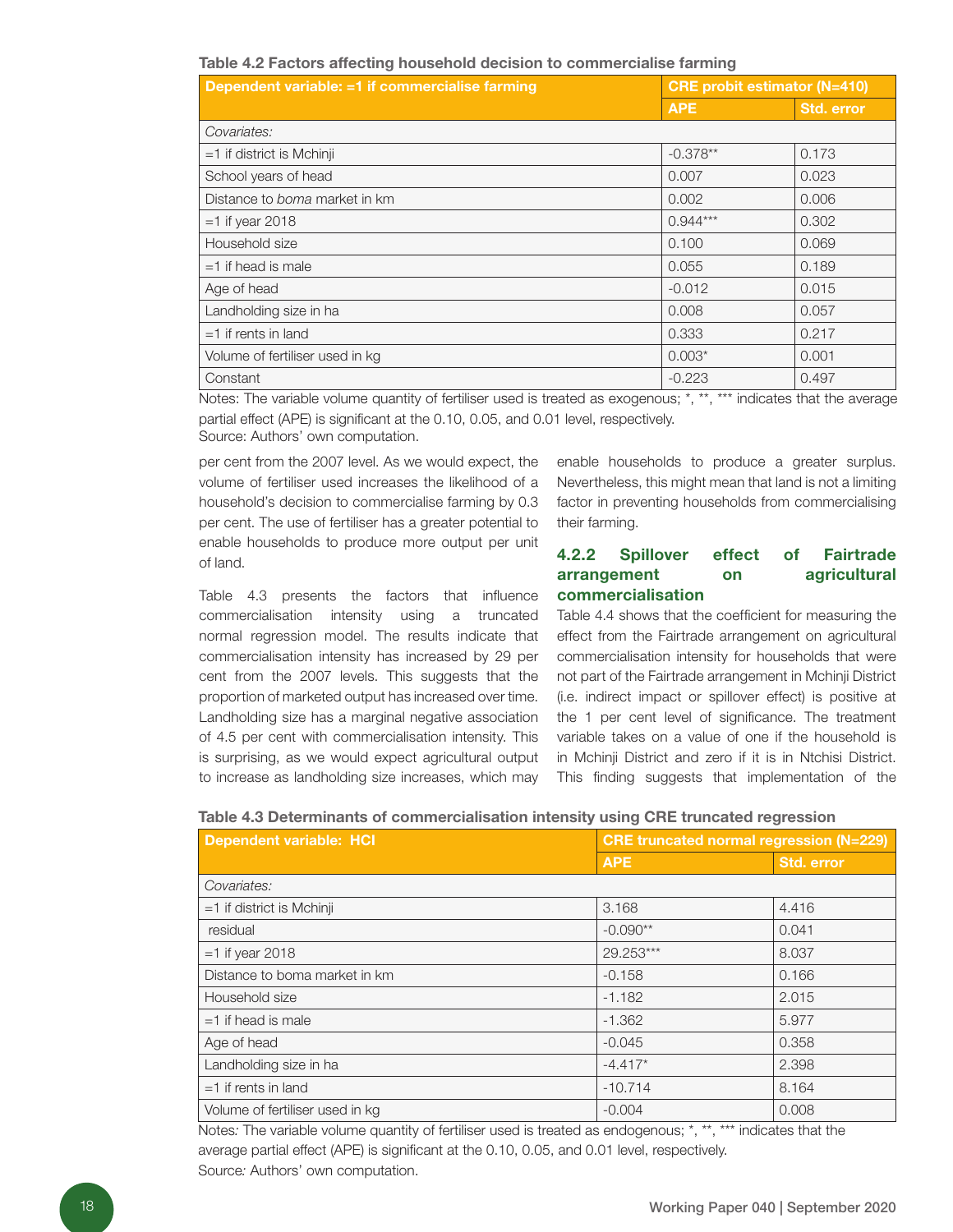Table 4.4 Spillover impact of Fairtrade arrangement on commercialisation intensity using pooled ordinary least squares (OLS) estimator

| <b>Dependent variable: HCI</b>                                                     | DD estimator (N=229) |                   |  |
|------------------------------------------------------------------------------------|----------------------|-------------------|--|
|                                                                                    | <b>Coefficients</b>  | <b>Std. error</b> |  |
| Covariates:                                                                        |                      |                   |  |
| residual                                                                           | $-0.085**$           | 0.041             |  |
| $=1$ if year 2018                                                                  | 11.413               | 6.980             |  |
| $=1$ if district is Mchinji                                                        | $-17.453**$          | 7.730             |  |
| Spillover effect from Fairtrade:<br>$=1$ if district is Mchinji* $=1$ if year 2018 | 29.556***            | 8.923             |  |
| Distance to boma market in km                                                      | $-0.149$             | 0.175             |  |
| Household size                                                                     | $-0.043$             | 0.712             |  |
| $=1$ if head is male                                                               | $-0.820$             | 5.622             |  |
| Age of head                                                                        | 0.099                | 0.145             |  |
| Landholding size in ha                                                             | $-3.418*$            | 1.752             |  |
| $=1$ if rents in land                                                              | $-10.085$            | 8.928             |  |
| Volume of fertiliser used in kg                                                    | $0.009*$             | 0.005             |  |
| Constant                                                                           | 55.432***            | 9.622             |  |

Notes: The variable quantity of fertiliser used is treated as endogenous; \*, \*\*, \*\*\* indicates that the coefficient is significant at the 0.10, 0.05, and 0.01 level, respectively.

Source: Authors' own computation.

Fairtrade arrangement in Mchinji District has a 30 per cent spillover effect on household commercialisation intensity. This means that implementation of the Fairtrade arrangement in Mchinji District positively influenced households that were not involved to produce more output and increase their engagement with output markets; hence, those households have a higher score for commercialisation intensity than those in Ntchisi District.

Although the groundnuts Fairtrade arrangement increased commercialisation intensity for households in Mchinji District, our results indicate, further, that commercialisation intensity for smallholder farmers that were not part of the arrangement is -17.5 per cent less than for those in Ntchisi District, on average. This means that smallholder farmers in Ntchisi District have a higher commercialisation intensity than those in Mchinji District, on average. Similarly, landholding size has a marginal negative association with commercialisation intensity while the volume of fertiliser used marginally increases the commercialisation intensity of households.

To check for the robustness of our parameter DD estimates, we implement a parallel trend assumption test. Table 4.5 shows that the coefficient for measuring the effect from the Fairtrade arrangement on agricultural commercialisation intensity for households that were not part of the groundnut Fairtrade arrangement in Mchinji District is positive in both years. The coefficient is statistically significant in 2018 but not significant in 2007. This shows that our coefficient estimates in the DD model are consistent with parallel trend assumption.

### 4.2.3 Welfare effects (crop income and asset holding) of commercialisation intensity

Table 4.6 shows the effect of commercialisation intensity on crop income. The results indicate that commercialisation intensity in Mchinji District has a marginal effect of MK11 917 (US\$16.41) on crop income for smallholder farmers that were not part of the Fairtrade arrangement compared to those in Ntchisi District. Further, the results indicate a positive and significant relationship between crop income and age of household head. This finding means that crop

|  |  |  |  | Table 4.5 Average marginal effects after pooled OLS regression |
|--|--|--|--|----------------------------------------------------------------|
|--|--|--|--|----------------------------------------------------------------|

|                                                | Marginal effects after OLS estimator |                   |  |
|------------------------------------------------|--------------------------------------|-------------------|--|
|                                                | <b>Coefficients</b>                  | <b>Std. Error</b> |  |
| $=1$ if in Mchinji District* $=1$ if year 2018 |                                      |                   |  |
| $=1$ if year is 2007                           | 11.41                                | 6.98              |  |
| $=1$ if year is 2018                           | $40.97***$                           | 6.45              |  |

Notes: \*, \*\*, \*\*\* indicates that the coefficient is significant at the 0.10, 0.05, and 0.01 level, respectively. Source: Authors' own computation.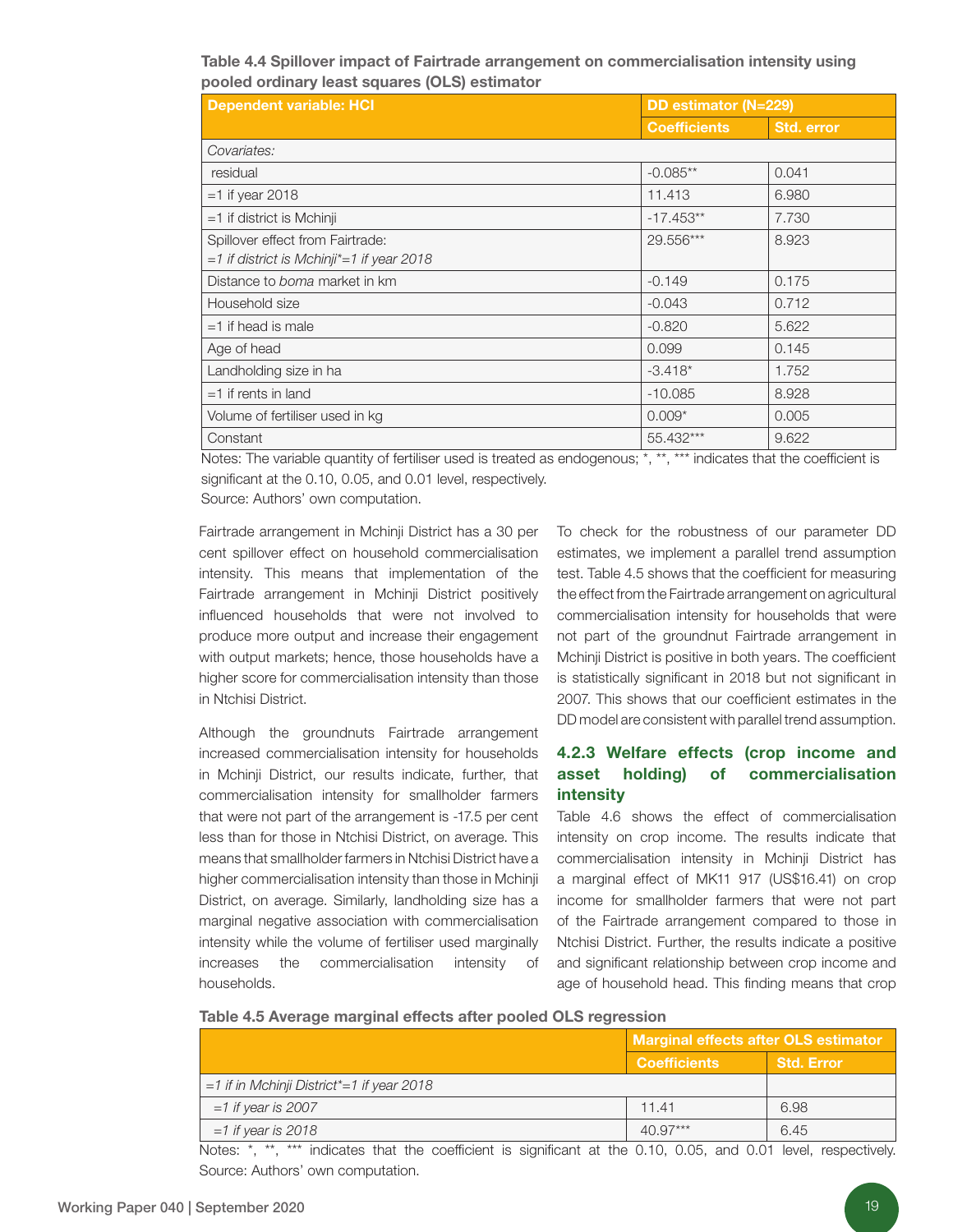#### Table 4.6 Effect of agricultural commercialisation on crop income using FE estimator

| Dependent variable: Crop income in Malawi Kwacha | FE estimator (N=146) |            |
|--------------------------------------------------|----------------------|------------|
|                                                  | <b>Coefficient</b>   | Std. error |
| Covariates:                                      |                      |            |
| $=1$ if year 2018                                | 311 655              | 282 142    |
| Commercialisation index                          | $-8223$              | 6444       |
| Effect of commercialisation on crop income       |                      |            |
| $=1$ if Mchinji*commercialisation index          | 11 917*              | 6 6 6 3    |
| Household size                                   | $-66641$             | 104 712    |
| $=1$ if head is male                             | 89 208               | 773 211    |
| Age of head                                      | 47 535**             | 21 333     |
| Landholding size in ha                           | $-22410$             | 32 718     |
| $=1$ if rents in land                            | $-447.354$           | 881 901    |
| Log of fertiliser used                           | 212 341              | 146 279    |
| Constant                                         | $-2514400$           | 1 625 249  |

Notes: The variable quantity of fertiliser used is treated as exogenous; \*, \*\*, \*\*\* indicates that the coefficient is significant at the 0.10, 0.05, and 0.01 level, respectively.

Source: Authors' own computation.

#### Table 4.7 Effect of agricultural commercialisation on asset value using FE estimator

| Dependent variable: log of asset value     | FE estimator (N=177) |            |
|--------------------------------------------|----------------------|------------|
|                                            | <b>Coefficient</b>   | Std. error |
| Covariates:                                |                      |            |
| $=1$ if year 2018                          | $-5.845***$          | 0.750      |
| Commercialisation index                    | $0.015**$            | 0.006      |
| Effect of commercialisation on asset value |                      |            |
| $=1$ if Mchinji*commercialisation index    | $-0.0092$            | 0.0089     |
| Household size                             | 0.083                | 0.118      |
| $=1$ if head is male                       | $-0.619$             | 0.776      |
| Age of head                                | 0.057                | 0.042      |
| Landholding size in ha                     | 0.055                | 0.045      |
| $=1$ if rents in land                      | $-0.043$             | 0.502      |
| Log of fertiliser used                     | $0.408**$            | 0.164      |
| Constant                                   | 3.485                | 2.330      |

Notes: The variable quantity of fertiliser used is treated as exogenous; \*, \*\*, \*\*\* indicates that the coefficient is significant at the 0.10, 0.05, and 0.01 level, respectively.

Source: Authors' own computation.

income increases by MK47 535 (US\$65.48) above the average age of household heads.

Contrary to our expectation, Table 4.7 shows that commercialisation intensity did not improve the value of assets for smallholder farmers that were not part of the Fairtrade arrangement in Mchinji District. However, commercialisation intensity has a positive and significant effect on the value of assets, on average. This finding is consistent with Muriithi and Matz (2015) who find that vegetable commercialisation through domestic market participation improved asset holdings in Kenya. Further, the value of assets has increased by 41 per cent for households that use fertiliser, on

average. Overall, the year effect suggests that the household value of assets has declined between 2007 and 2018.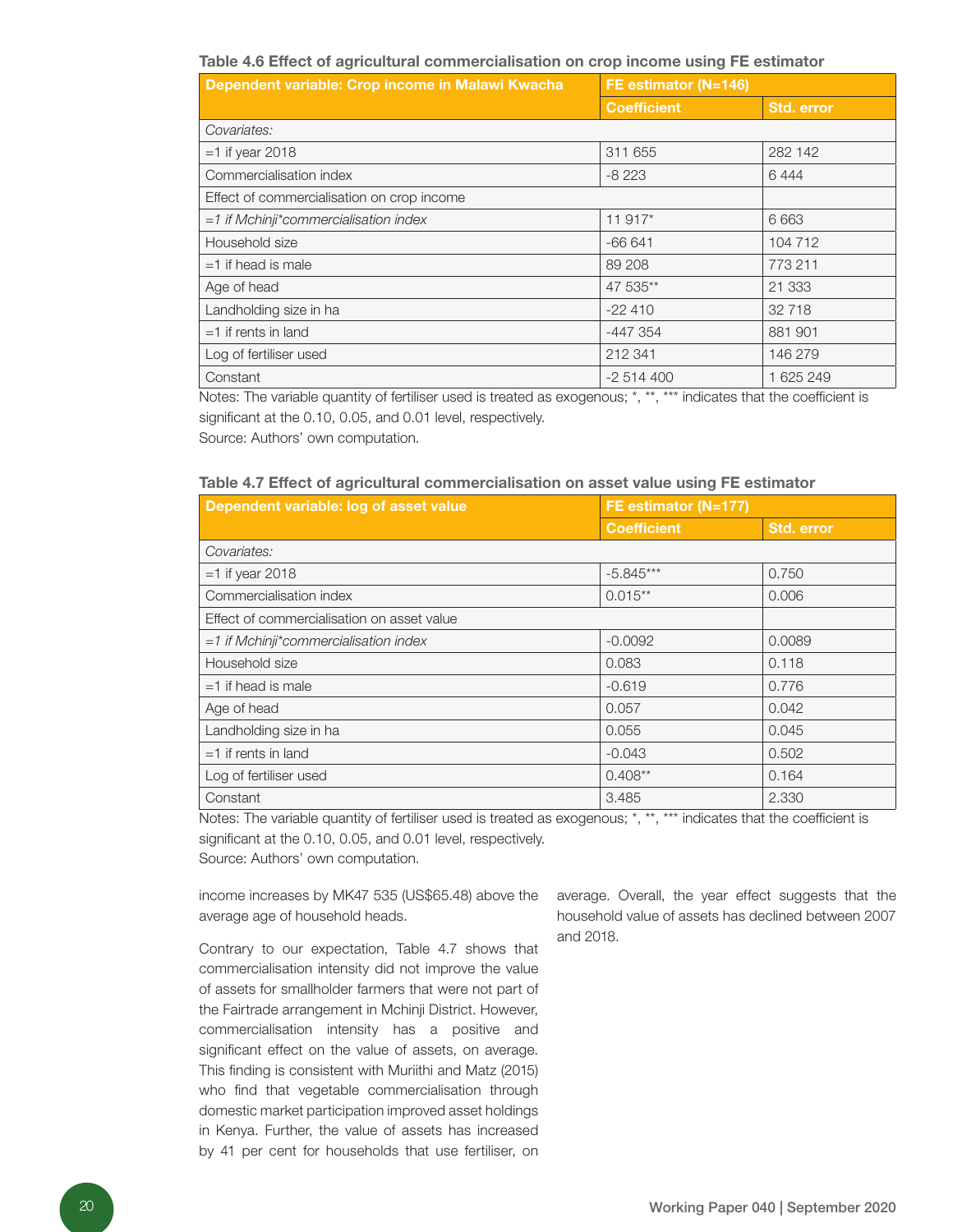# 5 CONCLUSIONS AND IMPLICATIONS

In this study, we test whether smallholder farmers in a district in which Fairtrade International implemented the groundnut Fairtrade arrangement are more likely to commercialise their farming and have a higher commercialisation intensity than those in a district in which NASFAM invested in processing facilities. We then explicitly test whether the groundnuts Fairtrade arrangement has spillover effects on commercialisation intensity for smallholder farmers that were not part of the arrangement in Mchinji District. Finally, we test whether agricultural commercialisation intensity improves household welfare for smallholder farmers that were not part of the arrangement in Mchinji District.

We use two waves of panel data from the Mchinji and Ntchisi districts collected in 2018 from households that SOAS and NSO surveyed in 2007 using the same data collection tools. Firstly, we use our data to test whether farmers that were not part of the Fairtrade arrangement in Mchinji District are more likely to commercialise their farming and have a higher commercialisation intensity than those in Ntchisi District using a double hurdle model. Then we apply the difference-in-differences estimator to test whether there are spillover effects from the Fairtrade arrangement on commercialisation intensity for smallholder farmers that were not part of the arrangement in Mchinji District. We use the 2006/07 data as our baseline year before MASFA started selling its groundnuts through NASFAM to the UK and the 2017/18 data as the year after MASFA stopped selling its groundnuts through NASFAM to the UK, which allows us to measure spillover effects from the Fairtrade arrangement in Mchinji District.

Our findings reveal that the likelihood of commercialising farming is lower for households in Mchinji District than for those in Ntchisi District by -38 per cent. The volume of fertiliser used increases the likelihood of a household's decision to commercialise farming. Commercialisation intensity between 2007 and 2018 has increased by 29 per cent, on average. We find that the groundnut Fairtrade arrangement has a spillover effect of 30 per cent for smallholder farmers that were not part of the arrangement in Mchinji District. Further, we find that the increased intensity of commercialisation marginally improved crop income for smallholder farmers that were not part of the arrangement in Mchinji District

by MK11 917 (US\$16.41), on average. However, the increased intensity of commercialisation did not improve the value of assets for smallholder farmers that were not part of the Fairtrade arrangement in Mchinji District.

This study has not controlled for other interventions other than the groundnuts Fairtrade arrangement that operated in Mchinji District to promote commercialisation of smallholder farming over the years under consideration. Despite this limitation, this study provides useful information to non-governmental organisations (NGOs) who enhance the participation of smallholder farmers in the output market. Given that not all smallholder farmers can participate in programmes that enhance their access to international markets, this study has demonstrated that such programmes have spillover benefits to other smallholder farmers that are not targeted.

Usually, these smallholder farmers change their farming practices to produce market surpluses for the domestic market. Our findings indicate that such investment marginally improves crop income and not the value of assets as hypothesised in this study. This would be due to poor output prices in the domestic market. It can be noted that the market channel for smallholder farmers is small-scale traders who purchase farmers' produce at very low farm gate prices, rather than largescale traders who purchase at or above governmentset prices for produce, and use standard equipment (Baulch 2017; Baulch *et al.* 2018). As a result, there are marginal benefits for producing market surpluses for smallholder farmers in rural areas without access to premium export markets, which constrains asset accumulation.

Therefore, we recommend that smallholder farmers need support for them to continue commercialising their farming, increasing their intensity, and improving their welfare. Such support includes, but is not limited to: promoting collective marketing among smallholder farmers to improve their bargaining power; attracting large-scale traders to rural areas, who buy in large quantities and offer better prices; and linking farmers to financial and credit institutions to enhance their access to and use of improved farm inputs, which will allow them to produce greater market surpluses.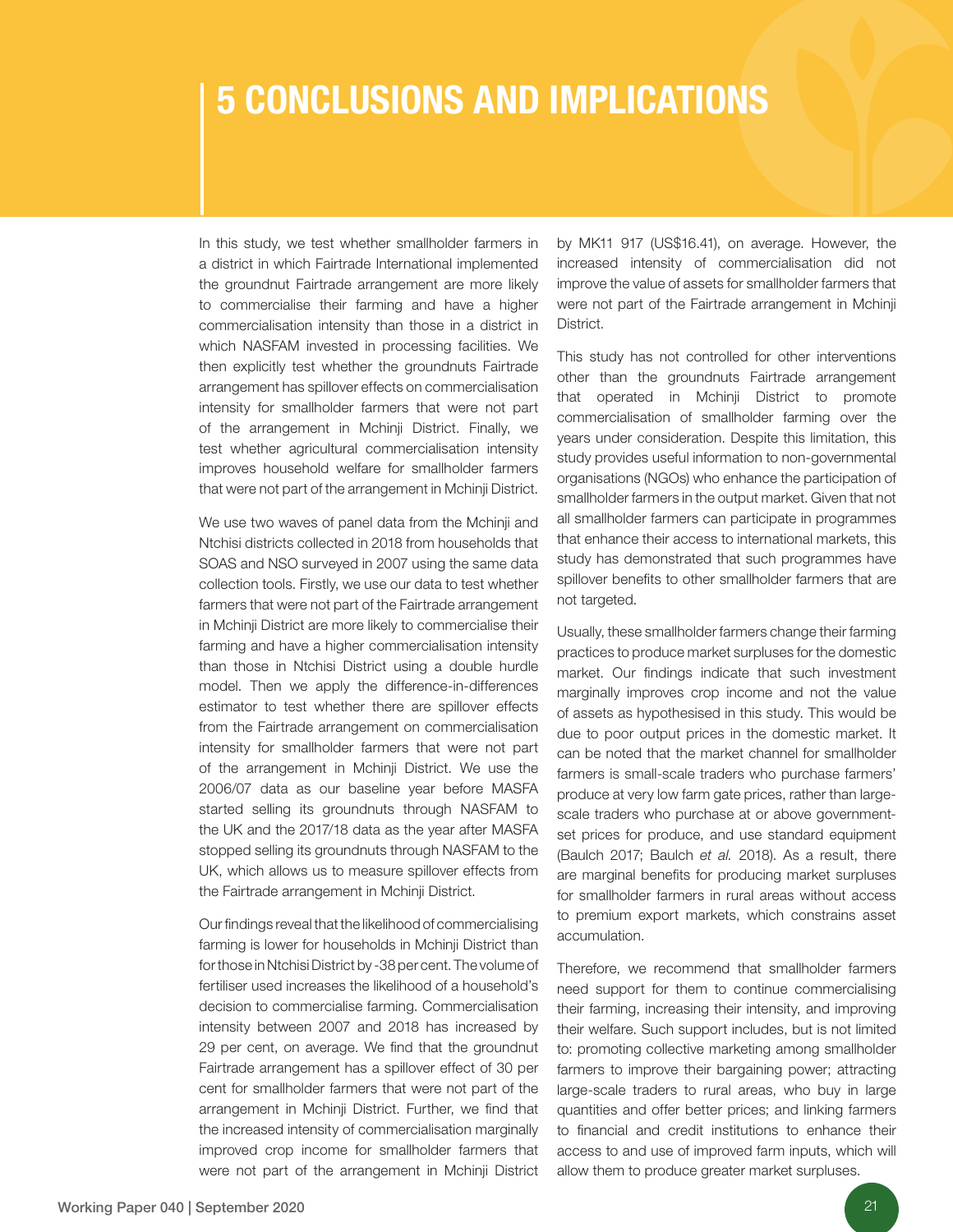# APPENDIX

### Table A.1 Description of variables used in the study

| <b>Variable</b>                         | Category   | <b>Description</b>                                        |
|-----------------------------------------|------------|-----------------------------------------------------------|
| <b>Dependent variables</b>              |            |                                                           |
| $=1$ if household commercialise farming | Binary     | 1=if household commercialise farming; 0 otherwise         |
| <b>HCI</b>                              | Continuous | Household degree of commercialisation as the              |
|                                         |            | percentage of crop production marketed                    |
| Independent variables                   |            |                                                           |
| $=1$ if head is male                    | Binary     | Gender of household head: $=1$ if head is male; 0         |
|                                         |            | otherwise                                                 |
| Age of head                             | Continuous | Age of head in years                                      |
| Number of school years of head          | Continuous | Number of years head spent in school                      |
| Household size                          | Continuous | Number of household members                               |
| Landholding size in ha                  | Continuous | Amount of land that household owns in ha                  |
| $=1$ if rents in land                   | Binary     | $=1$ if head rents in land; 0 otherwise                   |
| Volume of fertiliser used in kg         | Continuous | The volume of fertiliser used on the farm in kgs          |
| Distance to <i>boma</i> market in km    | Continuous | This variable is used as a proxy for market access. It is |
|                                         |            | measured in km.                                           |

Source: Authors' own computation.

#### Table A.2 Comparison of households that commercialise farming and those that do not

| <b>Variables</b>                | <b>Commercialised</b><br>households (N=229) |           | <b>Non-commercialised</b><br>households (N=181) |           | Chi-square/<br><b>t-test Statistic</b> |
|---------------------------------|---------------------------------------------|-----------|-------------------------------------------------|-----------|----------------------------------------|
|                                 | <b>Mean or</b><br>proportion                | Std. dev. | <b>Mean or</b><br>proportion                    | Std. dev. |                                        |
| $=1$ if district is Mchinji     | 44.98                                       |           | 53.59                                           |           | $3.002*$                               |
| School years of head            | 4.18                                        | 3.69      | 3.35                                            | 4.17      | $-2.15***$                             |
| Household size                  | 8.40                                        | 2.76      | 7.16                                            | 2.96      | $-4.37***$                             |
| $=1$ if head is male            | 82.53                                       |           | 79.01                                           |           | 0.817                                  |
| Age of head                     | 52.83                                       | 16.10     | 51.38                                           | 16.68     | $-0.897$                               |
| Landholding size in ha          | 2.51                                        | 4.01      | 1.92                                            | 2.72      | $-1.71**$                              |
| $=1$ if rents in land           | 23.14                                       |           | 8.84                                            |           | $14.78***$                             |
| Volume of fertiliser used in kg | 153.05                                      | 345       | 70.10                                           | 84.34     | $-3.16***$                             |
| Distance to boma market in km   | 26.66                                       | 12.40     | 26.71                                           | 13.00     | 0.0414                                 |

Notes: The average difference in mean or proportion between households in Mchinji and Ntchisi districts; \*, \*\*, \*\*\* indicates the mean or proportion difference is significant at the 0.10, 0.05, and 0.01 level, respectively. Source: Authors' own computation.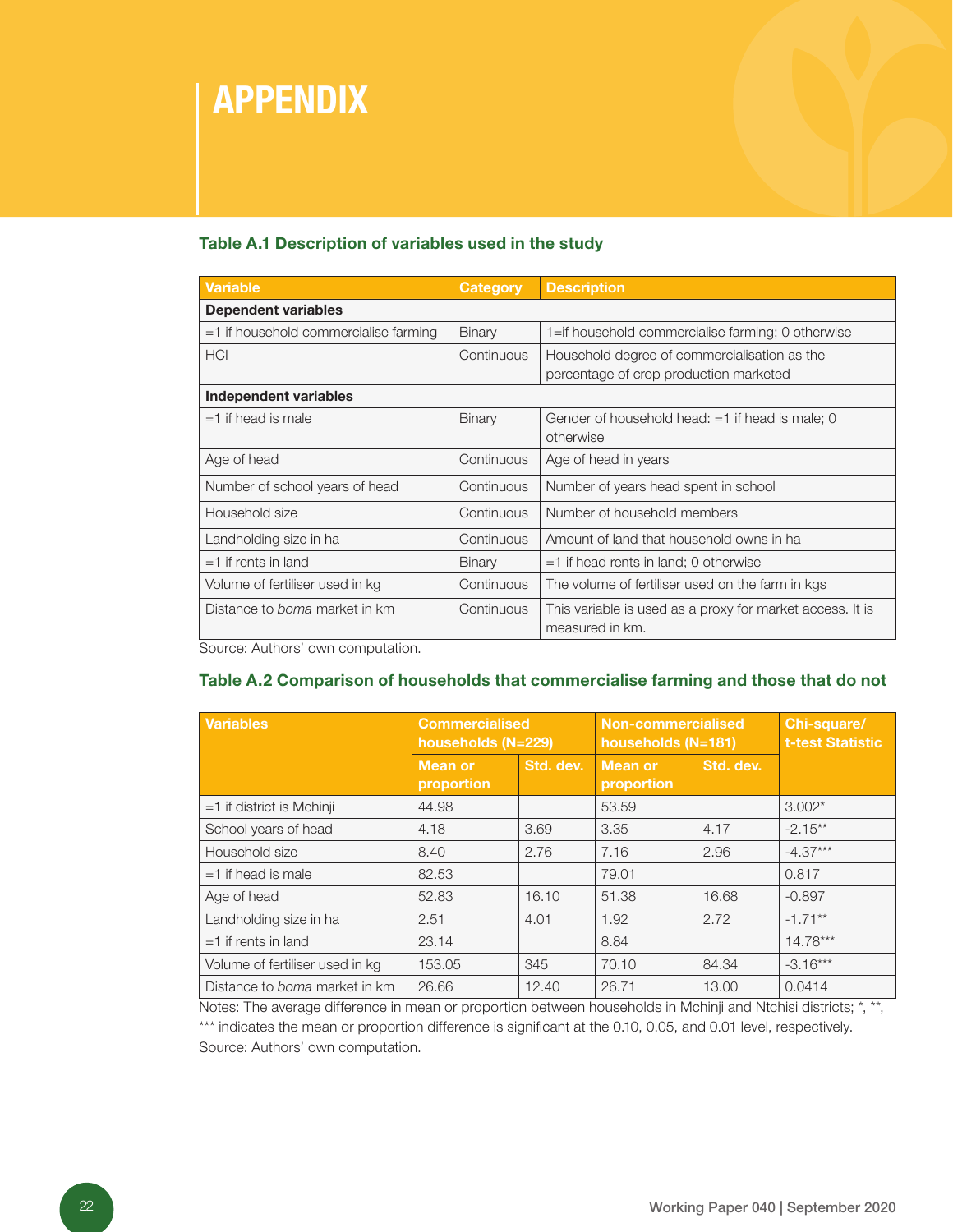| Variables                               | <b>Full sample</b> |      |            |       | Households in Mchinji District |             |                |                | Households in Ntchisi District |      |                |  |
|-----------------------------------------|--------------------|------|------------|-------|--------------------------------|-------------|----------------|----------------|--------------------------------|------|----------------|--|
|                                         | $(M=410)$          |      |            |       | $(N=200)$                      |             |                |                | $(N=210)$                      |      |                |  |
| <b>ZOO7</b>                             |                    |      | 2018       |       | <b>2007</b>                    |             | 2018           |                | <b>ZOO7</b>                    |      | 2018           |  |
|                                         | Mean or            | Std. | Mean or    | Std.  | <b>Mean or</b>                 | Std.        | <b>Mean or</b> | Std.           | <b>Mean or</b>                 | Std. | <b>Mean or</b> |  |
|                                         | proportion         | dev. | proportion | dev.  | proportion                     | dev.        | proportion     | dev.           | proportion                     | dev. | proportion     |  |
| 36.1<br>=1 if commercialise farming     |                    |      | 75.6       |       | 29                             |             | $\overline{7}$ |                | 42.9                           |      | 77.1           |  |
| 16.5<br>Commercialisation index (%)     |                    | 30.2 | 52.8       | 38.7  | 9.42                           | 21.2        | 54.5           | 40.1           | 23.3                           | 35.7 | 51.2           |  |
| 3.81<br>School years of head            |                    | 3.93 | 3.81       | 3.93  | 3.87                           | 4.16        | 3.87           | 4.16           | 3.76                           | 3.71 | 3.76           |  |
| 6.54<br>Household size                  |                    | 2.47 | 9.17       | 2.72  | 6.51                           | 2.63        | 9.12           | 2.61           | 6.56                           | 2.32 | 9.21           |  |
| $\approx$<br>$=1$ if head is male       |                    |      | $\infty$   |       | 86                             |             | 84             |                | 78.1                           |      | 76.2           |  |
| 46.8<br>Age of head                     |                    | 15.7 | 57.6       | 15.2  | 46.4                           | 15.1        | 57.6           | $\overline{4}$ | 47.1                           | 16.3 | 57.6           |  |
| 2.12<br>Landholding size in ha          |                    | 2.5  | 2.4        | 4.3   | 2.69                           | 3.34        | 3.0            | 5.7            | 1.58                           | 1.02 | 1.85           |  |
| 9.27<br>$=1$ if rents in land           |                    |      | 24.4       |       | $\overline{C}$                 |             | 27             |                | 8.57                           |      | 21.9           |  |
| 91.6<br>Volume of fertiliser used in kg |                    | 88.8 | 141.2      | 365.4 | 108.1                          | 108.4       | 136.7          | 359.7          | 76.0                           | 61.3 | 145.5          |  |
| 26.7<br>Distance to boma market in km   |                    | 12.7 | 26.7       | 12.7  | 32.3                           | <b>14.0</b> | 32.3           | <b>14.0</b>    | 21.3                           | 8.3  | 21.3           |  |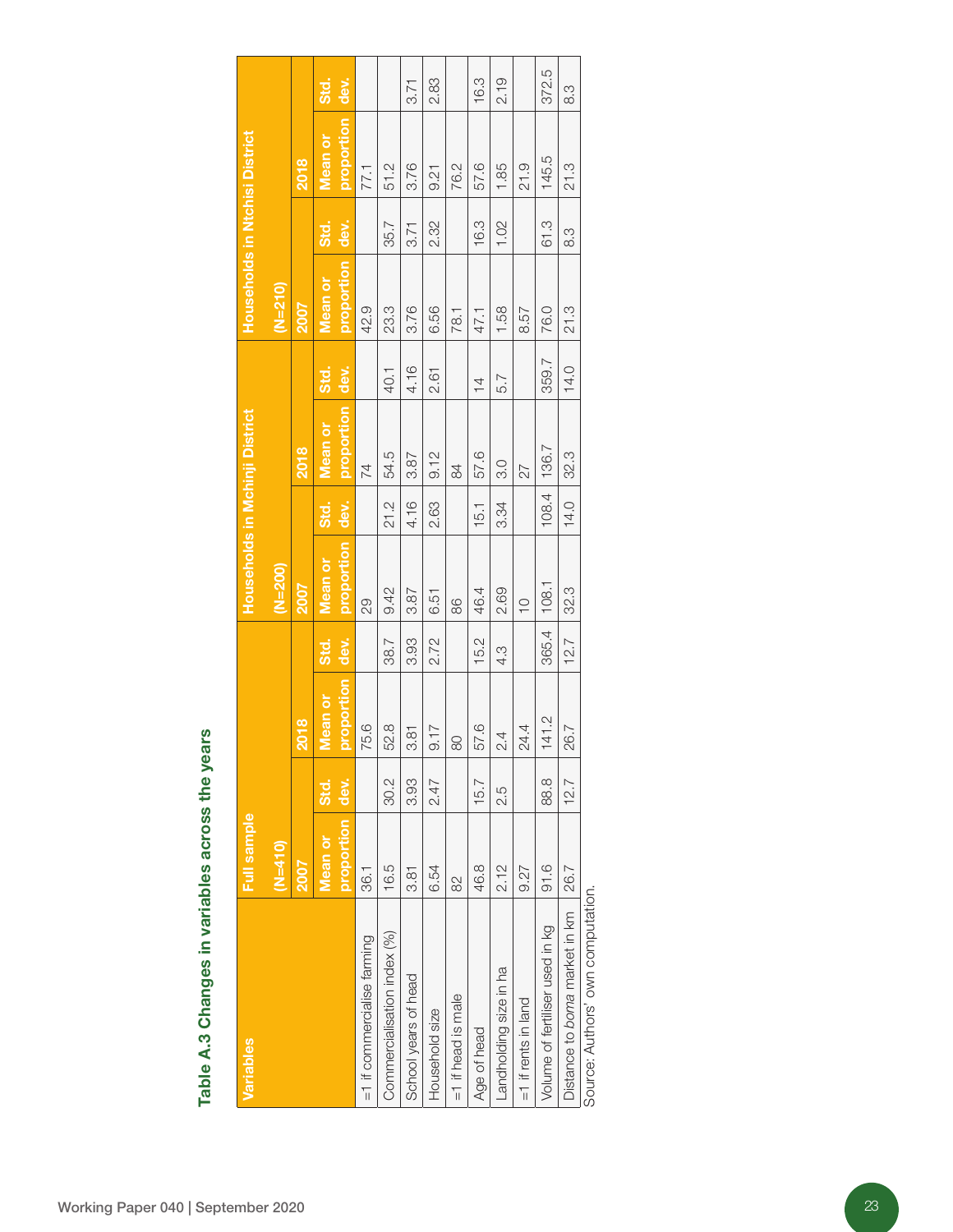#### Table A.4 A reduced form Tobit model of factors that influence fertiliser use

| Dependent variable: total fertiliser used in kg              | $(N=410)$  | <b>CRE reduced form Tobit estimator</b> |  |
|--------------------------------------------------------------|------------|-----------------------------------------|--|
|                                                              | <b>APE</b> | <b>Std. error</b>                       |  |
| Covariates:                                                  |            |                                         |  |
| Distance to fertiliser market in km                          | $1.115**$  | 0.540                                   |  |
| Distance to <i>boma</i> market in km                         | $-0.884$   | 0.674                                   |  |
| $=$ 1 if a resident of the community is Member of Parliament | $-3.609$   | 30.931                                  |  |
| $=1$ if district is Mchinji                                  | 12.064     | 31.153                                  |  |
| $=1$ if year 2018                                            | $-6.703$   | 16.985                                  |  |
| Household size                                               | $-2.867$   | 4.167                                   |  |
| $=1$ if head is male                                         | 37.356***  | 14.124                                  |  |
| Age of head                                                  | 0.499      | 0.732                                   |  |
| Landholding size in ha                                       | 20.316***  | 6.378                                   |  |
| if rents in land<br>$=1$                                     | 65.311***  | 24,807                                  |  |

Notes: \*, \*\*, \*\*\* indicates that the coefficient is significant at the 0.10, 0.05, and 0.01 level, respectively. Source: Authors' own computation.

### Table A.5 Factors influencing household decision to commercialise farming using CRE probit estimator

| Dependent variable: =1 if commercialise farming | <b>CRE probit estimator (N=410)</b> |            |
|-------------------------------------------------|-------------------------------------|------------|
|                                                 | <b>APE</b>                          | Std. error |
| $=1$ if district is Mchinji                     | $-0.324$                            | 0.212      |
| residual                                        | $-0.002$                            | 0.005      |
| Distance to boma market in km                   | 0.004                               | 0.010      |
| School years of head                            | 0.006                               | 0.024      |
| $=1$ if year 2018                               | $0.995***$                          | 0.363      |
| Household size                                  | 0.115                               | 0.106      |
| $=1$ if head is male                            | $-0.157$                            | 0.440      |
| Age of head                                     | $-0.015$                            | 0.020      |
| Landholding size in ha                          | $-0.103$                            | 0.239      |
| $=1$ if rents in land                           | $-0.015$                            | 0.554      |
| Volume of fertiliser used in kg                 | $0.003*$                            | 0.001      |
| Constant                                        | $-0.241$                            | 0.626      |

Notes: The variable volume quantity of fertiliser used is treated as endogenous; \*, \*\*, \*\*\* indicates that APE is significant at the 0.10, 0.05, and 0.01 level, respectively.

Source: Authors' own computation.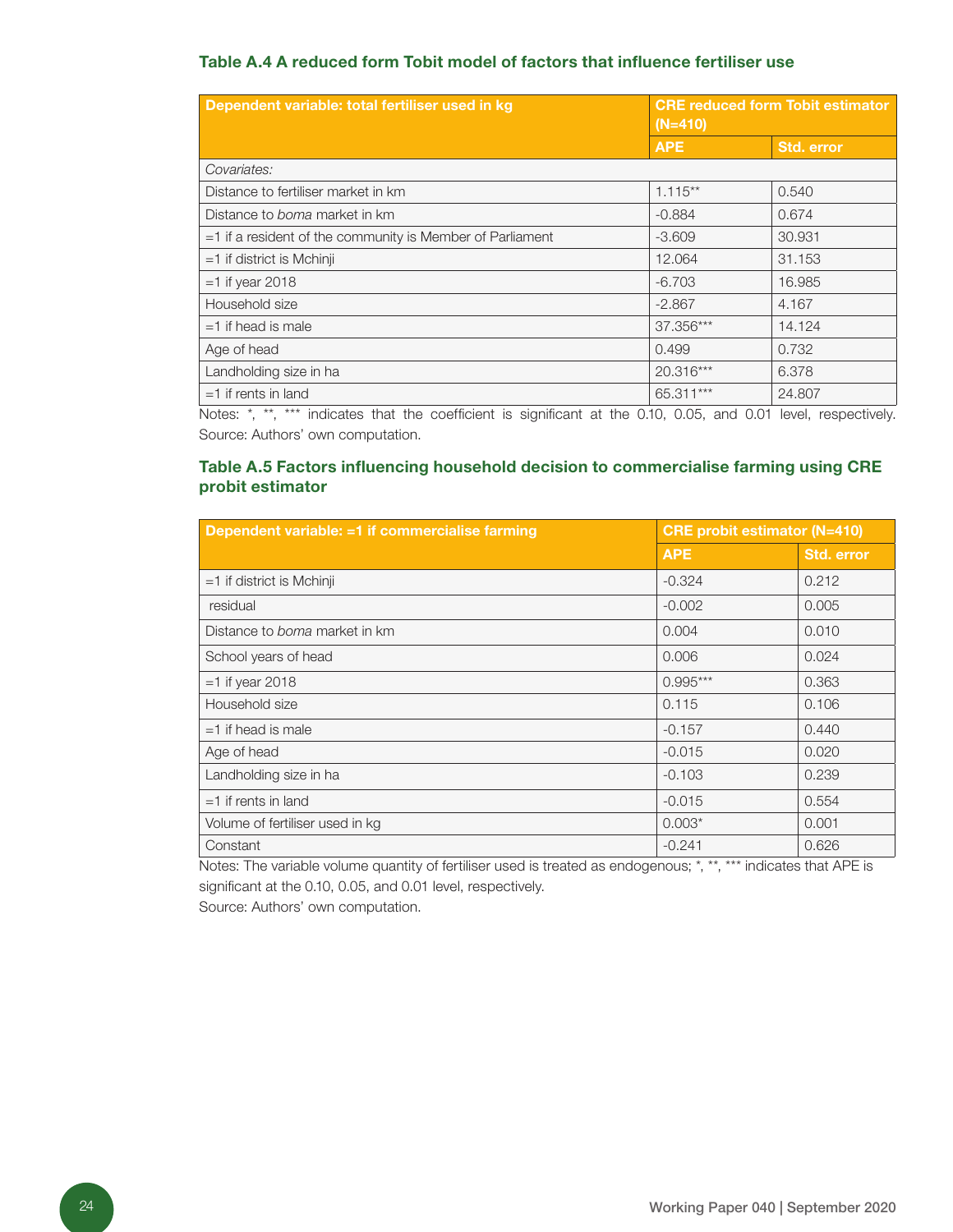### Table A.6 Spillover impact of Fairtrade arrangement on agricultural commercialisation intensity in Mchinji District using FE estimator

| <b>Dependent variable: HCI</b>              |                     |            | FE estimator (N=229) |
|---------------------------------------------|---------------------|------------|----------------------|
|                                             | <b>Coefficients</b> | Std. error |                      |
| Covariates:                                 |                     |            |                      |
| $=1$ if year 2018                           | 19.460              | 17.74      |                      |
| Spillover effect from Fairtrade:            |                     |            |                      |
| $=1$ if district is Mchinji*=1 if year 2018 | 37.735***           | 11.66      |                      |
| Household size                              | $-0.203$            | 3.291      |                      |
| $=1$ if head is male                        | $-7.356$            | 32.51      |                      |
| Age of head                                 | $-0.496$            | 0.619      |                      |
| Landholding size in ha                      | $-0.423$            | 1.632      |                      |
| $=1$ if rents in land                       | 0.854               | 12.95      |                      |
| Volume of fertiliser used in kg             | 0.002               | 0.010      |                      |
| Constant                                    | 71.276              | 48.182     |                      |

Notes: The variable volume quantity of fertiliser used is treated as exogenous; \*, \*\*, \*\*\* indicates that the coefficient is significant at the 0.10, 0.05, and 0.01 level, respectively.

Source: Authors' own computation.

#### Table A.7 Average marginal effects after FE estimator

|                                                | <b>Marginal effects after FE estimator</b> |                   |
|------------------------------------------------|--------------------------------------------|-------------------|
|                                                | <b>Coefficients</b>                        | <b>Std. error</b> |
| $=1$ if in Mchinji District* $=1$ if year 2018 |                                            |                   |
| $=1$ if year is 2007                           | 19.46                                      | 17.74             |
| $=1$ if year is 2018                           | $57.20***$                                 | 13.50             |

Notes: \*, \*\*, \*\*\* indicates that the coefficient is significant at the 0.10, 0.05, and 0.01 level, respectively. Source: Authors' own computation.

#### Table A.8 A reduced form Tobit model of factors that influence fertiliser use using full sample

| Dependent variable: total fertiliser used in kg             | <b>CRE reduced form Tobit</b><br>estimator (N=449) |            |  |  |
|-------------------------------------------------------------|----------------------------------------------------|------------|--|--|
|                                                             | <b>APE</b>                                         | Std. error |  |  |
| Covariates:                                                 |                                                    |            |  |  |
| Distance to fertiliser seller                               | $1.007**$                                          | 0.495      |  |  |
| $=1$ if a resident of the community is Member of Parliament | $-0.063$                                           | 29,962     |  |  |
| $=1$ if district is Mchinji                                 | 10.081                                             | 29.979     |  |  |
| $=1$ if year 2018                                           | $-12.702$                                          | 15.065     |  |  |
| Distance to <i>boma</i> market in km                        | $-0.904$                                           | 0.622      |  |  |
| Household size                                              | $-1.755$                                           | 3.837      |  |  |
| $=1$ if head is male                                        | $30.875**$                                         | 12.769     |  |  |
| Age of head                                                 | 0.716                                              | 0.690      |  |  |
| Landholding size in ha                                      | $20.114***$                                        | 6.405      |  |  |
| $=1$ if rents in land                                       | 61.766***                                          | 23.797     |  |  |

Notes: \*, \*\*, \*\*\* indicates that APE is significant at the 0.10, 0.05, and 0.01 level, respectively. Source: Authors' own computation.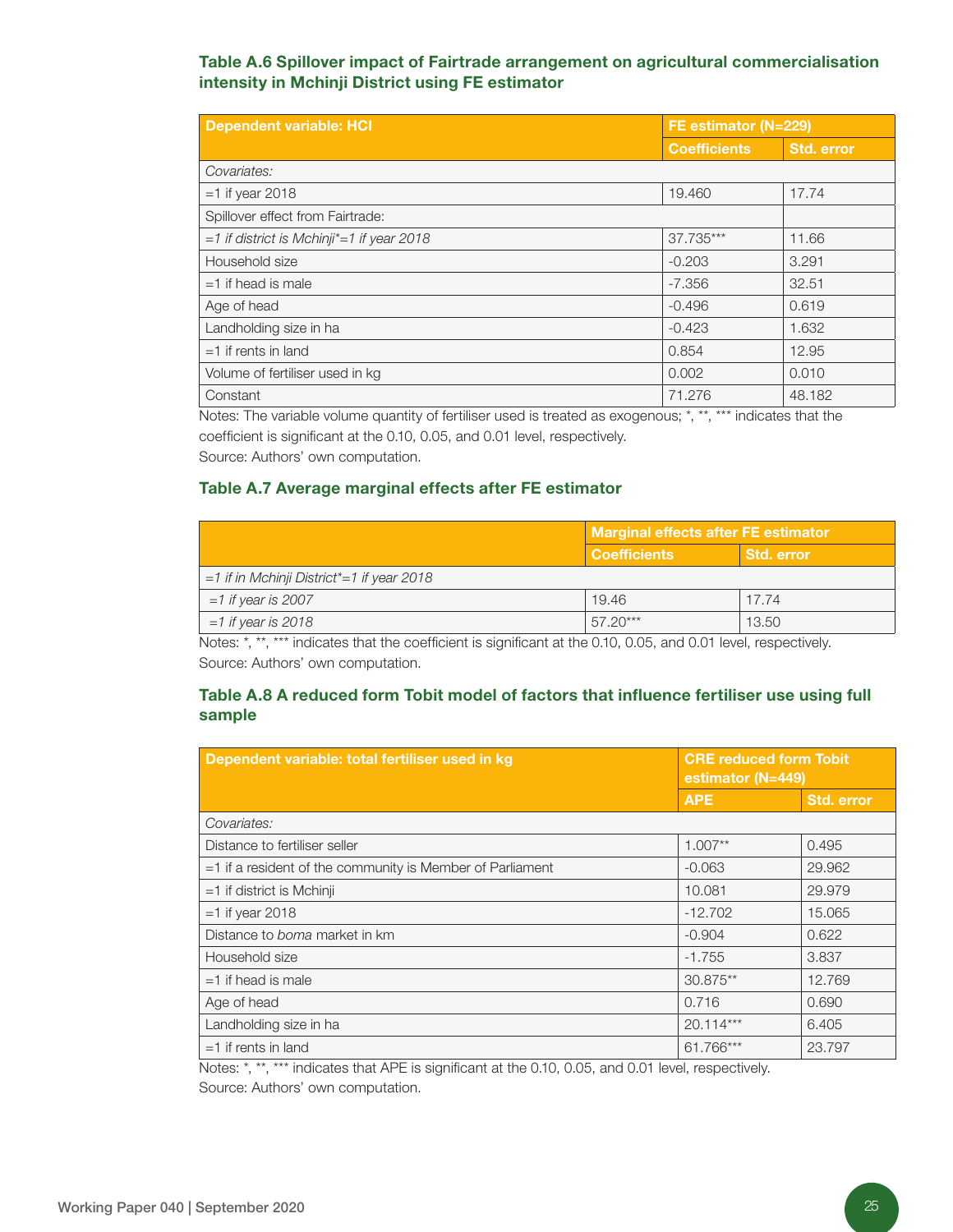#### Table A.9 Factors influencing household decision to commercialise farming using full sample

| Dependent variable: =1 if commercialise farming | <b>CRE probit estimator (N=450)</b> |            |
|-------------------------------------------------|-------------------------------------|------------|
|                                                 | <b>APE</b>                          | Std. error |
| Covariates:                                     |                                     |            |
| $=1$ if district is Mchinji                     | $-0.383**$                          | 0.181      |
| residual                                        | $-0.004$                            | 0.005      |
| School years of head                            | 0.008                               | 0.024      |
| $=1$ if year 2018                               | $1.269***$                          | 0.344      |
| Distance to boma market in km                   | 0.009                               | 0.010      |
| Household size                                  | 0.093                               | 0.074      |
| $=1$ if head is male                            | $-0.241$                            | 0.391      |
| Age of head                                     | $-0.027$                            | 0.024      |
| Landholding size in ha                          | $-0.168$                            | 0.241      |
| $=1$ if rents in land                           | $-0.189$                            | 0.571      |
| Volume of fertiliser used in kg                 | $0.003**$                           | 0.001      |
| Constant                                        | $-0.663$                            | 0.581      |

Notes: The variable volume quantity of fertiliser used is treated as endogenous; \*, \*\*, \*\*\* indicates that APE is significant at the 0.10, 0.05, and 0.01 level, respectively.

Source: Authors' own computation.

### Table A.10 Factors influencing household decision to commercialise farming using full sample

| Dependent variable: =1 if commercialise farming | <b>CRE probit estimator (N=450)</b> |            |
|-------------------------------------------------|-------------------------------------|------------|
|                                                 | <b>APE</b>                          | Std. error |
| Covariates:                                     |                                     |            |
| $=1$ if district is Mchinji                     | $-0.445***$                         | 0.160      |
| School years of head                            | 0.009                               | 0.024      |
| $=1$ if year 2018                               | $1.114***$                          | 0.252      |
| Distance to <i>boma</i> market in km            | 0.005                               | 0.007      |
| Household size                                  | 0.080                               | 0.059      |
| $=1$ if head is male                            | 0.038                               | 0.189      |
| Age of head                                     | $-0.019$                            | 0.016      |
| Landholding size in ha                          | 0.006                               | 0.051      |
| $=1$ if rents in land                           | 0.342                               | 0.218      |
| Volume of fertiliser used in kg                 | $0.003**$                           | 0.001      |
| Constant                                        | $-0.523$                            | 0.421      |

Notes: The variable volume quantity of fertiliser used is treated as exogenous; \*, \*\*, \*\*\* indicates that APE is significant at the 0.10, 0.05, and 0.01 level, respectively. Source: Authors' own computation.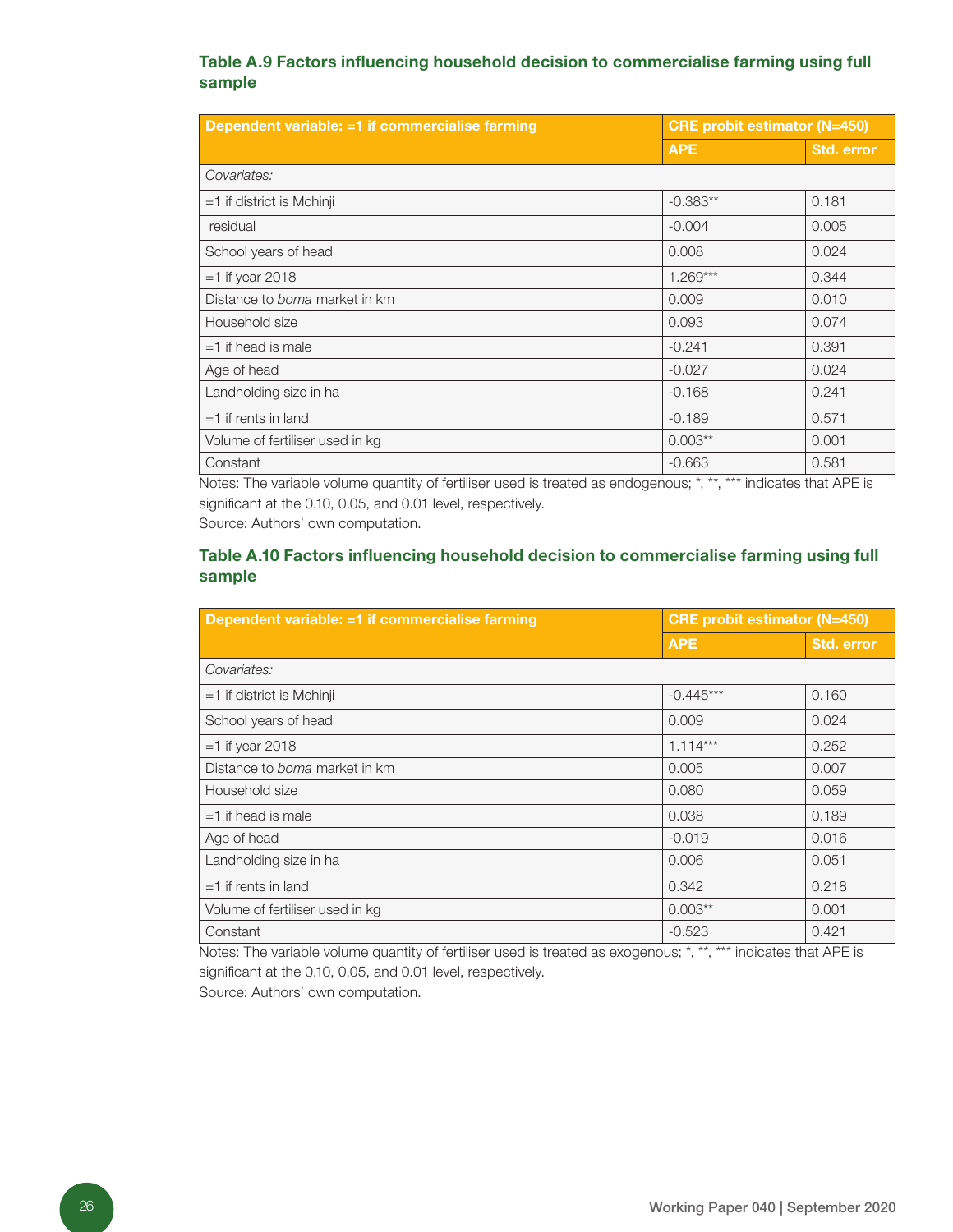#### Table A.11 Determinants of commercialisation intensity using full sample

| <b>Dependent variable: HCI</b>  | <b>CRE</b> truncated normal regression<br>$(N=242)$ |                   |
|---------------------------------|-----------------------------------------------------|-------------------|
|                                 | <b>APE</b>                                          | <b>Std. error</b> |
| Covariates:                     |                                                     |                   |
| $=1$ if district is Mchinji     | $-0.092$                                            | 4.356             |
| residual                        | $-0.083*$                                           | 0.043             |
| $=1$ if year 2018               | 33.396***                                           | 7.191             |
| Distance to boma market in km   | $-0.059$                                            | 0.164             |
| Household size                  | $-1.954$                                            | 1.871             |
| $=1$ if head is male            | $-0.476$                                            | 5.524             |
| Age of head                     | $-0.190$                                            | 0.340             |
| Landholding size in ha          | $-3.948$                                            | 2.440             |
| $=1$ if rents in land           | $-8.923$                                            | 8.153             |
| Volume of fertiliser used in kg | $-0.004$                                            | 0.008             |

Notes: The variable volume quantity of fertiliser used is treated as exogenous; \*, \*\*, \*\*\* indicates that APE is significant at the 0.10, 0.05, and 0.01 level, respectively.

Source: Authors' own computation.

### Table A.12 Spillover impact of Fairtrade arrangement on agricultural commercialisation in Mchinji District using full sample

| <b>Dependent variable: HCI</b>                | DD estimator (N=242) |                   |
|-----------------------------------------------|----------------------|-------------------|
|                                               | <b>Coefficients</b>  | <b>Std. error</b> |
| Covariates:                                   |                      |                   |
| $=1$ if year 2018                             | 11.631*              | 6.649             |
| $=1$ if district is Mchinji                   | $-25.343***$         | 7.350             |
| Spillover effect from Fairtrade:              |                      |                   |
| $=1$ if district is Mchinji* = 1 if year 2018 | 33.699***            | 8.584             |
| Distance to <i>boma</i> market in km          | $-0.142$             | 0.169             |
| Household size                                | $-0.589$             | 0.709             |
| $=1$ if head is male                          | 6.080                | 4.575             |
| Age of head                                   | 0.009                | 0.135             |
| Landholding size in ha                        | $-0.098$             | 0.522             |
| $=1$ if rents in land                         | 3.431                | 4.757             |
| Volume of fertiliser used in kg               | $0.012***$           | 0.004             |
| Constant                                      | 55.421***            | 10.054            |

Notes: The variable volume quantity of fertiliser used is treated as endogenous; \*, \*\*, \*\*\* indicates that the coefficient is significant at the 0.10, 0.05, and 0.01 level, respectively.

Source: Authors' own computation.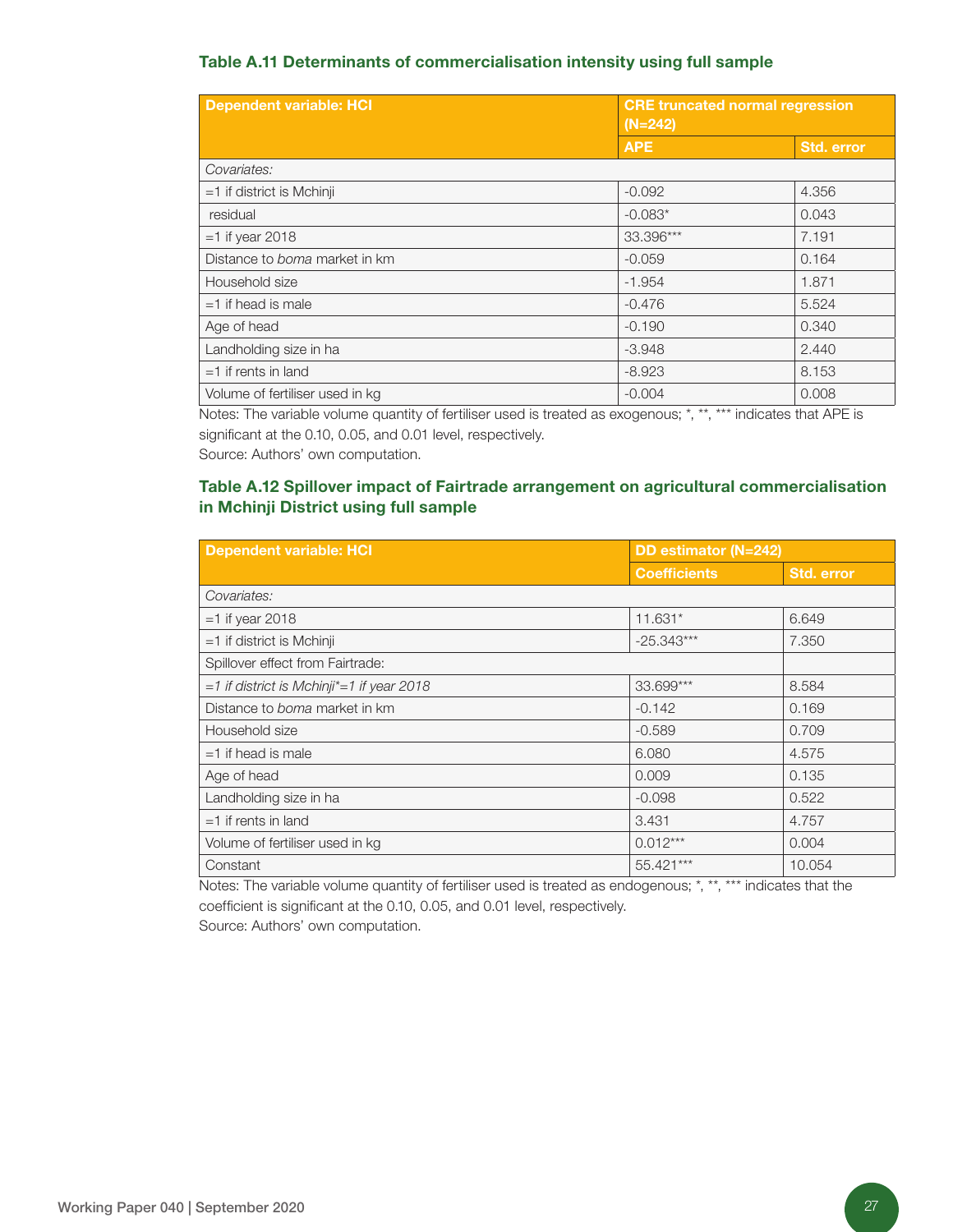#### Table A.13 Spillover impact of Fairtrade arrangement on agricultural commercialisation in Mchinji District using full sample

| <b>Dependent variable: HCI</b>                | FE estimator (N=242) |            |
|-----------------------------------------------|----------------------|------------|
|                                               | <b>Coefficients</b>  | Std. error |
| Covariates:                                   |                      |            |
| $=1$ if year 2018                             | 19,460               | 17.72      |
| Spillover effect from Fairtrade:              |                      |            |
| $=1$ if district is Mchinji* = 1 if year 2018 | 37.735***            | 11.64      |
| Household size                                | $-0.203$             | 3.288      |
| $=1$ if head is male                          | $-7.356$             | 32.47      |
| Age of head                                   | $-0.496$             | 0.618      |
| Landholding size in ha                        | $-0.423$             | 1.630      |
| $=1$ if rents in land                         | 0.854                | 12.94      |
| Volume of fertiliser used in kg               | 0.002                | 0.010      |
| Constant                                      | 71.299               | 48.05      |

Notes: The variable volume quantity of fertiliser used is treated as exogenous; \*, \*\*, \*\*\* indicates that the coefficient is significant at the 0.10, 0.05, and 0.01 level, respectively.

Source: Authors' own computation.

### Table A.14 The effect of agricultural commercialisation on crop income using full sample

| Dependent variable: crop income in Malawi Kwacha | FE estimator (N=186) |            |
|--------------------------------------------------|----------------------|------------|
|                                                  | <b>Coefficient</b>   | Std. error |
| Covariates:                                      |                      |            |
| $=1$ if year 2018                                | 311 655              | 281 761    |
| Commercialisation index                          | $-8223$              | 6436       |
| Effect of commercialisation on crop income       |                      |            |
| $=1$ if Mchinji*commercialisation index          | 11 917*              | 6654       |
| Household size                                   | $-66641$             | 104 570    |
| $=1$ if head is male                             | 89 208               | 772 167    |
| Age of head                                      | 47 535**             | 21 304     |
| Landholding size in ha                           | $-22410$             | 32 674     |
| $=1$ if rents in land                            | $-447354$            | 880 710    |
| Log of fertiliser used                           | 212 341              | 146 081    |
| Constant                                         | -2 520 231           | 1 613 405  |

Notes: The variable volume quantity of fertiliser used is treated as exogenous; \*, \*\*, \*\*\* indicates that the coefficient is significant at the 0.10, 0.05, and 0.01 level, respectively.

Source: Authors' own computation.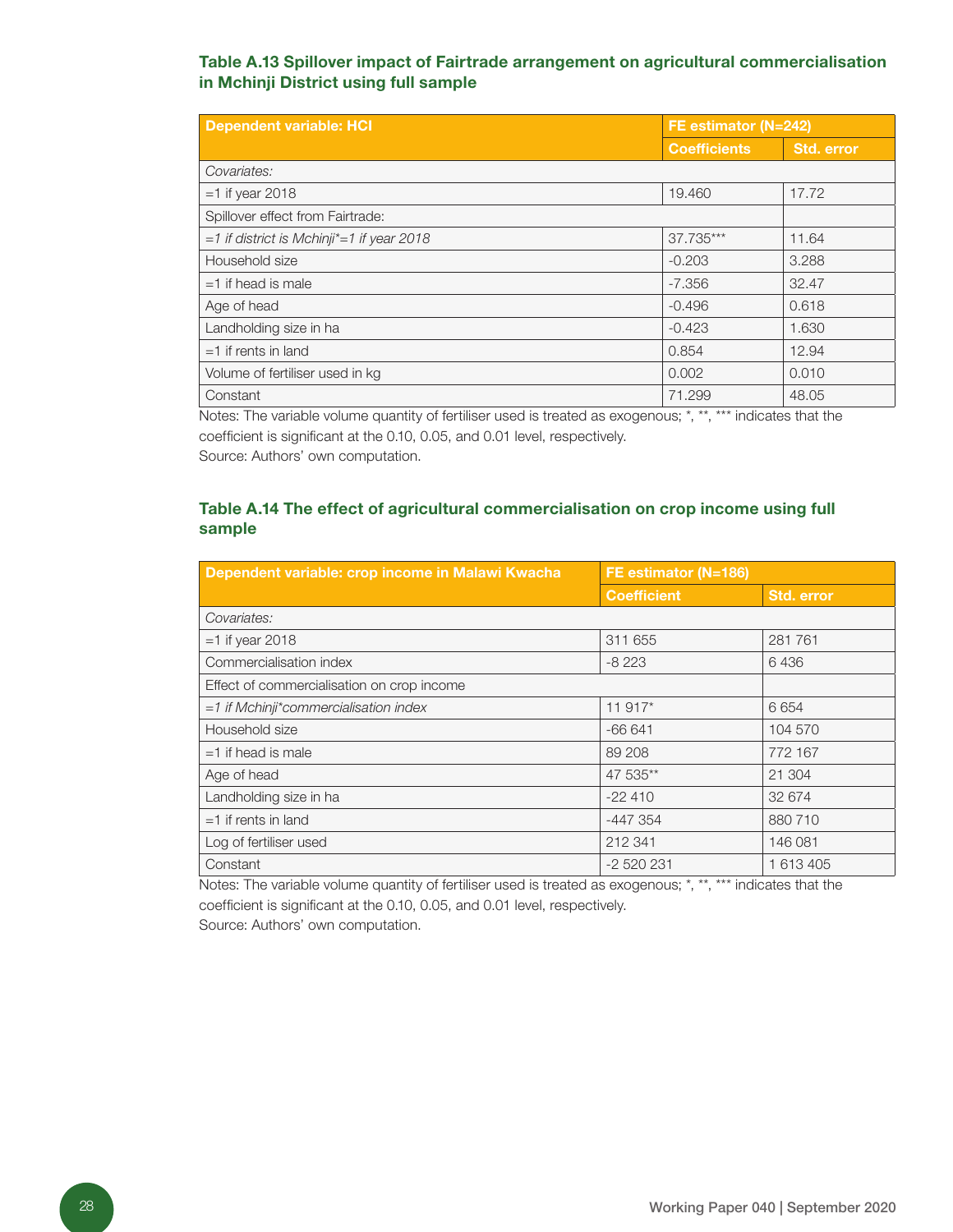### Table A.15 The effect of agricultural commercialisation on value of assets using full sample

| Dependent variable: log of value of assets | FE estimator (N=185) |            |
|--------------------------------------------|----------------------|------------|
|                                            | <b>Coefficient</b>   | Std. error |
| Covariates:                                |                      |            |
| $=1$ if year 2018                          | $-5.8451***$         | 0.7494     |
| Commercialisation index                    | $0.0145**$           | 0.0058     |
| Effect of commercialisation on asset value |                      |            |
| $=1$ if Mchinji*commercialisation index    | $-0.0092$            | 0.0089     |
| Household size                             | 0.0826               | 0.1179     |
| $=1$ if head is male                       | $-0.6195$            | 0.7752     |
| Age of head                                | 0.0574               | 0.0416     |
| Landholding size in ha                     | 0.0546               | 0.0448     |
| $=1$ if rents in land                      | $-0.0432$            | 0.5015     |
| Log of fertiliser used                     | $0.4080**$           | 0.1641     |
| Constant                                   | 3.5127               | 2.3262     |

Notes: The variable volume quantity of fertiliser used is treated as exogenous; \*, \*\*, \*\*\* indicates that the coefficient is significant at the 0.10, 0.05, and 0.01 level, respectively. Source: Authors' own computation.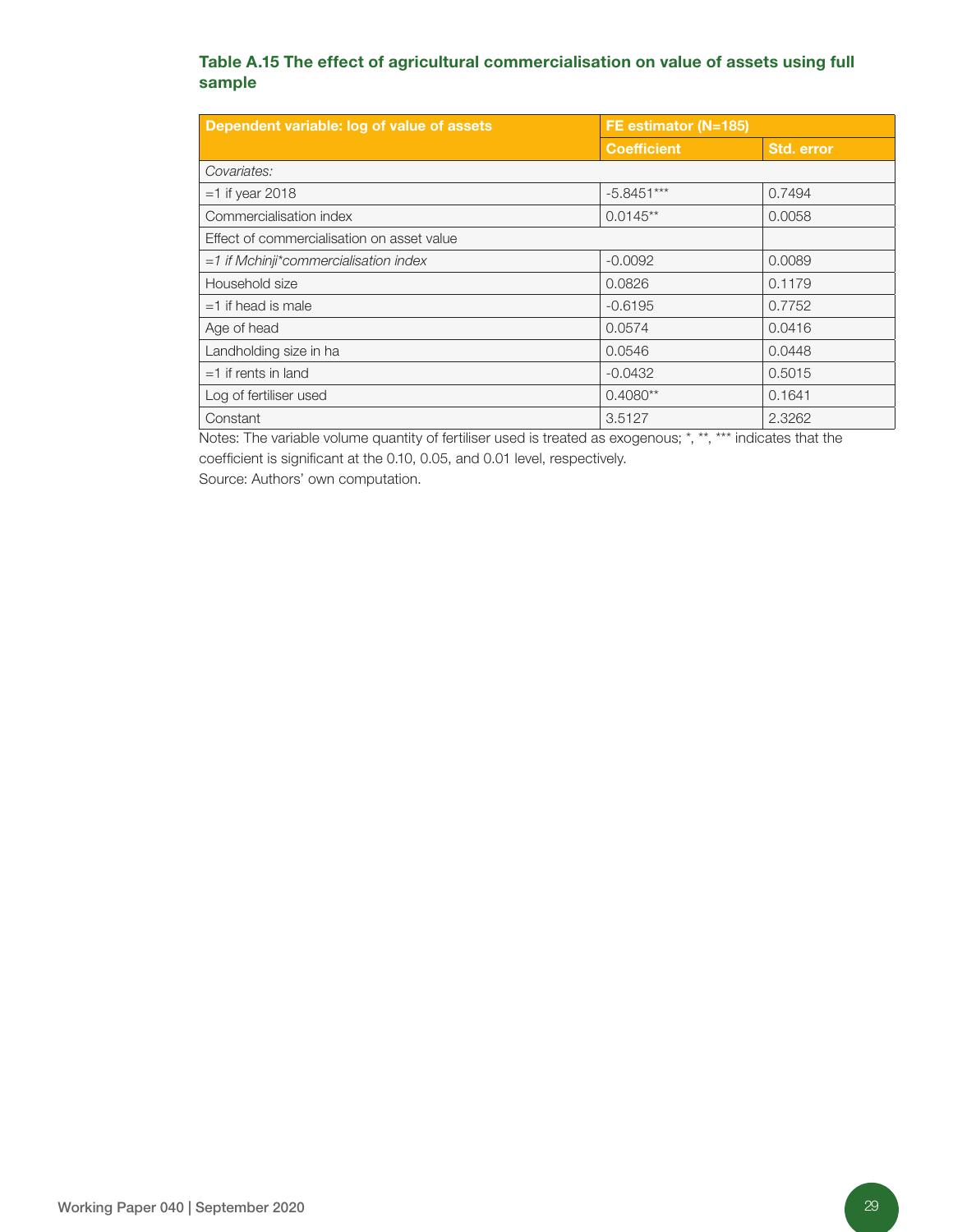# **REFERENCES**

Adewumi, M.O.; Jimoh, A. and Omotesho, O.A. (2013) 'Implications of the Presence of Large Scale Commercial Farmers on Small Scale Farming in Nigeria: The Case of Zimbabwean Farmers in Kwara State', *Knowledge Horizons – Economics* 5.3: 67–73

Alderman, H.; Behrman, R.J.; Kohler, H.-P.; Maluccio, J.A. and Watkins, S. (2001) 'Attrition in Longitudinal Household Survey Data: Some Tests for Three Developing-Country Samples', *Demographic Research* 5.4: 79– 124

Ali, D.; Deininger, K.W. and Harris, A. (2015) *Does Large Farm Establishment Create Benefits for Neighboring Smallholders? Evidence from Ethiopia*, Washington DC: World Bank

Aramburu, J.; Garone, L.F.; Maffioli, A.; Salazar, L. and Lopez, C.A. (2019) *Direct and Spillover Effects of Agricultural Technology Adoption Programs: Experimental Evidence from the Dominican Republic*, IDB Working Paper Series IDB-WP-00971, Washington DC: Inter-American Development Bank

Arslan, A.; McCarthy, N.; Lipper, L.; Asfaw, S. and Cattaneo, A. (2014) 'Adoption and Intensity of Adoption of Conservation Farming Practices in Zambia', *Agriculture, Ecosystems & Environment* 187: 72–86, https://doi. org/10.1016/j.agee.2013.08.017 (accessed 1 September 2020)

Asfaw, S. and Maggio, G. (2017) 'Gender, Weather Shocks and Welfare: Evidence from Malawi', *The Journal of Development Studies*, doi:10.1080/00220388.2017.1283016 (accessed 1 September 2020)

Asfaw, S.; Kassie, M.; Simtowe, F. and Lipper, L. (2012) 'Poverty Reduction Effects of Agricultural Technology Adoption: A Micro-Evidence from Rural Tanzania', *The Journal of Development Studies* 48.9: 1288–1305, https:// doi.org/10.1080/00220388.2012.671475 (accessed 1 September 2020)

Bacon, C. (2005) 'Confronting the Coffee Crisis: Can Fair Trade, Organic, and Specialty Coffees Reduce Small-Scale Farmer Vulnerability in Northern Nicaragua?', *World Development* 33.3: 497–511

Baulch, B. (2017) 'A Note on the Formation of Farm Gate Prices for Maize in Malawi', conference paper for RISE 17, International Food Policy Research Institute, Washington DC, 22 July, www.researchgate.net/ publication/321448848\_A\_Note\_on\_the\_Formation\_of\_Farm\_Gate\_Prices\_for\_Maize\_in\_Malawi (accessed 2 September 2020)

Baulch, B.; Gross, A.; Nkhoma, J.C. and Mtemwa, C. (2018) *Commodity Exchanges and Warehouse Receipts in Malawi: Current Status and their Implications for the Development of Structured Markets*, MASSP Working Paper 25, Washington DC: International Food Policy Research Institute

Burke, W.J. and Jayne, T.S. (2008) *Spatial Disadvantages or Spatial Poverty Traps: Household Evidence from Rural Kenya*, International Development Working Paper 93, East Lansing MI: Department of Agricultural Economics, Michigan State University

Burke, W.J.; Jayne, T.S. and Sitko, N.J. (2020) 'Do Medium-Scale Farms Improve Market Access Conditions for Zambian Smallholders?', *Journal of Agricultural Economics* 71.2: 517–33, doi:10.1111/1477-9552.12360 (accessed 2 September 2020)

Calo, M. and Wise, T.A. (2005) *Revaluing Peasant Coffee Production: Organic and Fair Trade Markets in Mexico*, Medford MA: Global Development and Environment Institute, Tufts University

Carletto, C.; Corral, P. and Guelfi, A. (2017) 'Agricultural Commercialization and Nutrition Revisited: Empirical Evidence from Three African Countries', *Food Policy* 67: 106–118, https://doi.org/10.1016/j.foodpol.2016.09.020 (accessed 2 September 2020)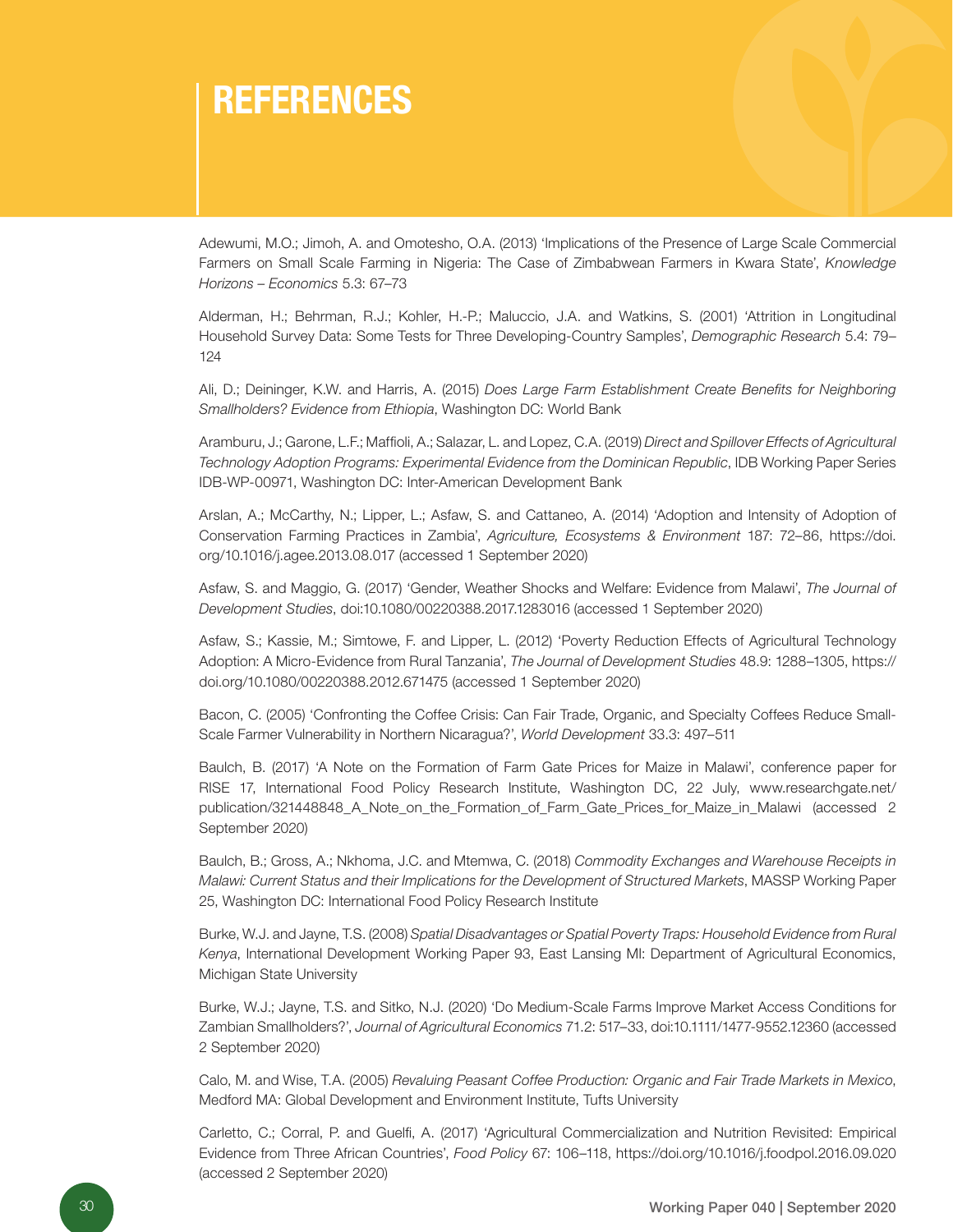Carter, M.R.; Laajaj, R. and Yang, D. (2014) *Subsidies and the Persistence of Technology Adoption: Field Experimental Evidence from Mozambique*, National Bureau of Economic Research Working Paper Series, Cambridge MA: NBER, www.nber.org/papers/w20465.pdf (accessed 8 April 2020)

Chamberlain, G. (1984) 'Panel Data', in Z. Griliches and M.D. Intriligator (eds), *Handbook of Econometrics*, Vol. 2, Amsterdam: North Holland

Chapoto, A. and Jayne, T.S. (2008) 'Impact of AIDS Related Mortality on Farm Household Welfare in Zambia', *Economic Development and Cultural Change* 56.2: 327–74, doi:10.1086/522894 (accessed 7 September 2020)

Chirwa, E. and Dorward, A. (2013) *Agricultural Input Subsidies: The Recent Malawi Experience*, Oxford: Oxford University Press

Chirwa, E.W. and Matita, M. (2012) *From Subsistence to Smallholder Commercial Farming in Malawi : A Case of NASFAM Commercialisation Initiative*, FAC Working Paper 37, Brighton: Future Agricultures Consortium, https:// opendocs.ids.ac.uk/opendocs/handle/123456789/2268 (accessed 20 June 2020)

Derlagen, C. and Phiri, H. (2012) *Analysis of Incentives and Disincentives for Groundnuts in Malawi*, Technical Notes Series, Rome: Monitoring African Food and Agricultural Policies (MAFAP), Food and Agriculture Organization of the United Nations (FAO)

Diaz Rios, L. *et al.* (2013) *Advancing Collaboration for Effective Aflatoxin Control in Malawi*, STDF Project Preparation Document, Lilongwe: Malawi Programme for Aflatoxin Control (MAPAC)

Fairtrade Foundation (n.d.) *MASFA, Malawi*, www.Fairtrade.org.uk/Farmers-and-Workers/Other-products/ MASFA (accessed 13 February 2019)

Fairtrade International (n.d.) *What is Fairtrade?*, www.fairtrade.net/about-fairtrade/what-is-fairtrade.html (accessed 8 February 2019)

Fitzgerald, G. (2015) *The Production of Ready to Use Therapeutic Food in Malawi: Smallholder Farmers' Experience with Groundnut Production. Results from a Four-Year Livelihoods Analysis in Malawi's Central Region*, Research Report, Cork: Dept. of Food Business & Development, University College Cork

Goetz, S.J. (1992) 'A Selectivity Model of Household Food Marketing Behaviour in Sub-Saharan Africa', *American Journal of Agricultural Economics* 74.2: 444–52

Govereh, J. and Jayne, T.S. (1999) *Effects of Cash Crop Production on Food Crop Productivity in Zimbabwe: Synergies or Trade-Offs?*, MSU International Development Working Papers 74, East Lansing MI: Michigan State **University** 

Government of Malawi (2012) *Malawi National Export Strategy 2013–2018*, Lilongwe: Ministry of Industry and **Trade** 

Hall, R. (2011) 'Land Grabbing in Southern Africa: The Many Faces of the Investor Rush', *Review of African Political Economy* 38.128: 193–214

Humphreys, B.R. (2013) *Dealing with Zeros in Economic Data*, Edmonton AB: Department of Economics, University of Alberta

Jaffee, D. (2007) *Brewing Justice: Fair Trade Coffee, Sustainability, and Survival*, Berkeley CA: University of California Press

Jalan, J. and Ravallion, M. (1998) 'Are There Dynamic Gains from a Poor-Area Development Program?', *Journal of Public Economics* 67.1: 65–85

Jayne, T.S.; Haggblade, S.; Minot, N. and Rashid, S. (2011) 'Agricultural Commercialization, Rural Transformation and Poverty Reduction: What Have We Learned about How to Achieve This?', synthesis paper prepared for the AAMP Symposium, Kigali, 20–22 April, https://agriknowledge.org/downloads/wd375w33s (accessed 12 December 2017)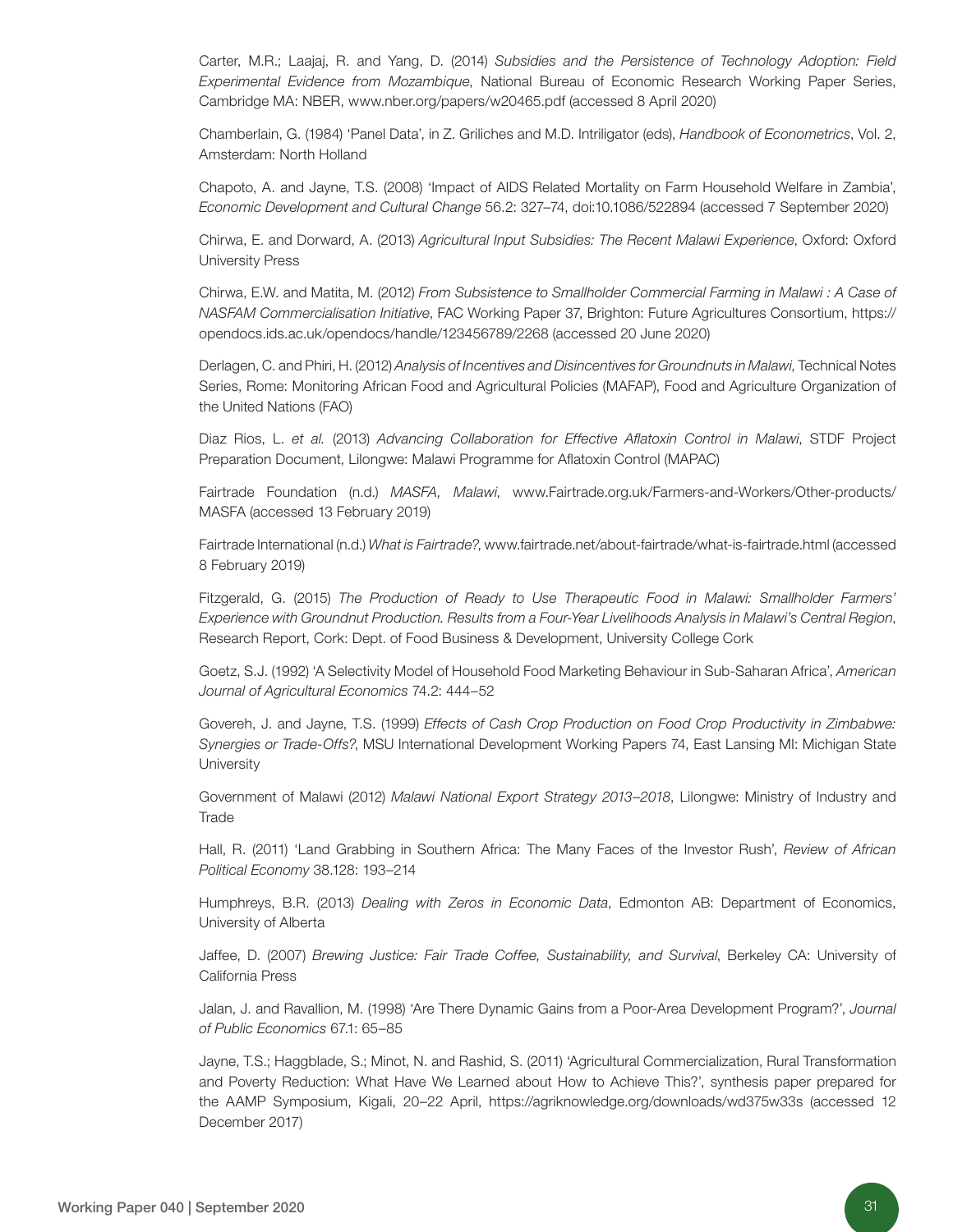Kaiyatsa, S.; Ricker-Gilbert, J. and Jumbe, C.B.L. (2019) 'What Does Malawi's Fertilizer Programme do to Private Sector Fertilizer Sales? A Quasi-Experimental Field Study', *Journal of Agricultural Economics* 70.2: 332–52

Key, N.; Sadoulet, E. and de Janvry, A. (2000) 'Transactions Costs and Agricultural Household Supply Response', *American Journal of Agricultural Economics* 82.2: 245–59

Khandker, S.R.; Koolwal, G.B. and Samad, H.A. (2010) *Handbook on Impact Evaluation: Quantitative Methods and Practices*, Washington DC: World Bank

Kiiru, J.M.M. (2007) 'The Impact of Microfinance on Rural Poor Households' Income and Vulnerability to Poverty: Case Study of Makueni District, Kenya', PhD thesis, Centre for Development Research, University of Bonn

Kirsten, J.; Mapila, M.; Okello, J. and De, S. (2012) *Managing Agricultural Commercialization for Inclusive Growth in Sub-Saharan Africa*, New Delhi: Global Development Network, www.gdn.int/admin/uploads/editor/files/ SSA\_1\_ResearchPaper\_Agricultural\_Commercialization.pdf (accessed 19 December 2018)

Maertens, M. and Swinnen, J.F.M. (2009) 'Trade, Standards, and Poverty: Evidence from Senegal', *World Development* 37.1: 161–78

Mason, N.M. and Ricker-Gilbert, J. (2013) 'Disrupting Demand for Commercial Seed: Input Subsidies in Malawi and Zambia', *World Development* 45: 75–91, http://dx.doi.org/10.1016/j.worlddev.2012.11.006 (accessed 2 September 2020)

Mather, D.; Boughton, D. and Jayne, T.S. (2013) 'Explaining Smallholder Maize Marketing in Southern and Eastern Africa: The Roles of Market Access, Technology and Household Resource Endowments', *Food Policy* 43: 248–66

Matita, M. *et al*. (2018) *A Longitudinal Tracker Study on Groundnut Commercialisation and Livelihood Trajectories in Malawi*, APRA Research Note 1, Brighton: Future Agricultures Consortium, https://opendocs.ids.ac.uk/ opendocs/bitstream/handle/20.500.12413/14006/APRA%20Groundnuts%20Research%20Notes%20Final. pdf?sequence=1&isAllowed=y (accessed 18 July 2018)

Meemken, E.M.; Spielman, D.J. and Qaim, M. (2017) 'Trading Off Nutrition and Education? A Panel Data Analysis of the Dissimilar Welfare Effects of Organic and Fairtrade Standards', *Food Policy* 71: 74–85

Milford, A. (2004) *Coffee, Co-operatives and Competition: The Impact of Fair Trade*, Bergen: Chr. Michelsen Institute

Mora, R. and Reggio, I. (2012) *A Simple Regression Model for the Policy Effect Identification Using Alternative Diff-in-Diff Assumptions*, www.stata.com/meeting/spain12/abstracts/materials/Mora\_Reggio.pdf (accessed 21 October 2016)

Mundlak, Y. (1978) 'On the Pooling of Time Series and Cross Section Data', *Econometrica* 46.1: 69–85

Muriithi, B.W. and Matz, J.A. (2015) 'Welfare Effects of Vegetable Commercialisation: Evidence From Smallholder Producers in Kenya', *Food Policy* 50: 80–91

Neven, D.; Odera, M.; Reardon, T. and Wang, H. (2009) 'Kenyan Supermarkets, Emerging Middle-Class Horticultural Farmers, and Employment Impacts on the Rural Poor', *World Development* 37.11: 1802–11, https:// econpapers.repec.org/article/eeewdevel/v\_3a37\_3ay\_3a2009\_3ai\_3a11\_3ap\_3a1802-1811.htm (accessed 8 September 2020)

Ogutu, S.O. and Qaim, M. (2019) 'Commercialization of the Small Farm Sector and Multidimensional Poverty', *World Development* 114: 281–93, https://doi.org/10.1016/j.worlddev.2018.10.012 (accessed 2 September 2020)

Oya, C.; Schaefer, F.; Skalidou, D.; McCosker, C. and Langer, L. (2017) 'Effects of Certification Schemes for Agricultural Production on Socio-Economic Outcomes in Low- and Middle-Income Countries: A Systematic Review', *Campbell Systematic Reviews* 13.1: 1–346, https://doi.org/10.4073/csr.2017.3 (accessed 2 September 2020)

Pingali, P. (2007) 'Agricultural Growth and Economic Development: A View Through the Globalization Lens', *Agricultural Economics* 37.1: 1–12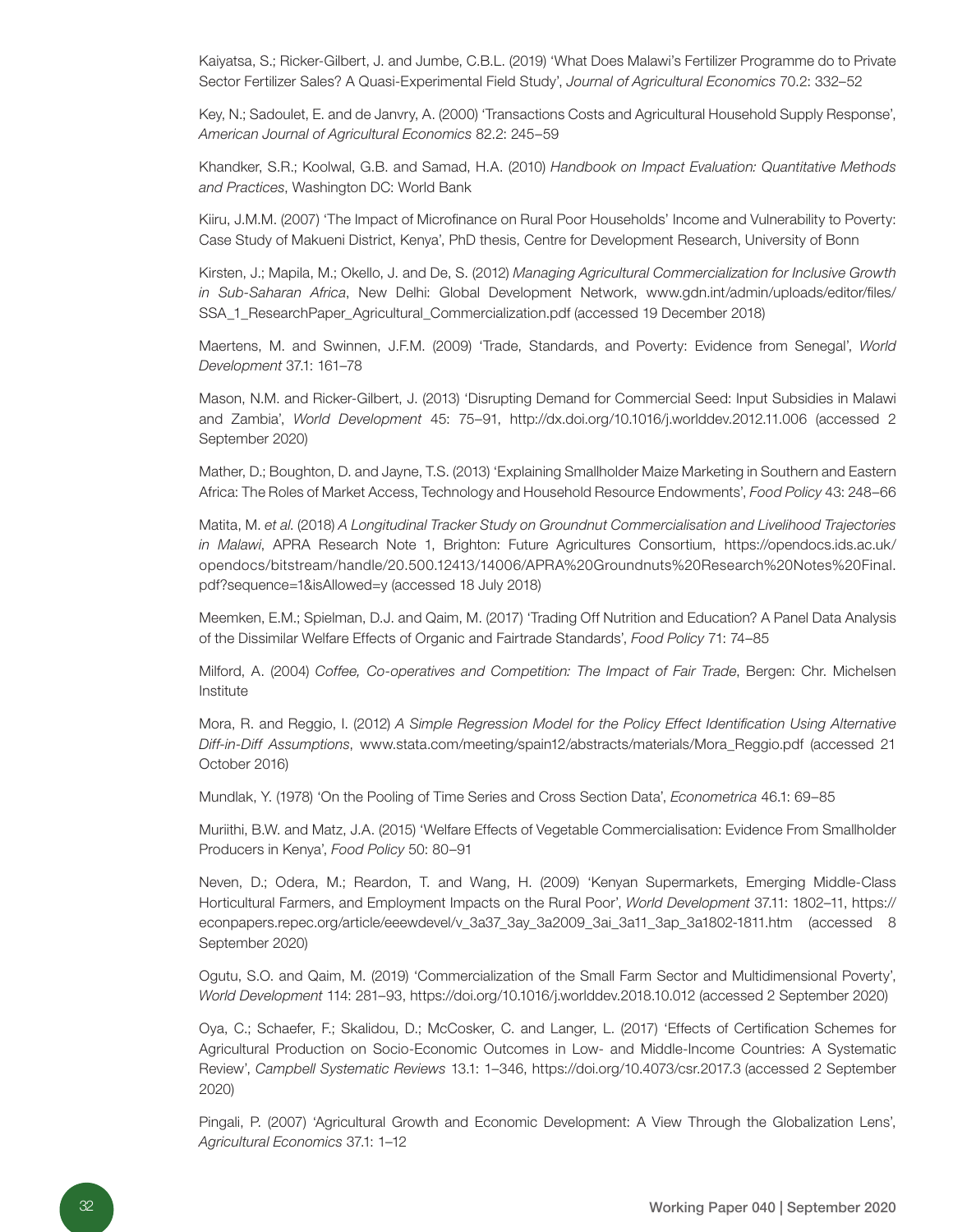Pound, B. and Phiri, A. (2011) *Taking Root: Fairtrade in Malawi*, synthesis report, London: Fairtrade Foundation, www.fairtradenederland.nl/app/uploads/2019/10/2011\_Taking\_Root\_Fairtrade\_in\_Malawi.pdf (accessed 1 June 2020)

Pound, B.; Olok, F.; Phiri, A. and Rangan, V. (2011) *Branching Out: Fairtrade in Malawi. Monitoring the Impact of Fairtrade on Five Certified Organisations*, London: Fairtrade Foundation, https://maxhavelaar-uploads. s3.amazonaws.com/uploads/download\_item\_file/file/8/2013-04-Branching\_out-\_Fairtrade\_Impact\_Malawi.pdf (accessed 13 February 2019)

Ricker-Gilbert, J. and Jayne, T.S. (2012) 'Do Fertilizer Subsidies Boost Staple Crop Production and Reduce Poverty Across the Distribution of Smallholders in Africa? Quantile Regression Results from Malawi', paper prepared for the International Association of Agricultural Economists (IAAE) Triennial Conference, Foz do Iguaçu, 18–24 August, http://iaae.confex.com/iaae/iaae28/webprogram/Paper16263.html (accessed 13 March 2019)

Ricker-Gilbert, J.; Jayne, T.S. and Chirwa, E. (2011) 'Subsidies and Crowding Out: A Double-Hurdle Model of Fertilizer Demand in Malawi', *American Journal of Agricultural Economics* 93.1: 26–42

Rogers, C.R. (1963) 'The Concept of the Fully Functioning Person', *Psychotherapy: Theory, Research & Practice* 1.1: 17–26, https://doi.org/10.1037/h0088567 (accessed 2 September 2020)

Ronchi, L. (2002) *The Impact of Fair Trade on Producers and their Organisations: A Case Study with Coocafe in Costa Rica*, PRUS Working Papers 11, Brighton: Policy Research Unit, University of Sussex

Sangole, N.; Magombo, T. and Kalima, D. (2010) *Groundnut Value Chain Analysis Report*, Lilongwe: African Institute of Corporate Citizenship

Sibande, L.; Bailey, A.S. and Davidova, S. (2017) 'The Impact of Farm Input Subsidies on Maize Marketing in Malawi', *Food Policy* 69: 190–206

Strasberg, P. *et al*. (1999) *Effects of Agricultural Commercialization on Food Crop Input Use and Productivity in Kenya*, MSU International Development Working Paper 71, East Lansing MI: Dept. of Agricultural, Food, and Resource Economics, Michigan State University

Varshney, D.; Joshi, P.K. and Dubey, S.K. (2019) *Direct and Spillover Effects of Agricultural Advisory Services: Evidence from the Farm Science Centre in Uttar Pradesh, India*, IFPRI Discussion Paper 1850, Washington DC: International Food Policy Research Institute, https://doi.org/10.2499/p15738coll2.133316 (accessed 8 April 2020)

von Braun, J.; Bouis, H. and Kennedy, E. (1994) 'Agricultural Commercialization, Economic Development and Nutrition: Conceptual Framework', in J. von Braun and E. Kennedy (eds), *Agricultural Commercialization, Economic Development and Nutrition*, Baltimore MD and London: Johns Hopkins University Press

von Braun, J.; Hotchkiss, D. and Immink, M. (1989) *Nontraditional Export Crops in Guatemala: Effects on Production, Income, and Nutrition*, Research Report 73, Washington DC: International Food Policy Research Institute

Williams, R. (2012) 'Using the Margins Command to Estimate and Interpret Adjusted Predictions and Marginal Effects', *The Stata Journal* 12.2: 308–31

Wooldridge, J.M. (2009) 'Hurdle and "Selection" Models', *Institute of Labor Economics*, www.iza.org/teaching/ wooldridge-course-html/docs/slides\_twopart\_5\_r1.pdf (accessed 28 April 2019)

Wooldridge, J.M. (2001) *Econometric Analysis of Cross Section and Panel Data*, Cambridge MA: MIT Press

Yu, X. and Abler, D. (2008) *Family Structure, Education and Cigarette Smoking of the Adults in China: a Double-Hurdle Model*, University Park PA: Department of Agricultural, Environmental and Regional Economics and Demography, Penn State University, https://pdfs.semanticscholar.org/73d8/67a1ee6115f77ea49e14d2ff219be0da2335.pdf (accessed 8 September 2020)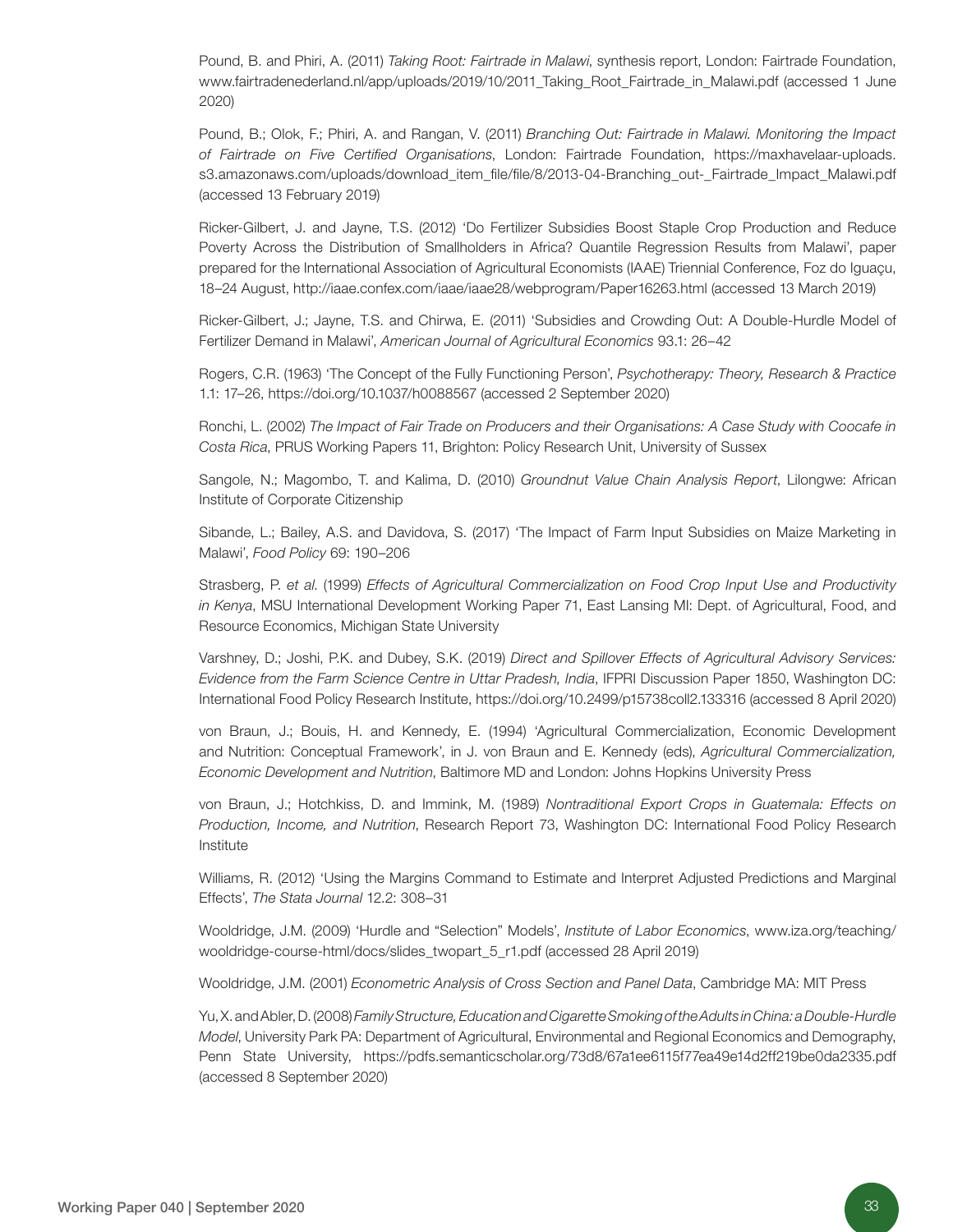# ENDNOTES

- 1 NASFAM is a farmer-owned membership organisation in which the smallest unit of operation is a club comprising about 10–15 individual farmers. The clubs form NASFAM associations, which are legally registered, and managed by farmer boards (Chirwa and Matita 2012). NASFAM buys most of its groundnuts from its farmer organisation and penetrates the export markets.
- 2 Small-scale traders penetrate remote rural areas and buy nuts of any quality, supplying the groundnuts to local processors such as Rab Processors, Transglobe, Mulli Brothers, and Equator Nuts.
- 3 Large-scale traders mostly operate at the main district capital market, locally known as boma market and get their supplies from small-scale traders.
- 4 Certified products carry the International Fairtrade Certification Mark as a guarantee that producers and traders have met Fairtrade standards. As such, the Certification Mark signals to the consumer that the product is certified and the premium they can pay would reach the intended farmer organisations.
- 5 Products are returned if farmer organisations do not comply with economic, social, and environmental standards for Fairtrade.
- 6 Our data do not have observations for smallholder farmers that participated in the groundnuts Fairtrade arrangement in Mchinji District. Therefore, we are unable to estimate the direct impact of the arrangement on commercialisation intensity and welfare outcomes for the smallholder farmers that participated in the arrangement.
- 7 2006/07 is also the year in which groundnuts production was on the increase following the 2005 drought (Derlagen and Phiri 2012; Diaz Rios et al. 2013).
- 8 Members grow groundnuts on 500 hectares of land and produce an average of 630 tonnes per year (Fairtrade Foundation n.d.).
- *S*  $HCI<sub>ii</sub> = ∑<sub>n=1</sub><sup>n</sup> (gross value of agricultural sales<sub>i</sub> / gross value of all agricultural production<sub>i</sub>) * 100. We compute$ commercialisation intensity for farmer i in year t in three steps. Firstly, we estimate the value of each individual crop that a farmer produced and sold using its prevailing market price at the time of the survey in each year. Secondly, we add the values of each crop item produced to get the value of total production, and add the values of each crop item sold to get the value of crops marketed in each year. Thirdly, we compute a proportion of the value of total produce marketed over the value of total production. Our index ranges from zero to 100. An index of zero indicates subsistence production while the index closer to 100 signifies a greater commercialisation intensity.
- 10 Mchinji and Ntchisi districts have the same agro-ecological characteristics (i.e. similar agroclimatic conditions, types of the soil, and agricultural practices) under Kasungu-Lilongwe plain, which is considered to be relatively more efficient in crop production than other parts of the country (Asfaw and Maggio 2017).
- 11 Crop income is based on a farmer's self-reported income earned from crop sales. Conversely, the value of assets is based on a farmer's self-reported value of each asset that they indicated they had at the time of the survev.
- 12 See www.futureagricultures.org/APRA for a detailed description of the APRA research programme.
- 13 See Chirwa and Dorward (2013) for the details on how the survey was conducted, including the selection of respondents.
- 14 See Table A.2 in the Appendix for a comparison of households that commercialise farming and those that do not.
- 15 Table A.3 in the Appendix presents the changes in the variables across the years.
- 16 We obtain the average partial effect (APE) using the –*margins* command in Stata.